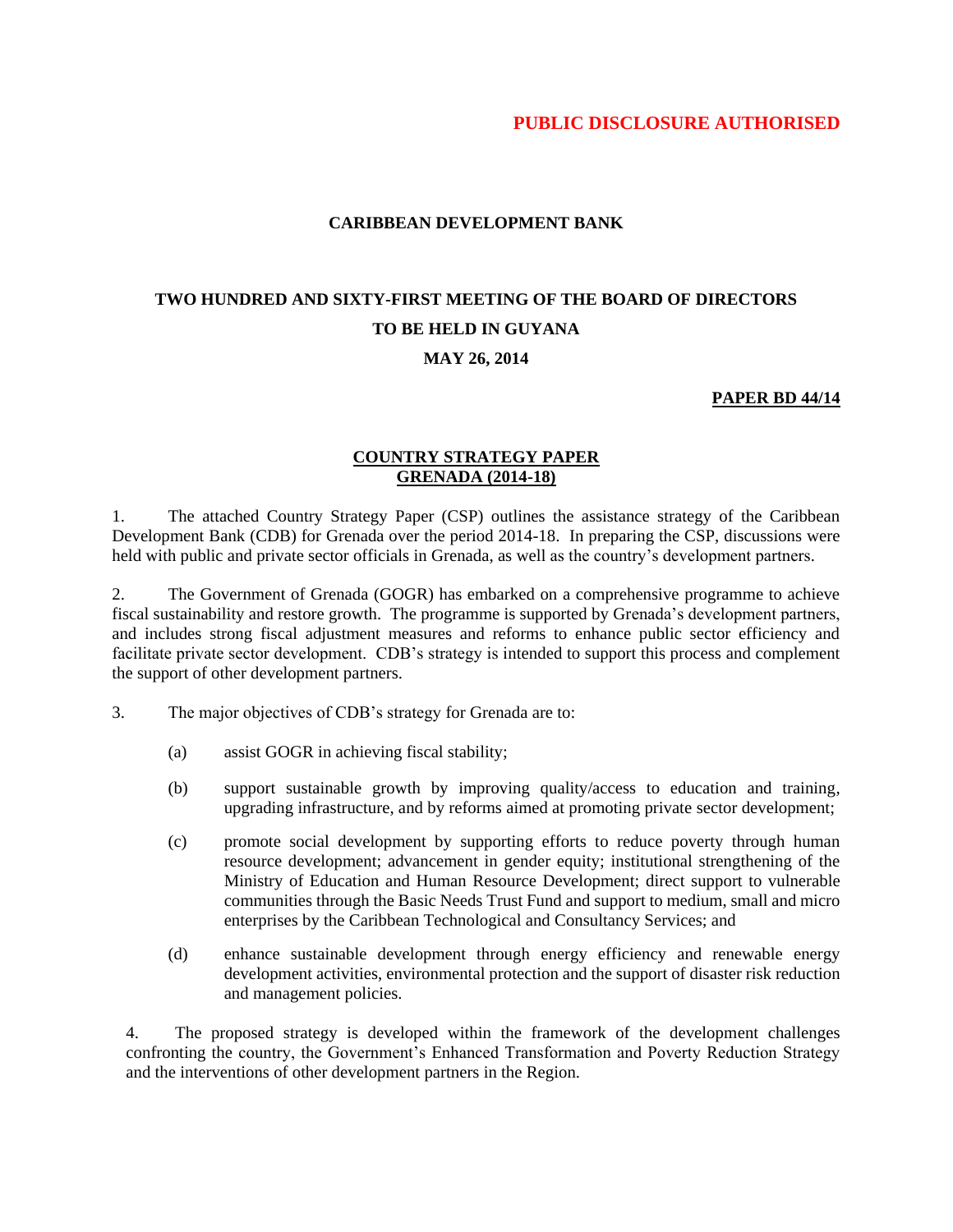# **PUBLIC DISCLOSURE AUTHORISED**



### **CARIBBEAN DEVELOPMENT BANK**

### **STAFF REPORT**

# **COUNTRY STRATEGY PAPER GRENADA (2014-18)**

This Document is being made publicly available in accordance with the Bank's Information Disclosure Policy. The Bank does not accept responsibility for the accuracy or completeness of the Document.

*Director, Economics Department Dr. Justine Ram*

*Deputy Director*

*Mr. Ian Durant*

*Economist Mr. Clarence Hinkson*

### **MAY 2014**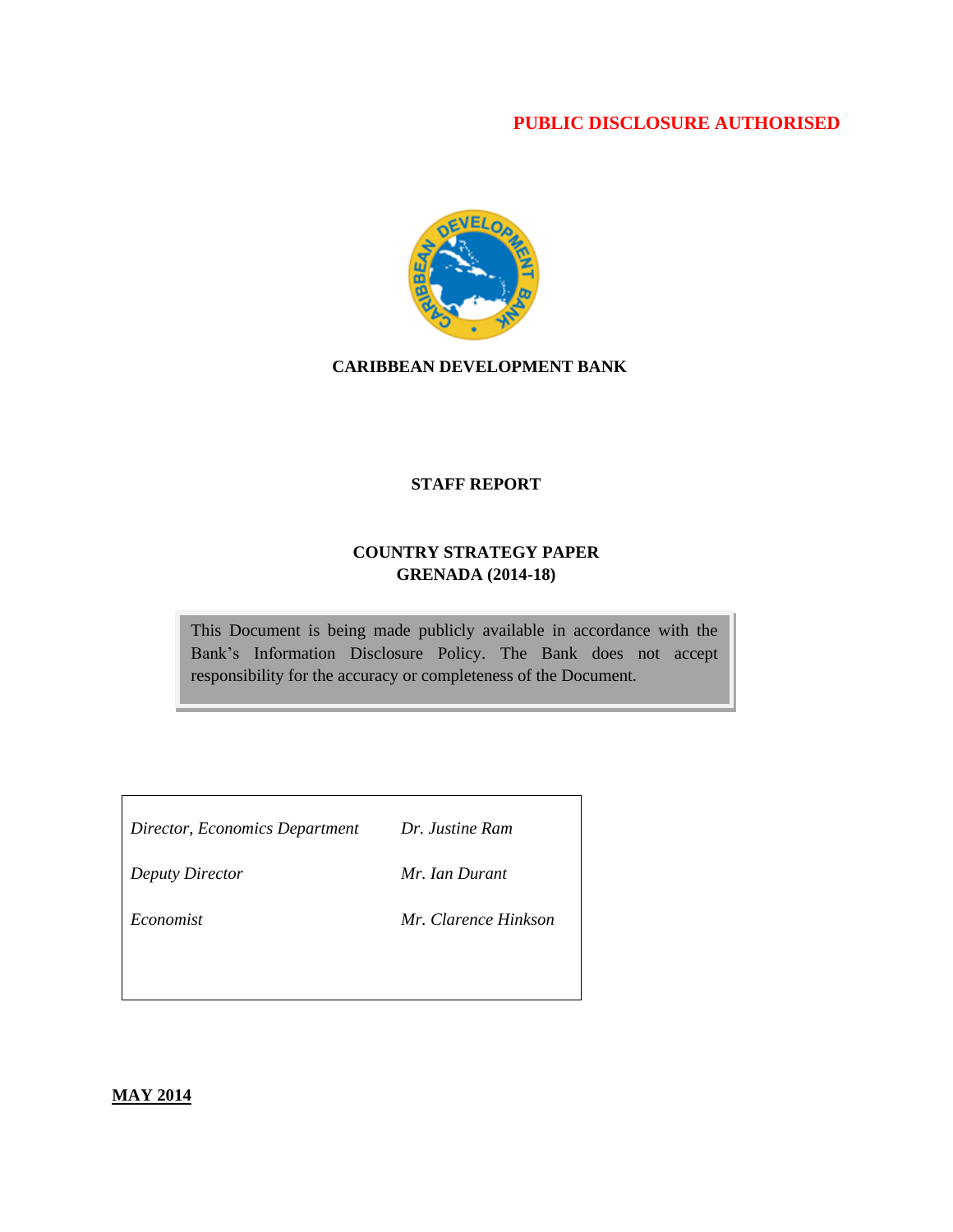**Team Members:** Clarence Hinkson, Economist (CSP Coordinator); Elliott Murphy, (Economist); Idamay Denny, Operations Officer (Education); Hopeton Peterson, Operations Officer (Environment); Elbert Ellis, Operations Officer (Social Analyst); Patrick Carryl, Operations Officer (Private Sector); Stephen Sandiford, (Portfolio Manager) and Ann Marie Massiah, Coordinating Secretary.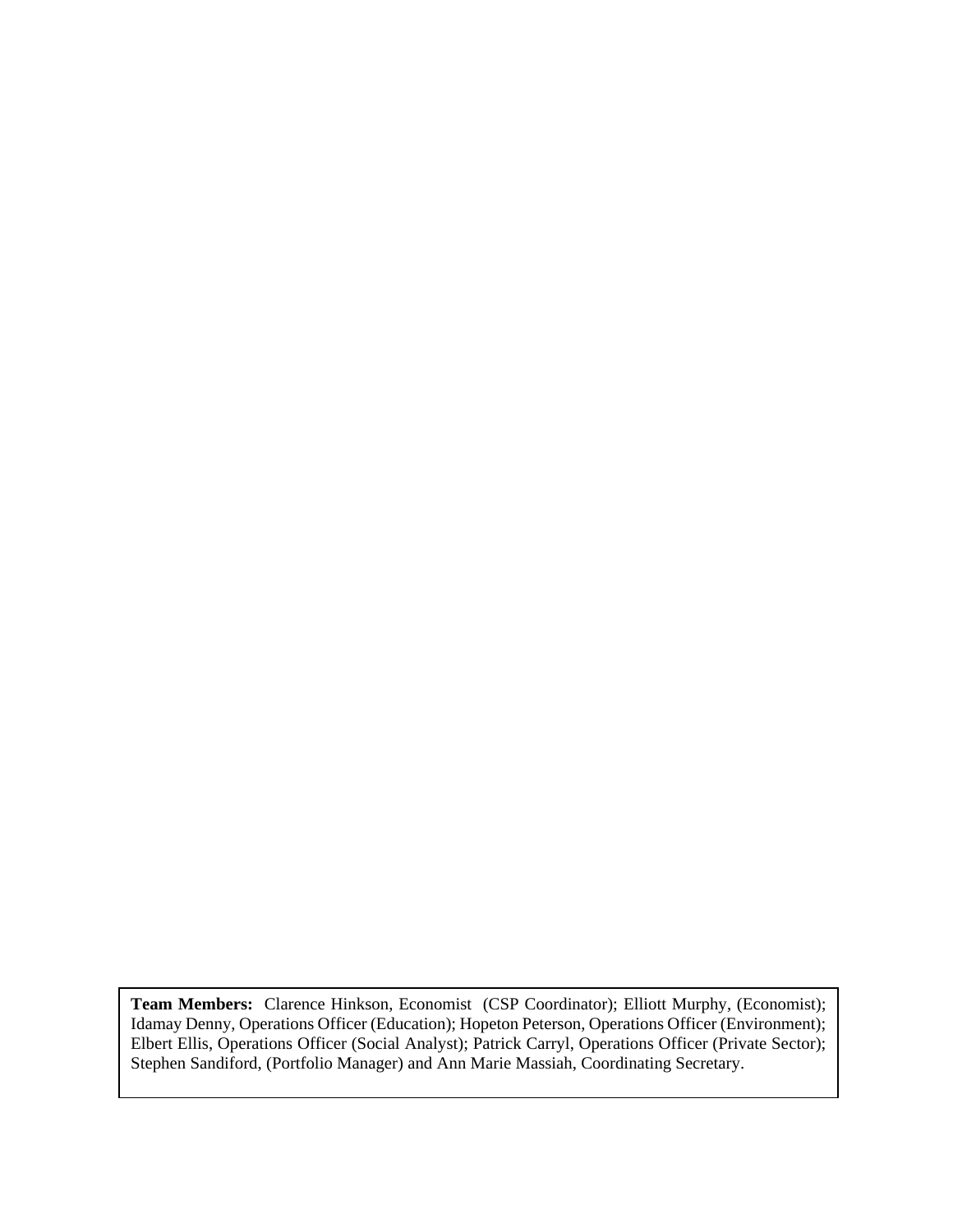# **CURRENCY EQUIVALENT**

*(Dollars (\$) throughout refer to Eastern Caribbean dollars (XCD) unless otherwise stated) XCD 1 = USD 0.37*

# **ABBREVIATIONS**

| %             |                          | per cent                                                           |  |  |  |  |
|---------------|--------------------------|--------------------------------------------------------------------|--|--|--|--|
| <b>BMCs</b>   |                          | <b>Borrowing Member Countries</b>                                  |  |  |  |  |
| <b>BMZ</b>    | $\overline{a}$           | Federal Ministry for Economic Cooperation and Development          |  |  |  |  |
| <b>BNTF</b>   |                          | <b>Basic Needs Trust Fund</b>                                      |  |  |  |  |
| <b>CARTAC</b> | $\overline{\phantom{a}}$ | Caribbean Regional Technical Assistance Centre                     |  |  |  |  |
| CDB           | $\overline{\phantom{0}}$ | Caribbean Development Bank                                         |  |  |  |  |
| CG            |                          | <b>Central Government</b>                                          |  |  |  |  |
| <b>CGA</b>    |                          | <b>Country Gender Assessment</b>                                   |  |  |  |  |
| <b>CPA</b>    |                          | <b>Country Poverty Assessment</b>                                  |  |  |  |  |
| CSP           | $\overline{\phantom{0}}$ | <b>Country Strategy Paper</b>                                      |  |  |  |  |
| <b>CSO</b>    | $\overline{\phantom{0}}$ | <b>Central Statistical Office</b>                                  |  |  |  |  |
| <b>CTCS</b>   | $\overline{\phantom{m}}$ | Caribbean Technological Consultancy Services                       |  |  |  |  |
| <b>DRM</b>    | $\overline{a}$           | Disaster Risk Management                                           |  |  |  |  |
| <b>DRR</b>    | $\overline{\phantom{a}}$ | <b>Disaster Risk Reduction</b>                                     |  |  |  |  |
| <b>DFATD</b>  | $\qquad \qquad -$        | Department of Foreign Affairs, Trade and Development (Canada)      |  |  |  |  |
| <b>ECCB</b>   | $\overline{a}$           | Eastern Caribbean Central Bank                                     |  |  |  |  |
| ECF           |                          | <b>Extended Credit Facility</b>                                    |  |  |  |  |
| EE            |                          | <b>Energy Efficiency</b>                                           |  |  |  |  |
| EU            | ÷                        | European Union                                                     |  |  |  |  |
| <b>FDI</b>    | $\overline{\phantom{0}}$ | Foreign Direct Investment                                          |  |  |  |  |
| <b>GDB</b>    | $\overline{a}$           | <b>Grenada Development Bank</b>                                    |  |  |  |  |
| <b>GDP</b>    |                          | <b>Gross Domestic Product</b>                                      |  |  |  |  |
| <b>GEPAP</b>  | $\overline{\phantom{a}}$ | Gender Equality Policy and Action Plan                             |  |  |  |  |
| <b>GOGR</b>   | $\overline{\phantom{a}}$ | Government of Grenada                                              |  |  |  |  |
| <b>GPRS</b>   |                          | Growth and Poverty Reduction Strategy                              |  |  |  |  |
| <b>GTZ</b>    |                          | Deutsche Gesellschaft für Technische Zusammenarbeit GmbH           |  |  |  |  |
| <b>ICTs</b>   |                          | Information and Communication Technologies                         |  |  |  |  |
| <b>ICOR</b>   | $\qquad \qquad -$        | Incremental Capital Output Ratio                                   |  |  |  |  |
| <b>IDB</b>    | $\overline{a}$           | <b>Inter-American Development Bank</b>                             |  |  |  |  |
| <b>IMF</b>    | $\overline{\phantom{0}}$ | <b>International Monetary Fund</b>                                 |  |  |  |  |
| M&E           | $\overline{\phantom{a}}$ | Monitoring and Evaluation                                          |  |  |  |  |
| mn            | $\overline{\phantom{0}}$ | million                                                            |  |  |  |  |
| <b>MOE</b>    |                          | Ministry of Education                                              |  |  |  |  |
| <b>MSMEs</b>  |                          | Micro, Small and Medium-sized Enterprises                          |  |  |  |  |
| <b>NPDP</b>   |                          | National Physical Development Plan                                 |  |  |  |  |
| <b>NSDP</b>   |                          | National Strategic Development Plan                                |  |  |  |  |
| <b>NTA</b>    |                          | <b>National Training Agency</b>                                    |  |  |  |  |
| <b>OECS</b>   |                          | Organisation of Eastern Caribbean States                           |  |  |  |  |
| <b>OESS</b>   |                          | Organisation of Eastern Caribbean States Education Sector Strategy |  |  |  |  |
| <b>OFID</b>   |                          | <b>OPEC Fund for International Development</b>                     |  |  |  |  |
| PBO           |                          | <b>Policy-Based Operation</b>                                      |  |  |  |  |
| RE            |                          | Renewable Energy                                                   |  |  |  |  |
| RMF           |                          | <b>Results Monitoring Framework</b>                                |  |  |  |  |
| <b>SEED</b>   |                          | Support for Education Empowerment and Development                  |  |  |  |  |
| <b>SIDS</b>   |                          | <b>Small Island Developing States</b>                              |  |  |  |  |
| <b>SMEs</b>   |                          | Small and Medium-sized Enterprises                                 |  |  |  |  |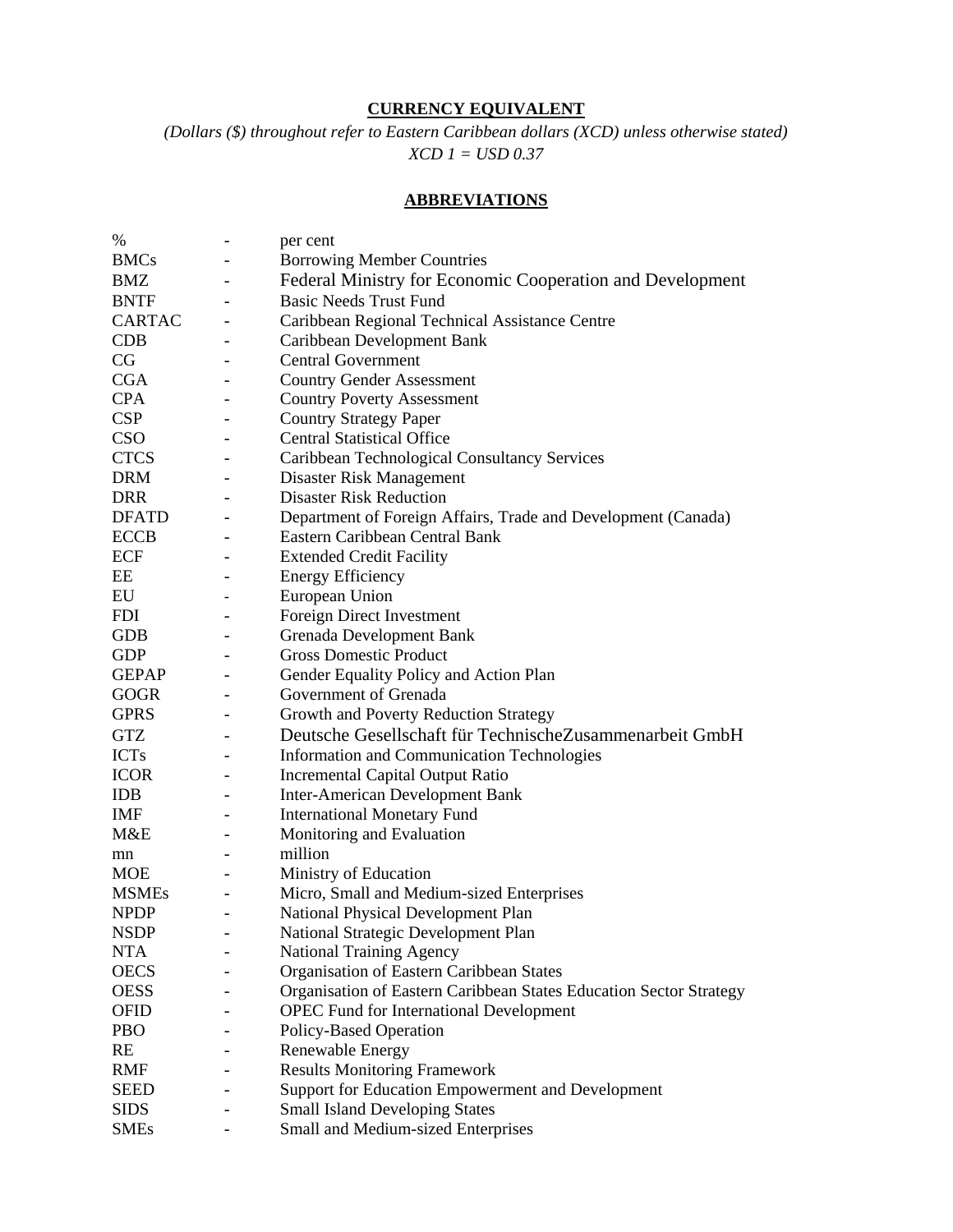| <b>SPEED</b> |                          | Strategic Plan for Educational Enhancement and Development |
|--------------|--------------------------|------------------------------------------------------------|
| <b>SSNP</b>  |                          | Social Safety Net Policy                                   |
| <b>SSNPF</b> |                          | Social Safety Net Policy Framework                         |
| TA           |                          | <b>Technical Assistance</b>                                |
| <b>TFP</b>   |                          | <b>Total Factor Productivity</b>                           |
| TVET         |                          | Technical and Vocational Education and Training            |
| <b>WB</b>    | $\overline{\phantom{0}}$ | World Bank                                                 |
|              |                          |                                                            |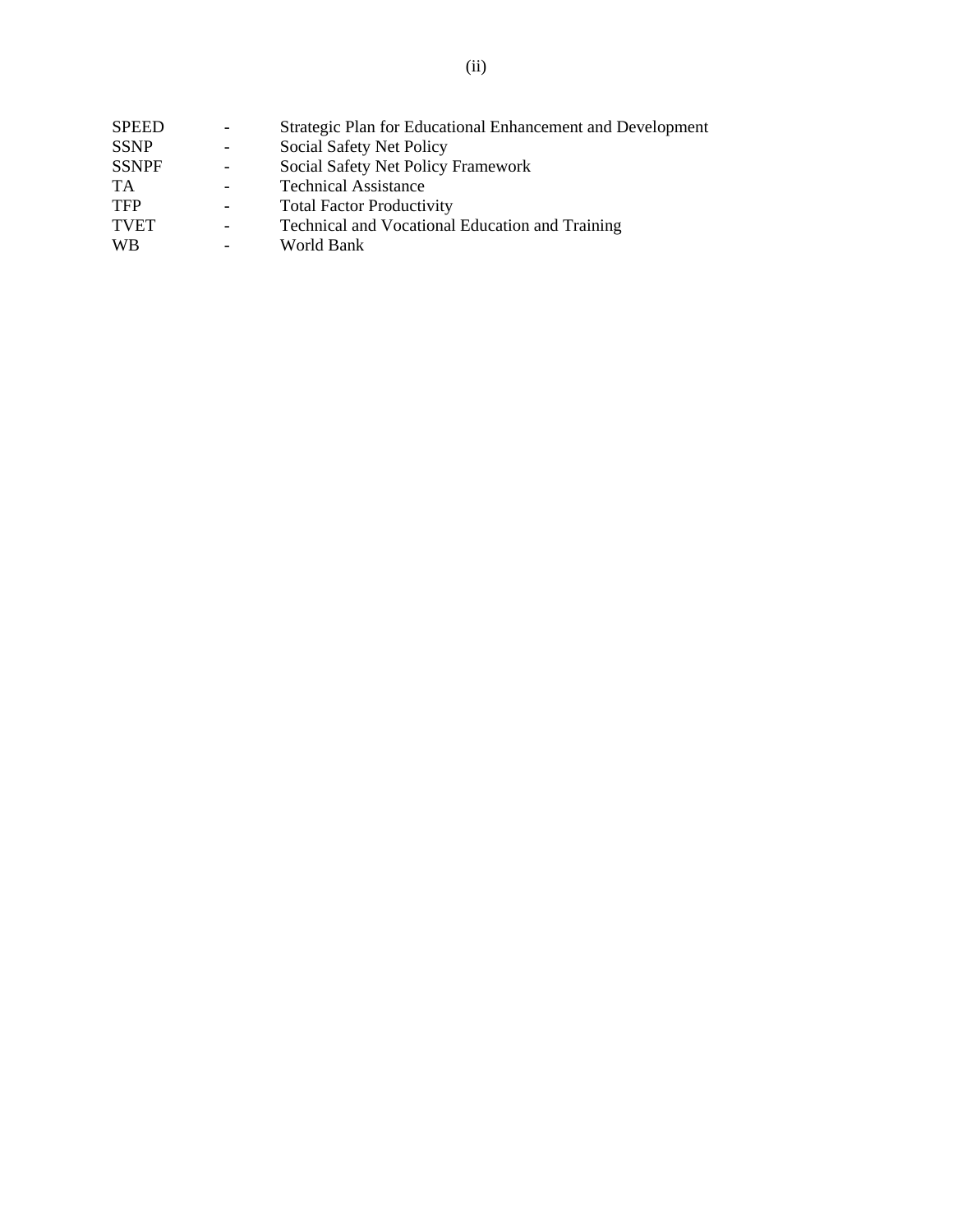# **TABLE OF CONTENTS**

## **COUNTRY DATA SHEET**

### **EXECUTIVE SUMMARY**

# **1. COUNTRY CONTEXT**

Development Trends, Challenges and Outlook Key Development Challenges Grenada's Development Plan, Poverty Reduction Plan and National Priorities Caribbean Development Bank's Engagement in Grenada

### **2. CARIBBEAN DEVELOPMENT BANK'S COUNTRY STRATEGY, 2014-18**

Country Strategy and Its Proposed Contributions to Country Outcomes Priority Sector Outcomes Cross-Cutting Themes

### **3. STRATEGY IMPLEMENTATION AND RESULTS FRAMEWORK**

Programme Overview Development Results, Results Framework and Country Strategy Monitoring and Review Coordination of Diverse Actors and Other Development Partners Implementation Plan and Responsibilities

## **4. RISK ASSESSMENT AND MITIGATION**

### **APPENDICES**

| $APPENDIX 1 -$ | <b>GENDER MARKER</b>                            |
|----------------|-------------------------------------------------|
| $APPENDIX 2 -$ | COUNTRY STRATEGY PAPER (2009-11) IMPLEMENTATION |
|                | <b>PERFORMANCE</b>                              |

# **FIGURE**

FIGURE 1: – MAP OF GRENADA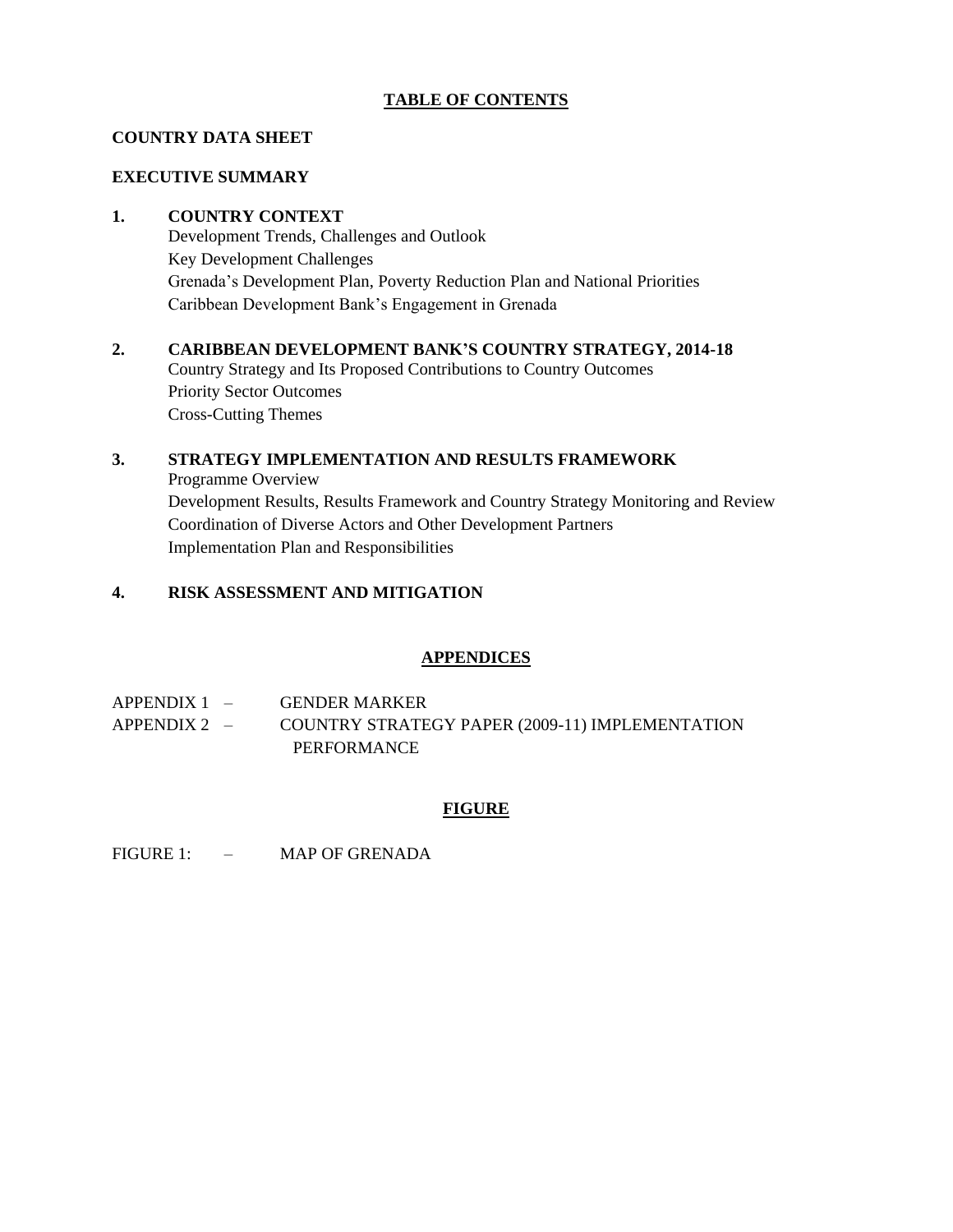# **COUNTRY DATA: GRENADA**

|                                                             | 2009           | 2010            | 2011           | 2012            | 2013            |
|-------------------------------------------------------------|----------------|-----------------|----------------|-----------------|-----------------|
| PER CAPITA GDP (current market prices; \$)                  | 18,858         | 18,624          | 19,909         | 20,493          | 21,326          |
| <b>GROSS DOMESTIC PRODUCT (GDP)</b>                         |                |                 |                |                 |                 |
| GDP at Current Market Prices (\$mn)                         | 2,082.4        | 2,081.7         | 2,102.3        | 2,164.1         | 2,252.0         |
| Demand Components:                                          |                |                 |                |                 |                 |
| <b>Consumption Expenditure</b>                              | 2.053.3        | 2,152.2         | 2,221.9        | 2,321.9         | 2,347.9         |
| Gross Domestic Investment                                   | 498.2          | 458.2           | 418.6          | 353.0           | 434.2           |
| Exports of goods and non-factor services                    | 505.5          | 496.2           | 529.7          | 557.5           | 560.4           |
| Imports of goods and non-factors ervices                    | 974.7          | 1,024.8         | 1,067.8        | 1,068.4         | 1,090.5         |
| Gross domestic savings ratio (%)                            | 1.4            | (3.4)           | (5.7)          | (7.3)           | (4.3)           |
| Sectoral distribution of current GDP (%)                    |                |                 |                |                 |                 |
| Agriculture & Fishing                                       | 5.3            | 5.2             | 5.3            | 5.6             | 5.7             |
| Mining & Quarrying                                          | 0.5            | 0.4             | 0.3            | 0.2             | 0.2             |
| Manufacturing                                               | 3.8            | 4.0             | 3.9            | 3.6             | 3.6             |
| <b>Utilities</b>                                            | 4.4            | 4.5             | 4.4            | 4.6             | 4.5             |
| Construction                                                | 8.2            | 8.2             | 6.9            | 5.6             | 6.6             |
| Transport & Communication                                   | 14.2           | 13.1            | 12.9           | 12.2            | 11.6            |
| Hotels & Restaurants                                        | 5.0            | 4.0             | 4.4            | 4.4             | 4.0             |
| Wholesale & Retail Trade<br>Financial & Business Services   | 7.5<br>21.0    | 7.9<br>20.9     | 8.2<br>20.6    | 8.2<br>20.7     | 8.7<br>20.2     |
| <b>Government Services</b>                                  | 28.9           | 30.3            | 31.6           | 33.3            | 33.2            |
| Other Services                                              | 3.0            | 3.0             | 2.9            | 3.0             | 2.9             |
| Less: Imputed Service Charge                                | 1.5            | 1.5             | 1.3            | 1.4             | 1.2             |
|                                                             |                |                 |                |                 |                 |
| GDP at Current Factor Cost (\$mn)                           | 1,824.9        | 1,797.3         | 1,803.9        | 1,868.3         | 1,961.1         |
| GDP at constant 2006 Prices (\$mn)                          | 1,654.0        | 1,621.1         | 1,623.4        | 1,603.6         | 1,647.6         |
| Annual rate of growth in GDP (%)                            | (5.6)          | (2.0)           | 0.1            | (1.2)           | 2.7             |
| <b>MONEY AND PRICES (\$ mn)</b>                             |                |                 |                |                 |                 |
| Consumer prices (av. annual % change)                       | (0.3)          | 3.4             | 3.0            | 2.4             | 0.0             |
| Money supply (M1; annual % change)                          | (10.0)         | 3.0             | (5.1)          | 2.6             | 11.9            |
| Total domestic credit(net)                                  | 1,641.8        | 1,699.1         | 1,782.5        | 1,857.4         | 1,726.3         |
| Private sector (net)                                        | 1668.8         | 1,762.2         | 1800.3         | 1803.2          | 1718.4          |
| Public sector (net)                                         | (27.0)         | (63.1)          | (17.8)         | 54.2            | 7.9             |
| Non-bank financial institutions (net)                       | $\cdots$       | $\ldots$        | $\cdots$       | $\ldots$        | $\cdots$        |
| Estimated Tourism Expenditure (USD mn)                      | 111.9          | 111.6           | 116.8          | 121.6           | 120.2           |
| <b>Current Revenues</b>                                     | 401.8          | 414.9           | 425.7          | 425.3           | 430.2           |
| <b>Current Grants</b>                                       | 16.4           | 17.5            | 0.0            | 0.7             | $0.0\,$         |
| <b>Current Expenditures</b>                                 | 416.6          | 408.5           | 420.8          | 458.1           | 443.4           |
| Current AccountSurplus/ (Deficit)                           | 1.6            | 23.8            | 4.9            | (32.1)          | (13.2)          |
| Capital Revenue and Grants                                  | 12.9           | 33.3            | 60.2           | 20.9            | 26.6            |
| Capital Expenditure and Net Lending                         | 117.1          | 107.9           | 131.5          | 108.4           | 134.9           |
| Overall Surplus/ (Deficit)                                  | (102.6)        | (50.8)          | (66.4)         | (119.6)         | (121.5)         |
|                                                             |                |                 |                |                 |                 |
| <b>BALANCE OF PAYMENTS (USD mn)</b>                         |                |                 |                |                 |                 |
| Merchandise Exports (f.o.b)<br>Merchandise Imports (c.i.f)  | 35.3<br>262.9  | 31.1<br>285.6   | 37.2<br>295.3  | 42.8<br>300.3   | 46.5<br>324.2   |
| Trade balance                                               | (227.6)        |                 | (258.1)        |                 |                 |
| Net Balance on services account                             | 53.8           | (254.5)<br>58.6 | 58.8           | (257.5)<br>68.3 | (277.7)<br>64.2 |
|                                                             |                |                 |                |                 |                 |
| Income (net)<br>Transfers (net)                             | (63.0)<br>39.6 | (39.9)<br>31.8  | (31.8)<br>24.1 | (34.3)<br>30.3  | (25.7)<br>26.4  |
| <b>Current Account Balance</b>                              | (197.2)        | (204.0)         | (207.0)        | (193.2)         | (212.8)         |
|                                                             |                |                 |                |                 |                 |
| <b>TOTAL PUBLIC DEBT (USD mn)</b>                           |                |                 |                |                 |                 |
| Total public debt                                           | 623.8          | 646.9           | 831.4          | 884.0           | 905.2           |
| Domestic debt outstanding                                   | 133.6          | 131.0           | 246.9          | 278.6           | 284.7           |
| Long term                                                   | $\ldots$       | $\ldots$        | $\cdots$       | $\ldots$        | $\ldots$        |
| Short term                                                  | $\ldots$       | $\ldots$        | $\ldots$       | $\ldots$        | $\ldots$        |
| External debt outstanding                                   | 490.2          | 515.9           | 584.5          | 605.4           | 620.5           |
| Debt Service                                                | 21.3           | 24.7            | 46.4           | 57.6            | $\cdots$        |
| Amortisation                                                | 9.9            | 12.7            | 27.3           | 30.3            | $\cdots$        |
| <b>Interest Payments</b>                                    | 11.4           | 12.0            | 19.1           | 27.3            | .               |
| External debt service as % of exports of goods and services | 11.4           | 13.4            | 23.7           | 27.9            |                 |
| Total debt service as % of current revenue                  | 25.3           | 21.0            | 29.4           | 36.6            | .               |
| <b>AVERAGE EXCHANGE RATE</b>                                |                |                 |                |                 |                 |
| Dollar(s) per US dollar                                     | 2.7            | 2.7             | 2.7            | 2.7             | 2.7             |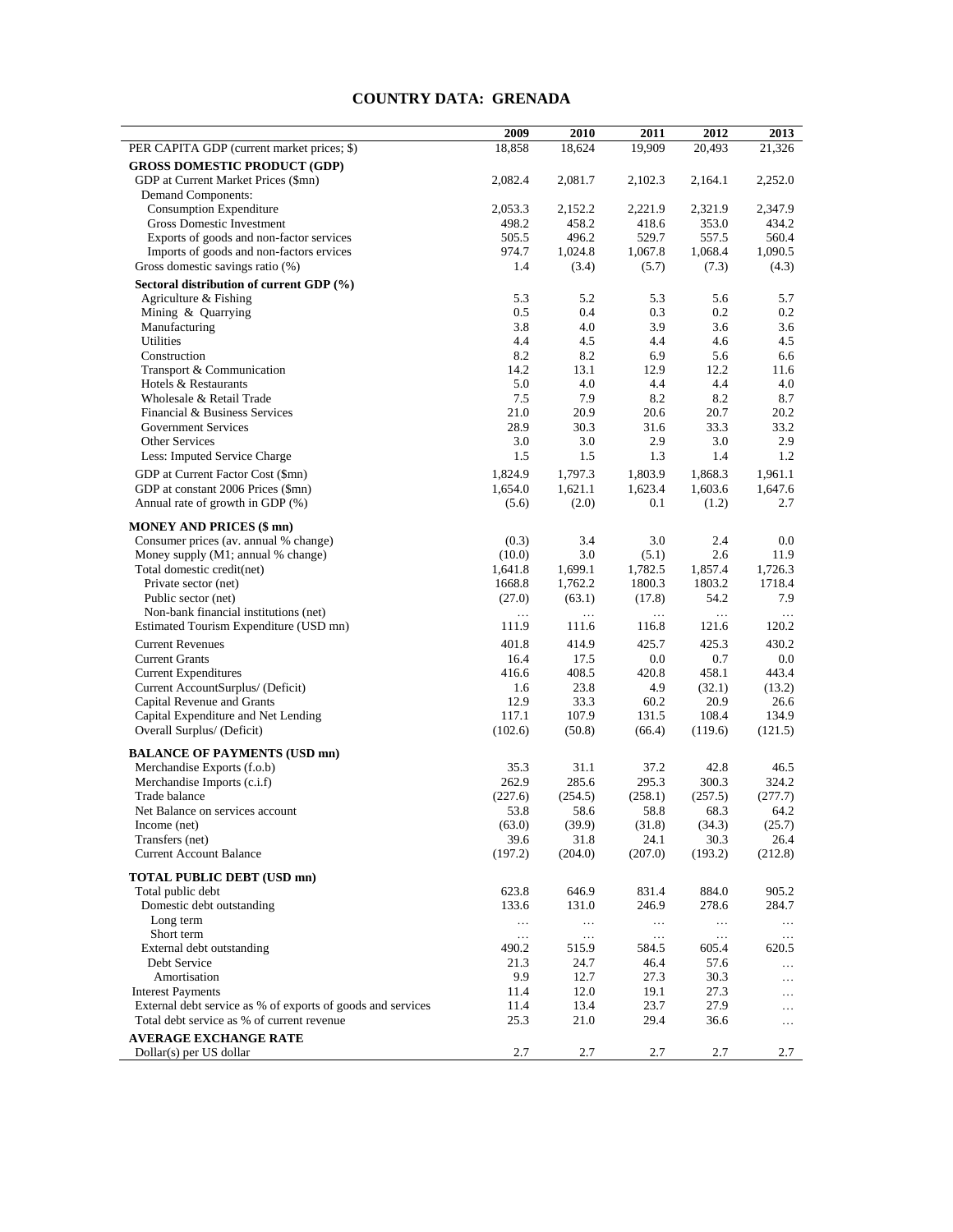### **COUNTRY DATA: GRENADA**

|                                                             | 2009      | 2010     | 2011     | 2012     | 2013     |
|-------------------------------------------------------------|-----------|----------|----------|----------|----------|
| <b>POPULATION</b>                                           |           |          |          |          |          |
| Mid-Year Population ('000)                                  | 110.4     | 111.8    | 105.5    | 105.6    | 105.6    |
| Population Growth Rate (%)                                  | 0.6       | 1.2      | (5.5)    | 0.0      | 0.0      |
| Crude Birth Rate                                            | $\cdots$  | $\cdots$ | $\cdots$ | $\cdots$ | $\cdots$ |
| Crude Death Rate                                            | .         | .        | .        | .        | $\cdots$ |
| <b>Infant Mortality Rate</b>                                | .         | .        | .        | .        | $\cdots$ |
| <b>EDUCATION</b>                                            |           |          |          |          |          |
| Net School Enrollment Ratio (%)                             |           |          |          |          |          |
| Primary                                                     | 68.0      | 76.3     | 74.0     | 92.9     | 93.2     |
| Secondary                                                   | 68.2      | 61.3     | 67.0     | 90.2     | 91.4     |
| Pupil-Teacher Ratio                                         |           |          |          |          |          |
| Primary                                                     | 18        | 17       | 20       | 17       | 18       |
| Secondary                                                   | 16        | 15       | 15       | 13       | 14       |
| <b>LABOUR FORCE</b>                                         |           |          |          |          |          |
| Unemployment Rate (%)                                       | $\ddotsc$ | .        | .        | .        | 33.5     |
| Male                                                        | .         | $\cdots$ | .        | .        | $\cdots$ |
| Female                                                      | .         | $\cdots$ | $\cdots$ | .        | $\cdots$ |
| Participation Rate (%)                                      | .         | $\cdots$ | $\cdots$ | $\cdots$ | $\cdots$ |
| Male                                                        | .         | .        | .        | .        | $\cdots$ |
| Female                                                      | $\cdots$  | .        | $\cdots$ | .        | $\cdots$ |
|                                                             | 1990      | 2000     | 2010     | 2011     | 2012     |
|                                                             |           |          |          |          |          |
| <b>INDICATORS OF HUMAN DEVELOPMENT</b>                      |           |          |          |          |          |
| <b>HEALTH</b>                                               |           |          |          |          |          |
| Life Expectancy at Birth (years)                            | 69.7      | 65.3     | 73.0     | 76.0     | $\cdots$ |
| Male                                                        | 67.0      | 66.4     | 70.0     | 74.0     | $\cdots$ |
| Female                                                      | 73.0      | 63.7     | 76.0     | 78.0     | $\cdots$ |
| Dependency Ratio                                            | 0.87      | .        | 49.8     | 50.6     | 49.6     |
| Male                                                        | 0.85      | $\cdots$ | $\cdots$ | $\cdots$ | $\cdots$ |
| Female                                                      | 0.88      | $\cdots$ | $\cdots$ | .        | $\cdots$ |
| Human Development Index                                     | $\cdots$  | 0.738    | 0.738    | $\cdots$ | $\cdots$ |
| Households with piped water (%)                             | 63.3      | $\cdots$ | 68.0     | 73.5     | $\cdots$ |
| Households with access to flush toilets (%)                 | 36.1      | $\cdots$ | 61.4     | 61.8     | .        |
| Households with electricity (%)                             | 68.7      | $\cdots$ | 89.9     | 88.3     | $\cdots$ |
| Environmental strategy or action plan (year prepared): 2007 |           |          |          |          |          |

Source(s): ECCB Research Dept.; CDB estimates. … not available Data as at May 5, 2014

# **GENDER MARKER SUMMARY**

| Gender        | Analvsis | Data | Engagement | <b>Response</b> | $\sim$<br>Score | Code                       |
|---------------|----------|------|------------|-----------------|-----------------|----------------------------|
| <b>Marker</b> |          |      | ∪.J        |                 | ິ∙∙             | $\mathrm{GM}^{\mathrm{l}}$ |

<sup>&</sup>lt;sup>1/</sup> GM – Gender Mainstreamed: Project has potential to contribute significantly to gender equality. See Appendix 1 for details.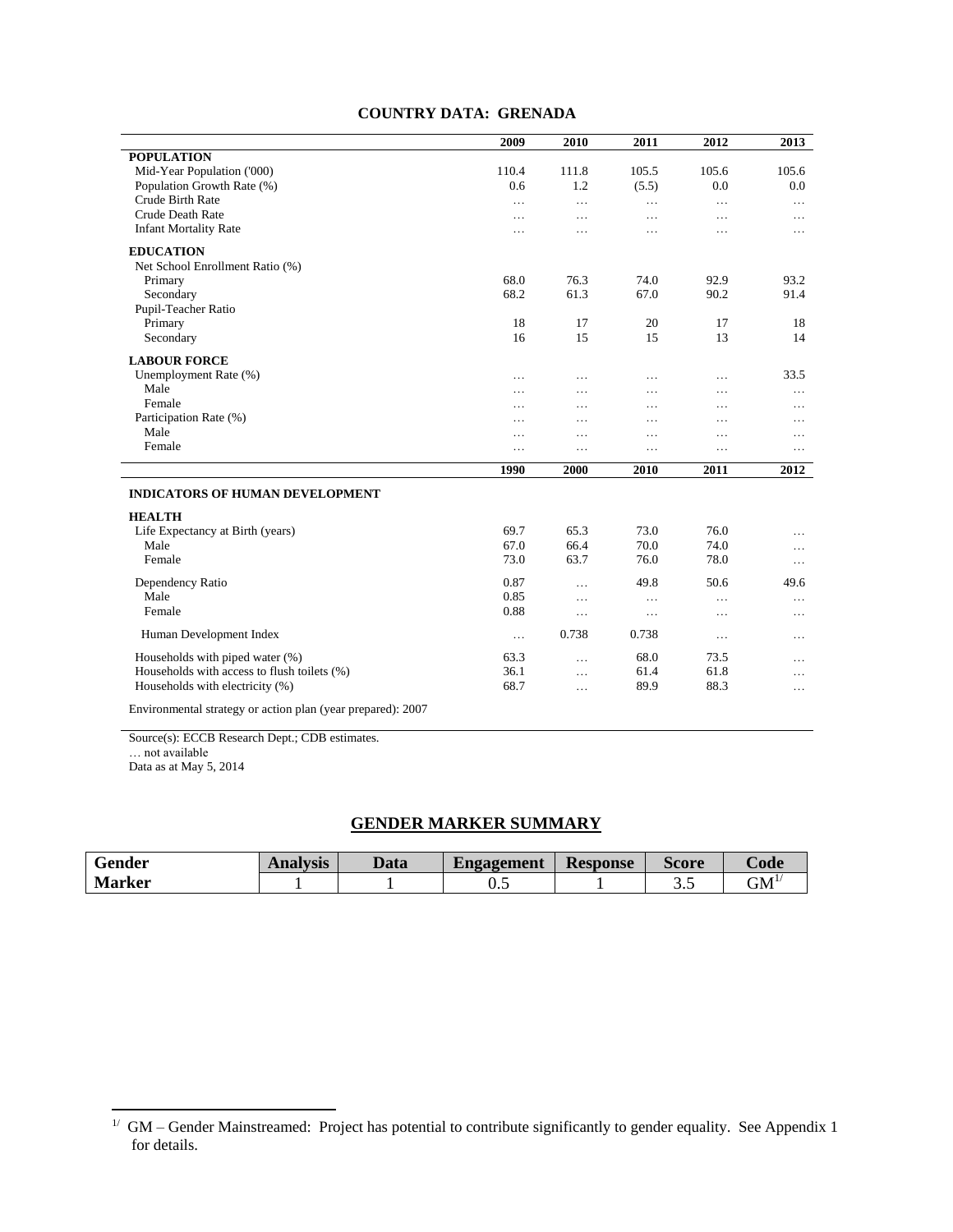#### **EXECUTIVE SUMMARY**

The Country Strategy Paper (CSP) defines the Caribbean Development Bank's (CDB) strategic approach in Grenada over the period 2014-18. It is aligned with the country's development and poverty reduction strategies, CDB's strategic plan, and complements efforts of other development partners. The main focus of the Strategy is to support the country's long-term goal of creating a diversified, dynamic, prosperous and stable society – generating new and higher-valued income opportunities for all its citizens. The Country Strategy responds to Grenada's development priorities to induce growth, create jobs and stabilise the fiscal situation in an inclusive and socially responsive environment and is consistent with the Bank's strategic objectives of: (i) supporting sustainable growth; and (ii) promoting good governance.

2. Grenada is a "middle income" country, with a per capita income of approximately \$21,000 in 2013. Development indicators reveal significant improvements in the standard of living over the past 40 years, as the country transitioned from an agricultural to a service-based economy, with tourism being the main source of employment and foreign exchange earnings. There is universal access to basic education, and health and gender imbalances, though not pronounced, have been improving. Notwithstanding these achievements, the country remains highly vulnerable to external shocks and is also highly dependent on foreign savings to finance its development. Economic progress over the period was also retarded by the impact of hurricanes. However, despite having a relatively high per capita income, inequality is high and poverty has risen from the impacts of Hurricanes Ivan and Emily, and the global financial crisis. Infrastructure gaps exist, resilience to climate change needs to be strengthened and citizen security concerns need to be addressed from a multi-faceted developmental perspective.

3. The key development challenges facing Grenada are: (i) achieving fiscal and debt sustainability; (ii) low productivity and competitiveness; (iii) high energy costs; (iv) gender inequality and its impacts on sustainable development outcomes; (v) the need to increase social inclusion and enhance citizen security; (vi) a high level of economic, social and environmental vulnerability; (vii) the need to boost growth and competitiveness of the private sector, especially micro, small and medium-sized enterprises (MSMEs); and (viii) strengthening resilience to climate change and disaster risk management (DRM).

4. CDB has a long-standing involvement in Grenada, with approvals over the period 1970-2013 totaling \$236.8 million (mn), which represented 5.6 per cent (%) of total approvals to its Borrowing Member Countries (BMCs). Lending has primarily supported the development of economic infrastructure. Lessons from project engagements reveal the need to: (i) strengthen project planning capability and project implementation capacity in key line ministries; and (ii) improve monitoring and evaluation (M&E) processes.

5. CDB's Country Strategy will support the Government's development objectives of accelerated growth and job creation; and fiscal and debt sustainability – areas identified as critical priorities for the country. In line with its inclusive growth framework, CDB will pursue faster growth in economic opportunities through investments in infrastructure and human resource development. It will seek to deliver access to economic opportunities through projects and programmes in education, including skills development; private sector development; and infrastructure improvement. Mainstreaming gender equality and social inclusion (GESI) and supporting GESI reforms will also improve access to basic services. The Bank will also support evidenced-based decision-making in Grenada through assistance in conducting a Country Poverty Assessment (CPA). Coordination with other development partners will remain a priority to ensure programme complementarity; consistency in terms of project design and implementation approaches; and minimal duplication.

6. An indicative programme of assistance is proposed to help the country achieve faster, more inclusive gender-responsive and environmentally sustainable development that is supported by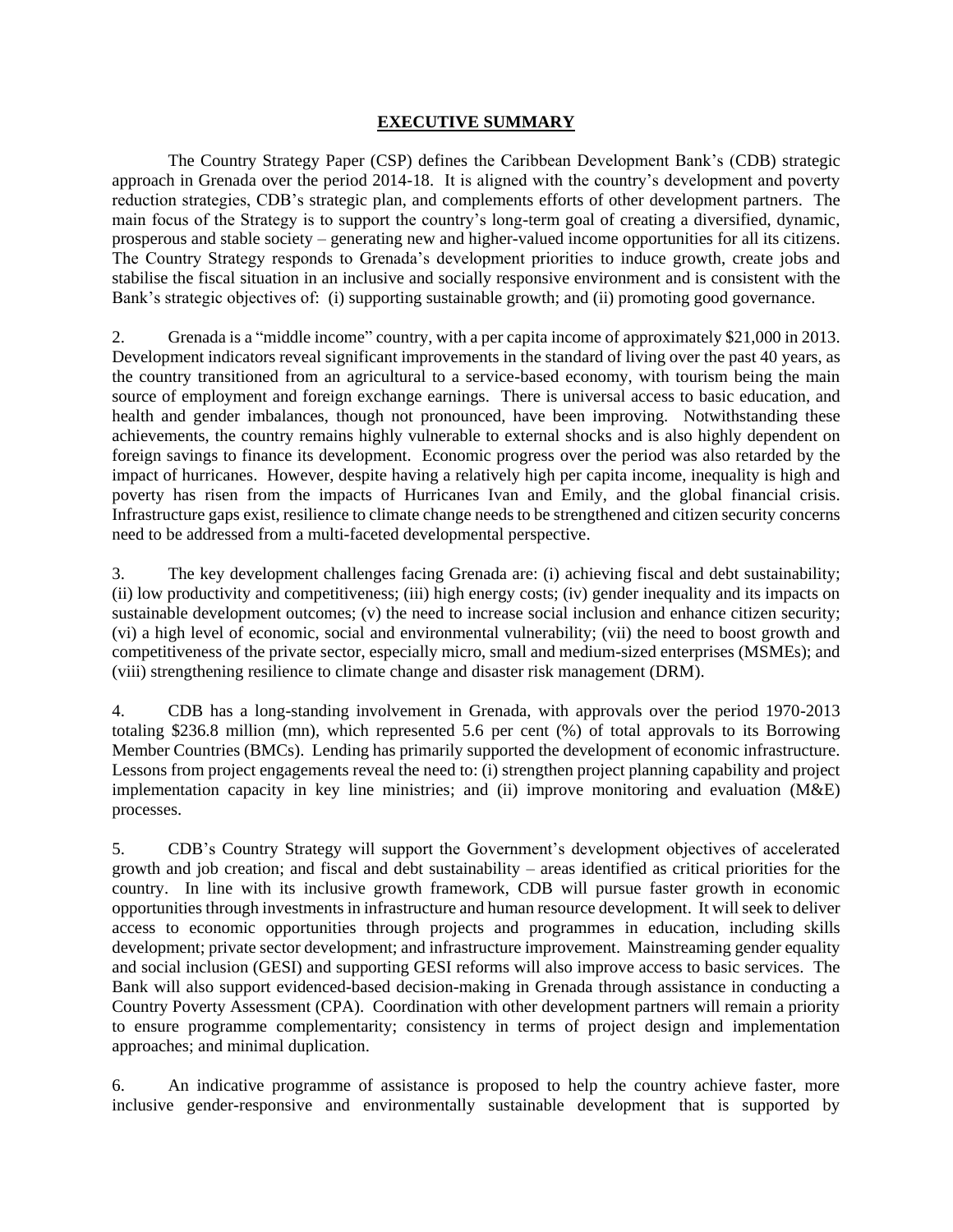macroeconomic stability and citizen security. A resource envelope of United States dollars seventy two million (USD74.1 mn), comprising a blend of USD20 mn from CDB's Special Development Funds (SDF) and USD54.1 mn from its Ordinary Capital Resources, is programmed to support the Strategy.

7. CDB will utilise a results monitoring framework (RMF) to monitor expected sector outcomes of the Strategy. This framework identifies the development objectives and matches results with the associated expected outcomes. Gender, as a cross-cutting theme, will be incorporated into the framework. A midterm review will be undertaken in 2016 to assess progress towards meeting expected outcomes and review the resource envelope. The Strategy is designed to allow flexibility and, based on the findings of the midterm review, adjustments could be made to the indicative programme. An end of Strategy review will also be undertaken. Monitoring will be undertaken by both the Bank and the country's authorities.

8. Several operational risks, which could affect strategy implementation and outcomes, have been identified. These risks are related to: (i) macroeconomic shocks; (ii) climate/weather-related shocks; and (iii) implementation capacity. Mitigation measures for these risks are detailed within the Country Strategy.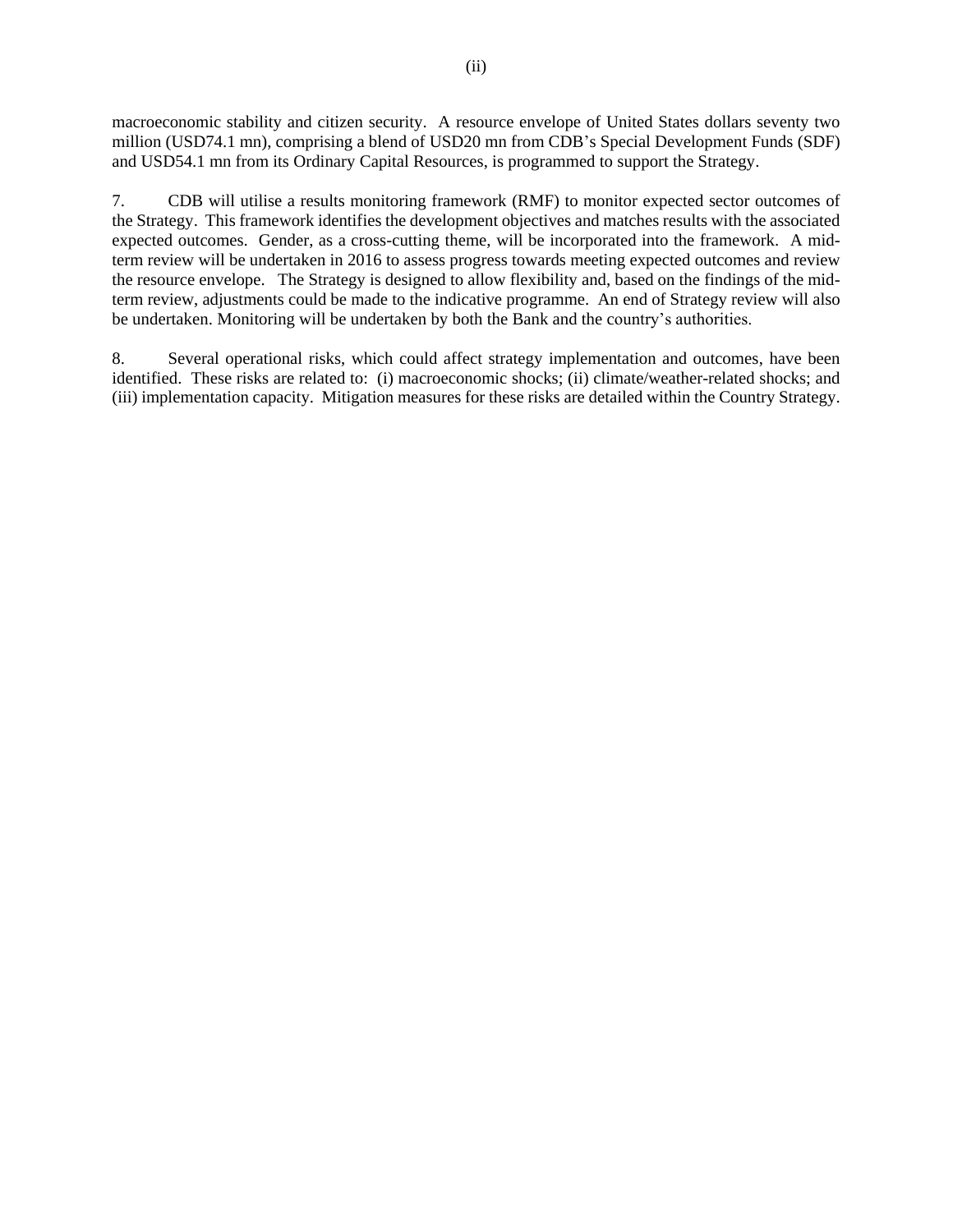### **1. COUNTRY CONTEXT**

### **Development Trends, Challenges and Outlook**

### (a) Overview

1.01 Grenada attained political independence on February 7, 1974. The population, which stood at 105,539 (2011 Census), was comprised of 53,008 males and 52,531 females. Long-term growth of 3.4% and a strong policy emphasis on social development since independence has contributed to improvements in development indicators, as is illustrated in Table 1.1. Per capita income was estimated at approximately \$21,000 in 2013, ascribing middle-income status to Grenada.

| <b>Indicator</b>                                  | 1975  | 2013   |
|---------------------------------------------------|-------|--------|
| Real per capita Gross Domestic Product (GDP) (\$) | 5,615 | 15,382 |
| Infant Mortality Rate (per 1'000 live births)     | 32    |        |
| Life Expectancy at Birth (years)                  | 68.0  | 73.7   |
| Net Primary School Enrolment Rate (%)             | 82    | 93.2   |
| Access to Piped Water (%)                         | 34    | 95     |
|                                                   |       |        |

### **TABLE 1.1: SELECTED DEVELOPMENT INDICATORS**

**Source**: Central Statistical Office (CSO), Grenada and the World Bank (WB)

(b) Social Context

 $\overline{\phantom{a}}$ 

1.02 Since 2001, economic performance in Grenada has stagnated, causing social conditions to deteriorate. Indicators from the last CPA, $2^{\prime}$  in addition to highlighting the rural concentration of poverty, reveal two important points: (i) poverty has increased, but coping mechanisms have improved, resulting in lower levels of indigence; and (ii) despite a fall in the Gini Coefficient, there is still significant inequality, with the most affluent 10% of the population accounting for almost one-third (29.8%) of total consumption, whilst the poorest 10% account for just 2.9% (see Table 1.2).

# **TABLE 1.2: POVERTY ESTIMATES 1998 AND 2008**

| <b>Poverty Indicators</b>                          | <b>Percent of</b><br><b>Individuals</b><br>(1998) | <b>Percent of</b><br><b>Individuals</b><br>(2008) |
|----------------------------------------------------|---------------------------------------------------|---------------------------------------------------|
| Indigence Rate                                     | 12.9                                              | 2.3                                               |
| Poverty Head Count                                 | 32.1                                              | 37 7                                              |
| Vulnerability Rate (those vulnerable but not poor) | N/A                                               | 14.6                                              |
| Inequality (Gini Coefficient)                      | 0.45                                              | በ 37                                              |

**Source**: Kairi Consulting with the National Assessment Team, Grenada. 2008. *Final Report, Country Poverty Assessment: Grenada, Carriacou and Petit Martinique*, p.xvi.

1.03 The Growth and Poverty Reduction Strategy (GPRS), 2012-16 indicated that the well-being of women and the families they head is a concern. Grenada has the highest recorded percentage of women-

<sup>&</sup>lt;sup>2/</sup> The CPA presents the most recent comprehensive empirical data on poverty in Grenada.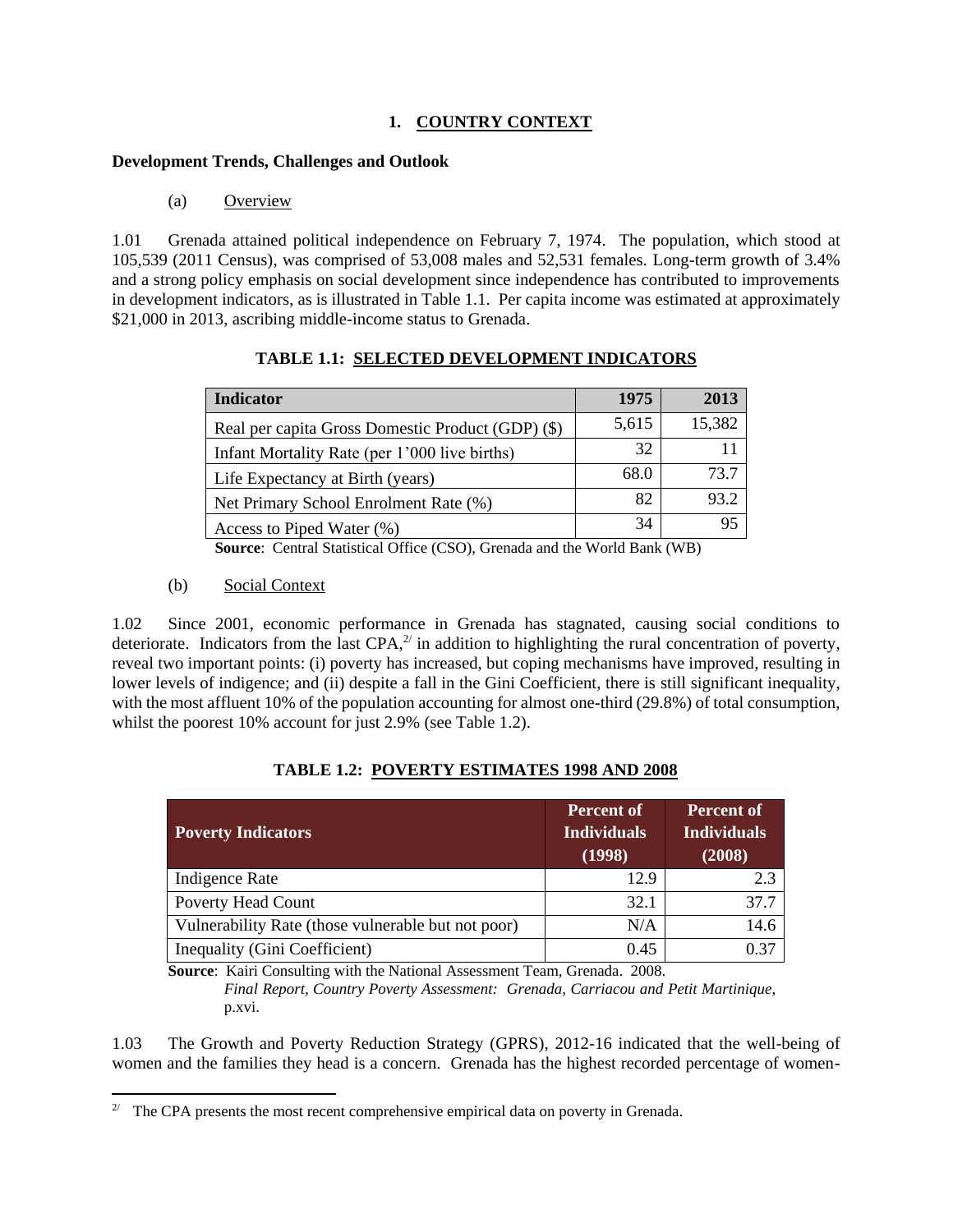headed households among the Organisation of Eastern Caribbean States (OECS). This has increased the focus on females because of the double presence phenomenon arising from their low labour participation rate and comparatively low incomes. According to the Country Gender Assessment (CGA) 2014:41, 24% of poor female heads of households are not in the formal labour force, and of those seeking to participate, only 21% are employed. Further, in urban households, 44% of female heads are in the three lowest consumption quintiles, compared with only 18.6% of male heads.

1.04 As social conditions have deteriorated, the Government of Grenada (GOGR) is systematically reforming its social assistance system by implementing a conditional cash transfer programme called Support for Education Empowerment and Development (SEED). It unifies three previously existing assistance programmes<sup>3</sup>/ in an effort to make the programme more efficient, transparent and better targeted. This reform was undertaken to improve the reach and benefits in a more cost-effective manner. To bring policy coherence to the range of social protection interventions, GOGR has finalised and launched its Social Safety Net Policy Framework (SSNPF) in 2014. In addition to improving the efficiency of social assistance programmes, GOGR recognises the imperative of addressing the issue of inequality which has been exacerbated by an increase in unemployment levels, particularly within households represented within the lower quintiles of the population. These households, in particular, continue to endure acute hardship and diminished quality of life as revealed by statistics confirming that one-fifth of households in the country are currently benefitting from State-provided social assistance.

1.05 In 2013, the Ministry of Social Development and Housing commenced preparation of the Gender Equality Policy and Action Plan (GEPAP), 2014-19. The draft (final) GEPAP was prepared with wide stakeholder input and efforts are underway to finalise the document by the second quarter of 2014. The policy goals are embedded in the human rights framework and are aligned with the "rights of the individual" in Grenada's 1974 Constitution; and the Government's current national development framework as articulated in GPRS. GEPAP aims to guide the: (i) formulation of gender-responsive policies, plans and programmes; (ii) allocation of human, financial and technical resources; (iii) delivery of public services; and (iv) M&E of gender equality and equity outcomes. It is intended to be used as a guide by private sector institutions to promote gender and socially-responsible entrepreneurial development, and by civil society organisations to provide complementary services to advance gender equality. It also aims to provide a platform for state/private/civil society dialogue, collaboration and accountability.

# (c) Economic Context

1.06 Notwithstanding Grenada's achievements, the macroeconomic environment since 2001 has been characterised by declining and uneven growth; weak fiscal performance; unsustainable debt levels; high unemployment; and rising poverty. As illustrated in Figure 1.1, growth averaged  $4.5\%$ <sup>4/</sup> during the period 1980-89, facilitated by a measure of protection in the European Union (EU) market for agricultural products and partly from strong foreign direct investment (FDI) as the economic base was being diversified from agriculture into tourism and other services. Average growth slowed after 2001, to 1.9%, under the impacts of successive external shocks and natural disasters resulting in weakening fiscal performance and rapid debt accumulation.

# **FIGURE 1.1: REAL GROSS DOMESTIC PRODUCT GROWTH (1980-2013)**

 $\overline{a}$ 

<sup>3/</sup> Necessitous Fund; School Transportation Allowance; and Public Assistance.

<sup>4/</sup> Arithmetic mean.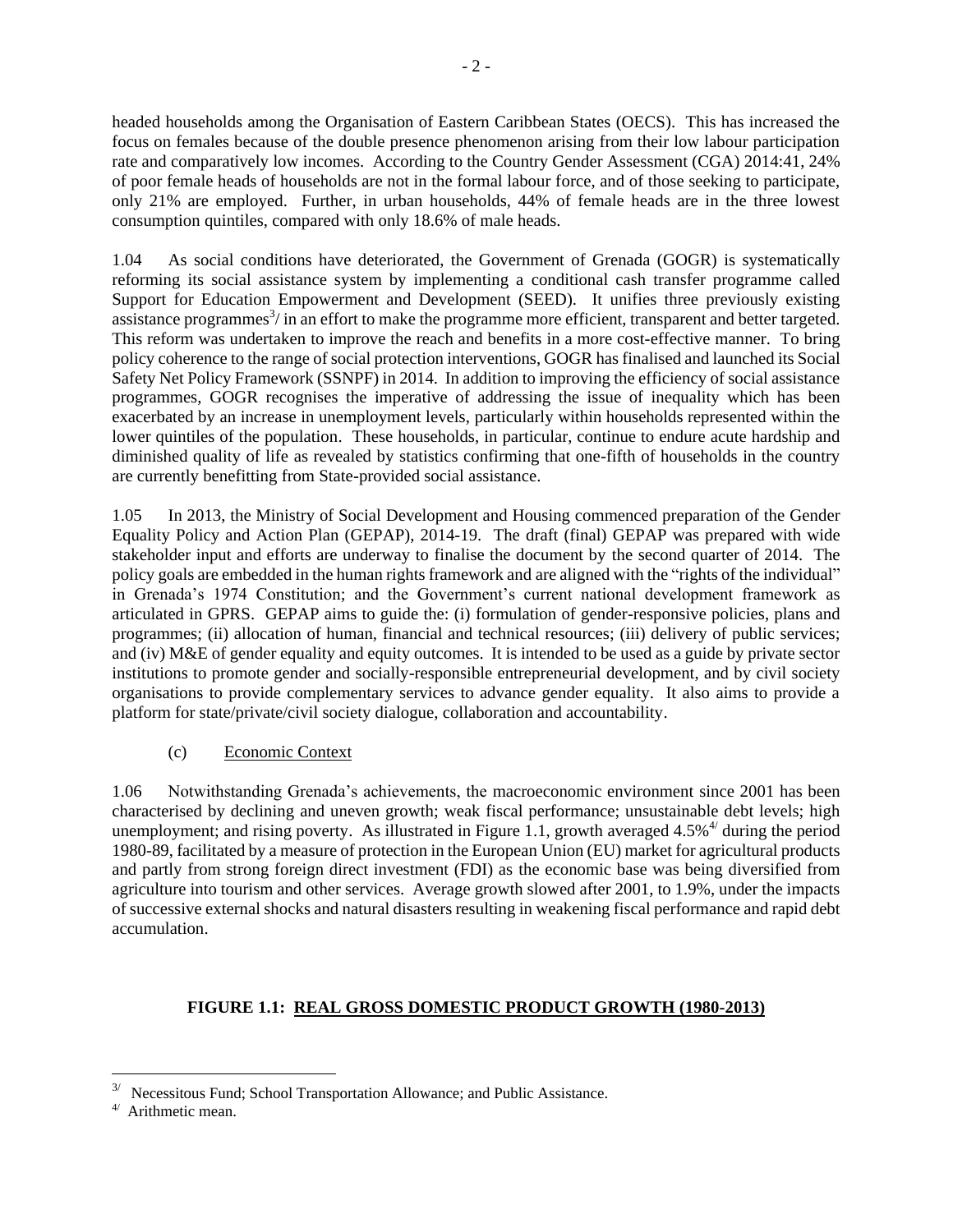

**Source**: CSO, Grenada; ECCB

1.07 A decomposition of growth over the period 1980-2011 shows that, of the average rate of 3.4%, physical capital accounted for 2.4%; human capital 0.7%; and total factor productivity (TFP) 0.3%, as is shown in Table 1.3. A breakdown of the three decades reveals that TFP contributed less to output growth over successive periods, but more importantly, began to take away from GDP growth as the period went on. Two factors were responsible for this slowdown in economic growth. Firstly, the rapid productivity gains resulting from a shift in the economic structure (from agriculture to services) during the 1980's were not sustained. Secondly, significant and ongoing emigration of skilled labour has contributed to a decline in labour productivity.

| Years     | <b>Growth</b> in<br>GDP $(\%)$ | <b>Human</b><br>Capital $(\% )$ | <b>Physical</b><br>Capital $(\% )$ | <b>Total Factor</b><br><b>Productivity</b><br>$(\%)$ |
|-----------|--------------------------------|---------------------------------|------------------------------------|------------------------------------------------------|
| 1981-2011 | 3.42                           | 0.65                            | 2.44                               | 0.33                                                 |
| 1981-1991 | 5.20                           | (0.82)                          | 4.66                               | 1.36                                                 |
| 1991-2001 | 3.43                           | 1.77                            | 2.74                               | (1.08)                                               |
| 2001-2011 | 1.92                           | 1.00                            | 2.06                               | (1.14)                                               |

**TABLE 1.3: GRENADA – GROWTH CONTRIBUTION FACTORS (1981-2011)**

 **Source**: CSO, Grenada and CDB Staff Estimates

1.08 Analysis of Grenada's incremental capital output ratio (ICOR) over the same period (1981-2011) shows that it has increased significantly, indicating that physical capital investment is becoming less productive (see Table 1.4). From the growth accounting and ICOR, it can be concluded that Grenada's economic growth since 1981 has been mainly based on high levels of physical capital investment, which is becoming less productive.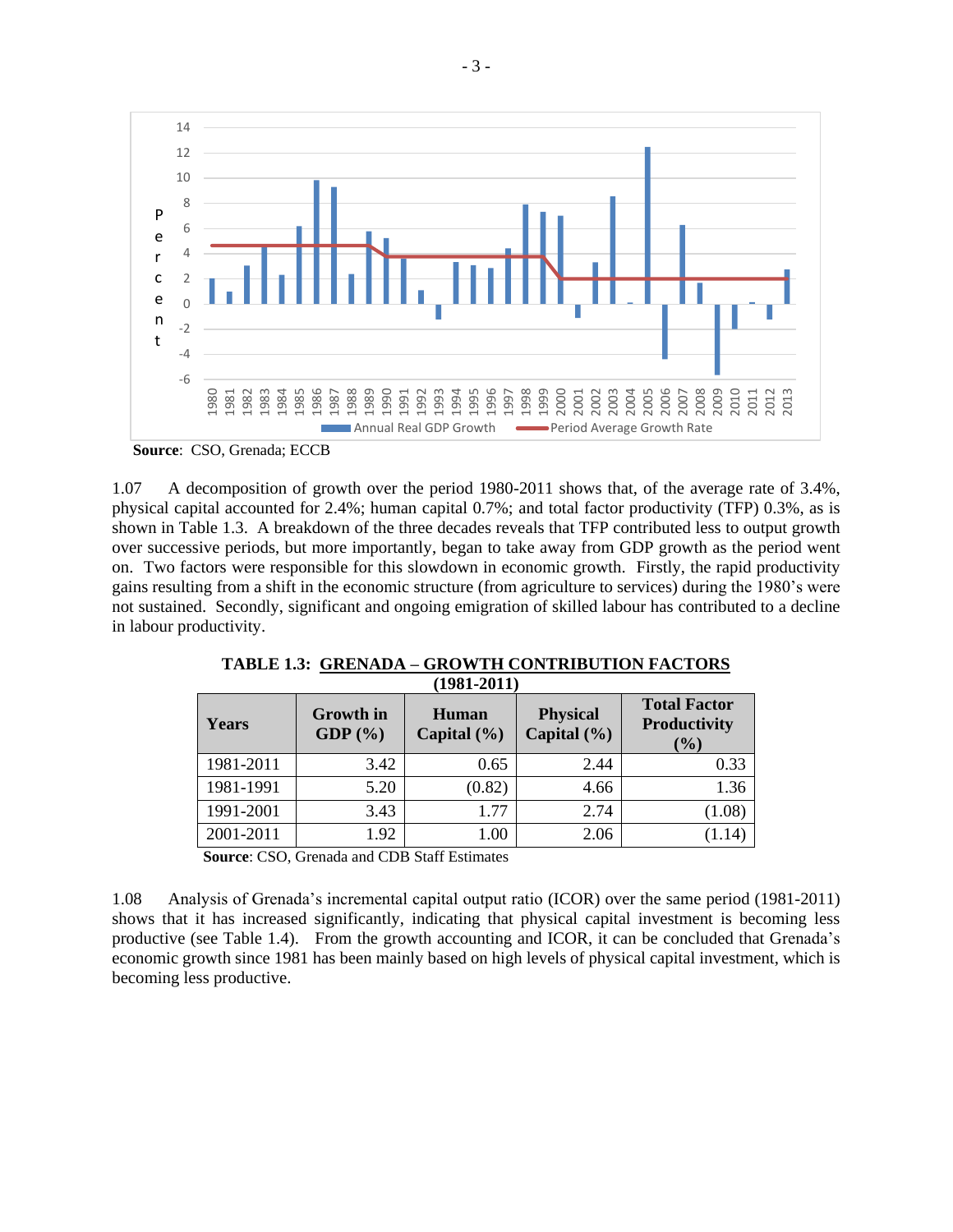| $-20 - 20 - 21$ |                                                                   |                                       |                                                             |  |  |  |  |
|-----------------|-------------------------------------------------------------------|---------------------------------------|-------------------------------------------------------------|--|--|--|--|
| <b>Years</b>    | <b>Investment</b><br><b>Ratio</b><br>$\left(\%\text{ GDP}\right)$ | <b>GDP Growth</b><br>$(\%$ per annum) | <b>Incremental</b><br><b>Capital Output</b><br><b>Ratio</b> |  |  |  |  |
| 1981-1991       | 34.65                                                             | 5.20                                  | 6.66                                                        |  |  |  |  |
| 1991-2001       | 36.25                                                             | 3.43                                  | 10.57                                                       |  |  |  |  |
| 2001-2011       | 30.80                                                             | 1.92                                  | 16.04                                                       |  |  |  |  |

**TABLE 1.4: GRENADA – INCREMENTAL CAPITAL OUTPUT RATIOS** *(1981-2011)*

 **Source**: CSO, Grenada and CDB staff estimates

1.09 Over the period 2000-2013, the Central Government's (CG) overall deficit averaged 4.5% of GDP. Over the same period, recurrent revenue fluctuated between 19.1 and 21.6% of GDP. This was influenced by the moderation in the rate of economic growth and lack of buoyancy in the tax system. Throughout the period, the granting of tax exemptions played a major role in the progressive erosion of the tax base. Lack of buoyancy in tax collection, even after the introduction of a Value-Added Tax in 2010, contributed to a general downward trend in recurrent revenue receipts in relation to GDP. This, coupled with a continuous increase in recurrent expenditure from 16.4% of GDP to 21.2% of GDP in 2012, caused the fiscal situation to deteriorate. Expenditure on personal emoluments grew as Government employment rose. In addition, debt service obligations and transfer payments, including pensions and gratuities, added to the upward pressure on recurrent expenditure.

1.10 By the early 2000s, CG had significantly increased capital expenditure in an effort to kick start economic activity using commercial financing. This resulted in the public sector debt increasing from 46.5% of GDP in 2000 to 93.7% in 2004. The sharp economic downturn in the aftermath of the hurricanes in 2004 and 2005 made it impossible for GOGR to service its debts. Given the decline in recurrent revenue and the need to rebuild social and economic infrastructure damaged by the hurricanes, GOGR arranged to restructure its commercial debt of USD275 mn (47.2% of total public sector debt) in 2005 by undertaking a debt exchange, involving the issue of 20-year bonds, with a step-up interest rate structure. In the following year, GOGR obtained debt relief from its Paris Club and some of its non-Paris Club bilateral creditors. However, while the debt restructuring provided some immediate relief, especially from interest payments, high levels of recurrent and capital expenditures resulted in fiscal deficits and the further accumulation of public debt.

(d) Outlook

1.11 The medium-term prospects are positive for Grenada. Growth is expected to moderate slightly from the 2.7% rate in 2013 to around 2% over the country strategy period, with this dampening effect resulting from the fiscal adjustment being undertaken by GOGR to obtain fiscal and debt sustainability. Nonetheless, the expected resumption of financing flows from other multi-lateral partners and a pick-up in FDI as a result of a strengthening global recovery will somewhat limit the downturn. External imbalances are expected to narrow gradually as weak domestic demand slows the rate of growth in imports, and as export demand recovers. Inflation is projected to remain subdued in the face of moderate commodity price increases (see Text Box 1).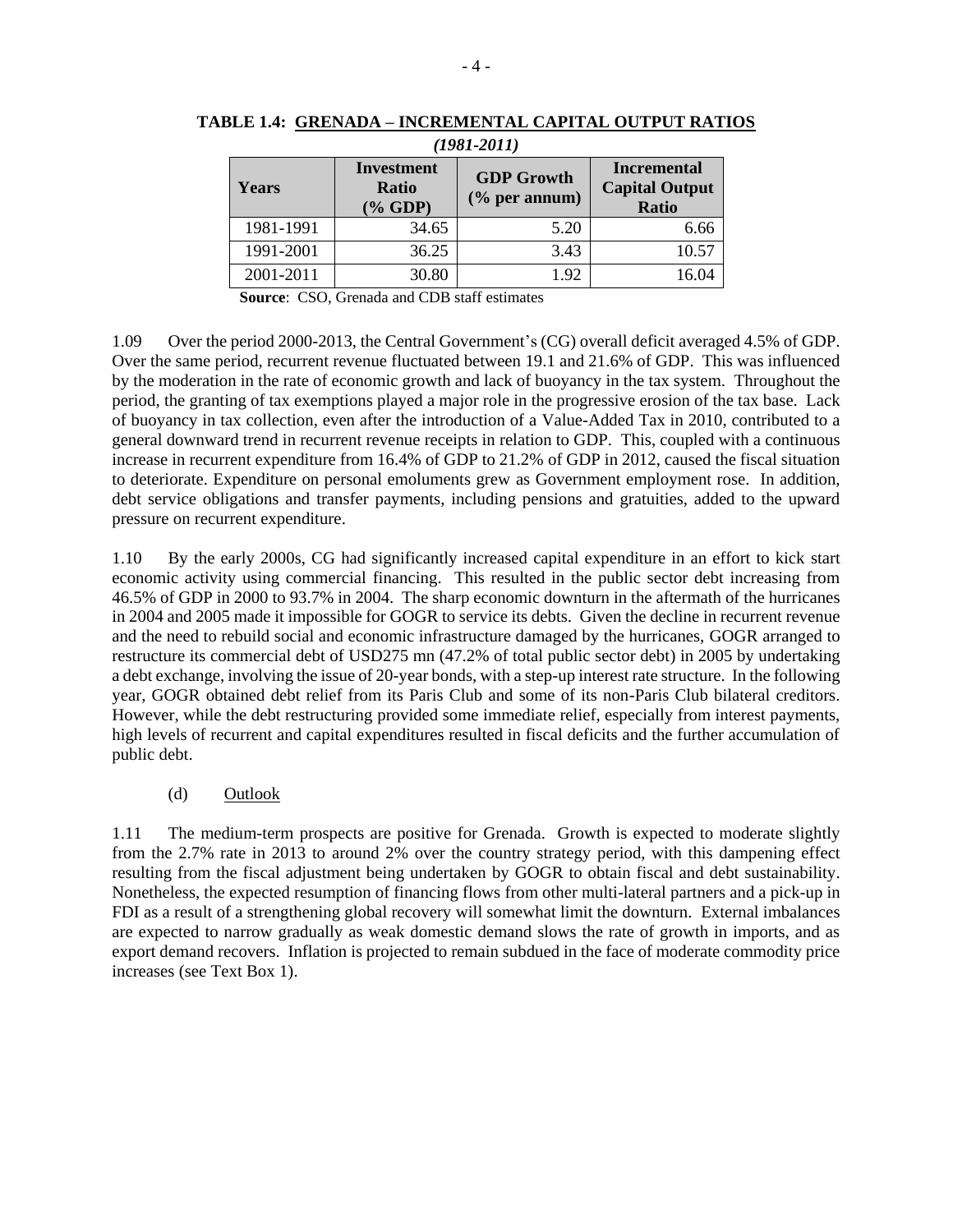### **Text Box 1: Building a New Economy**

A newly elected Government in 2013 took control of an economy where the overall fiscal deficit was 6.5% of GDP and public sector debt had risen to 108% of GDP at the end of 2012. To correct this situation, it developed a home-grown reform programme that is aimed at restoring macroeconomic stability in the short term and sustainable economic growth over the medium term. The main actions to be taken under the programme include strong fiscal adjustment measures supported by public financial management reforms and a comprehensive public sector debt restructuring; structural reforms to reduce the cost of doing business; and measures to strengthen the financial system's stability.

Key performance indicators under the programme include: (i) higher levels of growth; (ii) higher employment (especially among the youth); (iii) an improved ranking on the Ease of Doing Business Index; (iv) higher tax effort; (v) lower non-personal expenditure relative to 2012; (vi) lower monthly financing shortfall; (vii); lower interest payments as a proportion of GDP; and (viii) a lower debt-to-GDP ratio.

In support of its home-grown reform programme, GOGR has requested assistance from IMF under its ECF to provide funding during the adjustment period. The ECF is also expected to help attract additional funding and technical assistance (TA) from other multilateral organisations and the rest of the international donor community.

### **Key Development Challenges**

(a) Fiscal and Debt Sustainability

1.12 Grenada's fiscal situation has been characterised by persistent deficits. The ratio of tax revenue to GDP, at less than 21% is currently among the lowest in the OECS Member States. Over the years, consistent measures to raise the tax effort have produced limited success, mostly because of the provision of incentives (whether statutory or discretionary) that eroded the initial gains. Following a steep drop in revenue in the aftermath of Hurricanes Ivan and Emily, GOGR moved to broaden and stabilise the tax base by introducing a Value-Added Tax in 2010. The tax effort increased in the first two years after implementation, but these gains were eroded as policy reversals, in support of a weak domestic economy, took effect in 2012.

1.13 Over time, the increasing size of the public sector further compounded the fiscal position. The size of government, relative to GDP, increased from 6.5% in 2000, to 8.6% by 2013, with wages and salaries accounting for 60% of every dollar in revenue collected. This situation, coupled with increasing debt service requirements, resulted in the diversion of approximately 80% of revenues, leaving insignificant amounts for purchases of goods and services, and to support the public sector investment programme.

1.14 Persistent fiscal deficits, exacerbated by reconstruction costs associated with natural disasters, have seen the public debt move from 46.5% of GDP in 2000 to 106.9% of GDP by 2013. Addressing the high debt will be a challenge, given that a surplus on the primary balance was last recorded in 2005. Moreover, the cumulative primary deficits between 2006 and 2013 totaled 19.7% of GDP.

1.15 To restore fiscal and debt sustainability and create an environment conducive to economic growth, a strong consolidation effort coupled with a comprehensive debt restructuring is required. GOGR has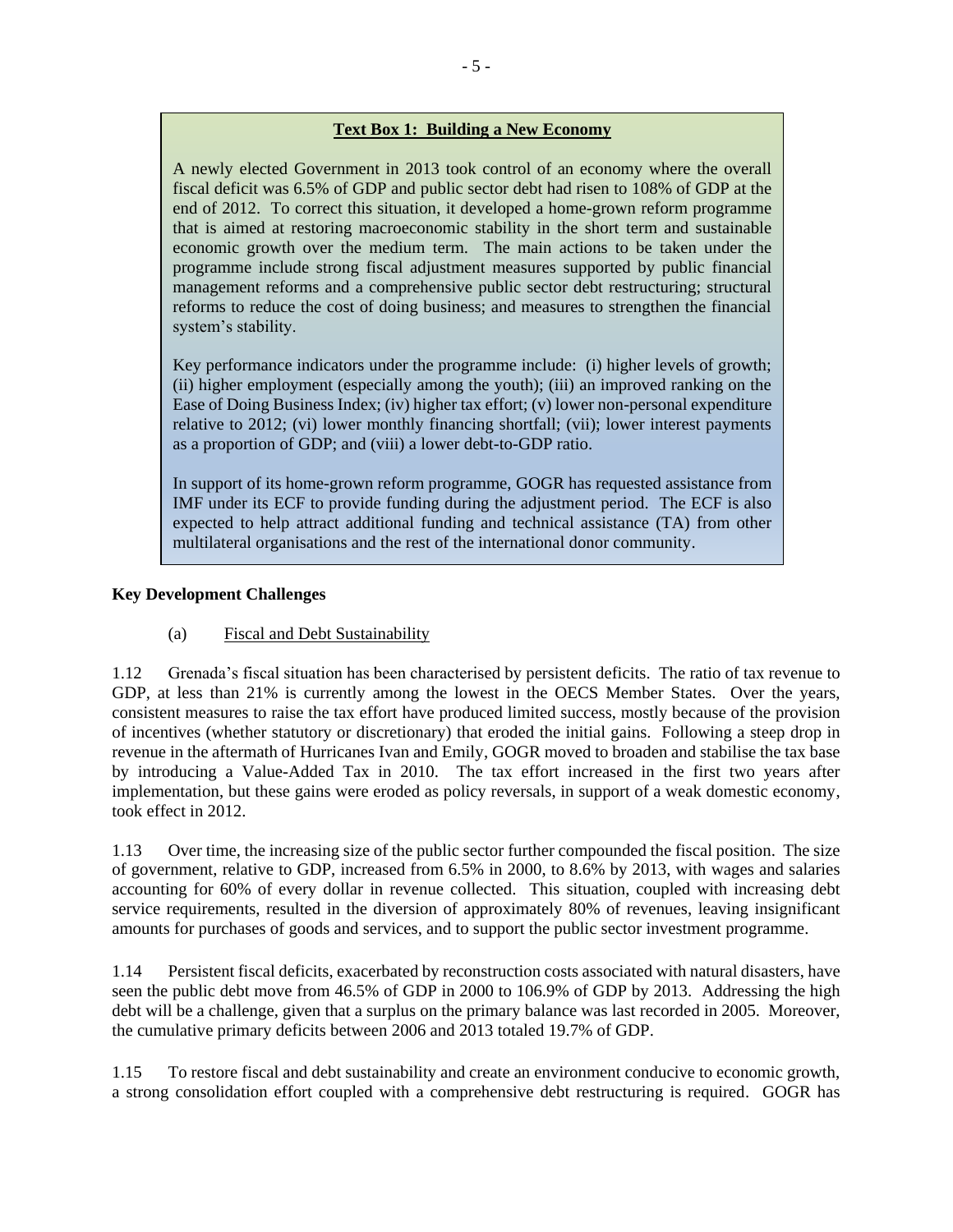started to implement measures to stem the fiscal deterioration, which should bring the primary balance to a surplus of 3.5% of GDP by 2016. While the fiscal consolidation effort would start to bring the debt down, it would not be sufficient for Grenada to achieve the Eastern Caribbean Currency Union's debt target of 60% of GDP by 2020 without a comprehensive debt restructuring. The fiscal consolidation programme which GOGR recently commenced, coupled with the planned debt restructuring exercise, soon to be undertaken, would provide the fillip needed to place the public debt on a sustainable path.

### (b) Negative Domestic Savings

1.16 Domestic savings fell following the onset of the global economic slowdown in the early 2000s, before recovering in 2004. After 2005, the domestic saving rate collapsed and became negative after 2009 (see Figure 1.2). In spite of the negative domestic savings rate over the period 2009-13, investment, as a percentage of GDP remained relatively high, averaging 26.5% of GDP. The impact of Hurricanes Ivan and Emily led to a significant increase in gross capital formation between 2004 and 2008. With the return to more normal circumstances, capital formation started to fall before recovering somewhat in 2013. Despite the recent upturn in capital formation, the negative levels of domestic savings (private and public sector) means that the economy's dependence on external resources for investment remains high. Greater effort is needed to mobilise domestic savings to reverse this situation. In the public sector, increased savings will be needed to support the counterpart requirements of official assistance.



**FIGURE 1.2: GRENADA – SAVINGS (2000-2013)** *(% of GDP)*

**Source:** Eastern Caribbean Central Bank (ECCB)

# (c) Human Resources Development

1.17 Education development in Grenada is informed by the Strategic Plan for Educational Enhancement and Development (SPEED), as well as the Organisation of Eastern Caribbean States Education Sector Strategy (OESS) 2012-2021, endorsed by OECS Education Ministers. In placing particular emphasis on access and participation in education at all levels, enhancing the quality of instruction and services available to students and improving levels of achievement as a result, SPEED is strongly aligned with the focus of the OESS. Education authorities in Grenada recognise that any further development strategy must therefore be linked with the results achieved through its implementation. Accordingly, GOGR is currently evaluating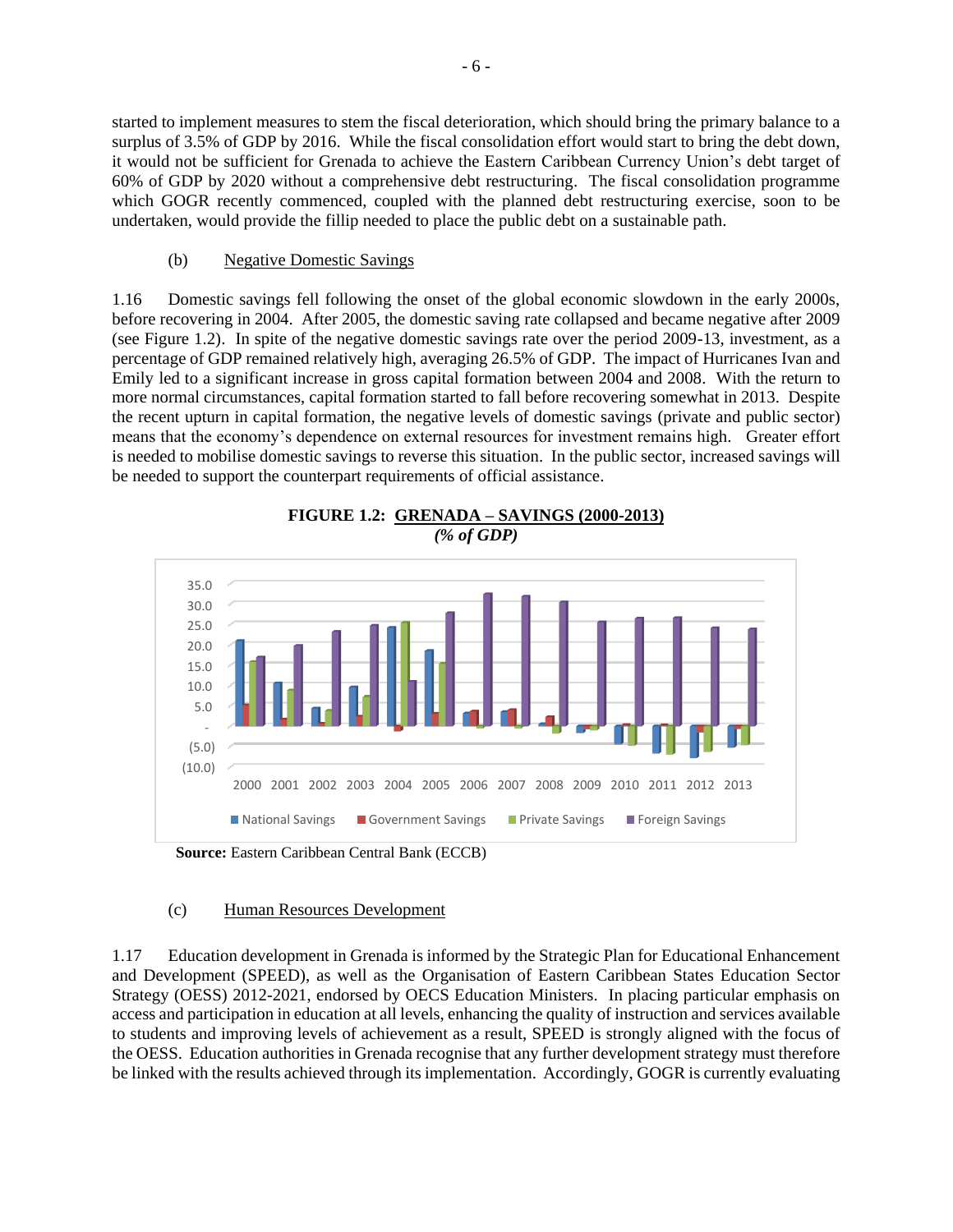the development impact of SPEED with a view to determining the future direction of education development.

1.18 Significant progress has been made in Early Childhood Development and Basic Education, with overall Net Enrolment Rates of almost 100% at these levels. In addition, improved social services in the form of textbook and uniform grants and school feeding programmes, have also contributed to greater participation of vulnerable and at-risk children in the system. Despite these achievements, however, a number of key challenges still compromise the capacity of GOGR to fully achieve its development outcomes. These challenges relate to:

#### (i) *The Quality of School Infrastructure:*

Several schools remain in poor physical condition following the damage sustained from Hurricanes Ivan and Emily. Given the strong correlation between the quality of facilities and student achievement, it is imperative that restoration of school infrastructure remain a priority.

(ii) *Poor Instructional Quality and Irrelevant Curricula:*

Instructional quality continues to be poor, as demonstrated in student performance on national and external assessments. This is influenced by the large number of untrained teachers in the system, inadequate teacher preparation and lack of instructional support for teachers at the classroom level. In addition, inadequacies in the curriculum render it irrelevant for equipping students with skills that constitute the foundation for sustainable development.

#### (iii) *The Non-alignment of Education and Training with the needs of the Economy:*

It is generally agreed that there is a mis-match between education and training, on the one hand, and labour market needs, on the other. GOGR has established the National Training Agency (NTA), whose mandate is to enhance the employability of the Grenadian workforce. However, the sustainability of NTA is not assured since the funding for its establishment and start-up has ended. It is imperative that mechanisms are identified to ensure its sustainability to lead the programmes and processes required for alignment of education and training with critical workforce needs.

### (iv) *The Inability of the Ministry of Education to Focus Key Development Imperatives because of the absence of Policy Direction:*

There are currently no policies for guiding development in the integration of Information and Communication Technologies (ICTs); for establishing student support services, including inclusive education; and rationalising post-secondary and tertiary programming to avoid duplication and maximise limited resources.

(v) G*aps in Capacity for Leadership of the System:*

There are currently many gaps in the skill set required for effective leadership and management of the educational system. The successful achievement of outcomes for human capital development will be highly dependent on the quality of leadership of the system.

1.19 Some initiatives are already underway with respect to the challenges, but significant investment is still required if the targeted outcomes are to be achieved.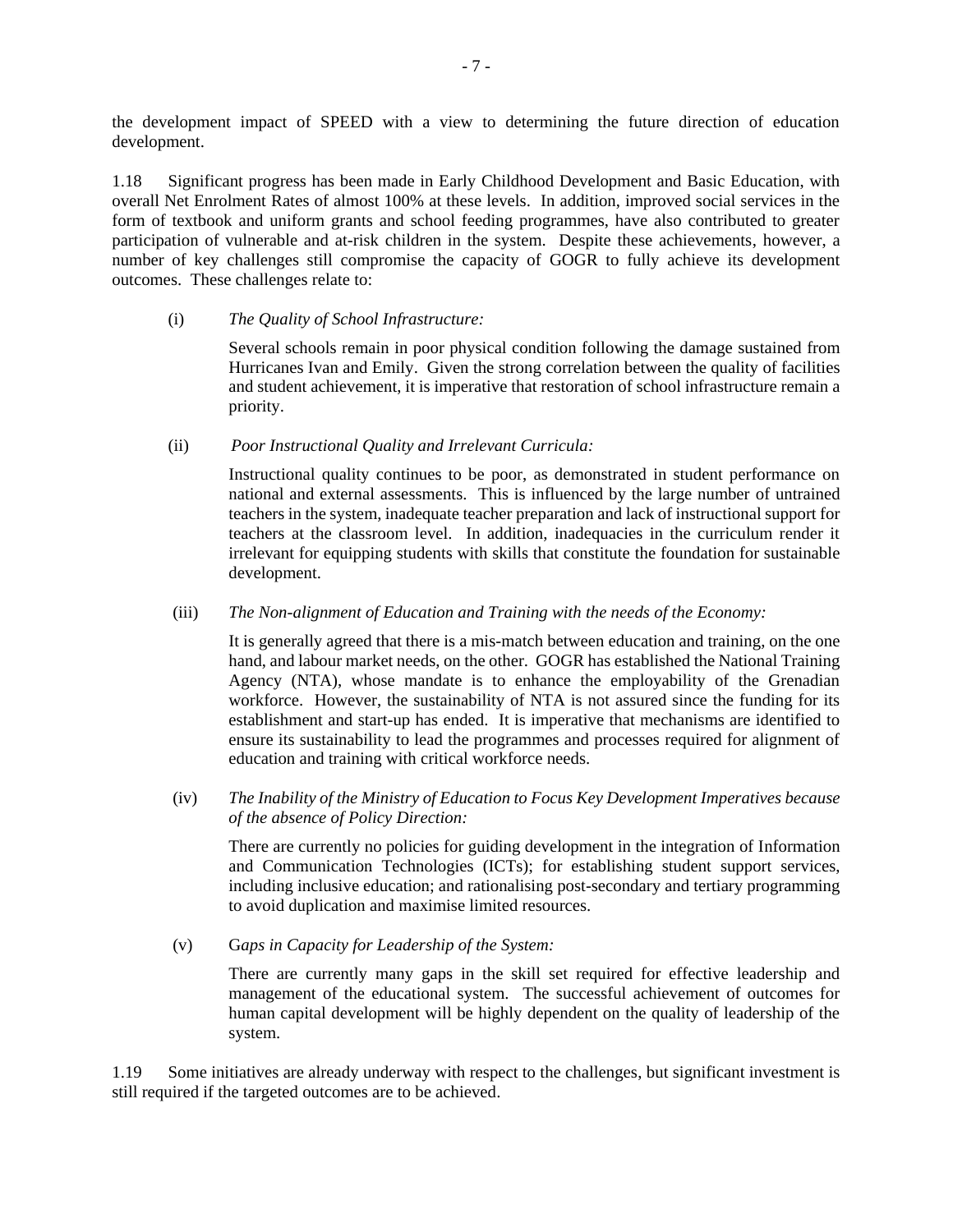# (d) Environmental Vulnerability

1.20 The priority environmental issues in Grenada are: (i) land degradation; (ii) coastal erosion; (iii) poor solid waste management; (iv) contamination of drinking water supplies; (v) inappropriate coastal development; and (vi) increasing biodiversity loss.<sup>5/</sup> Grenada developed a Climate Change Policy in 2007 reflecting an emphasis on climate proofing; climate data and information management; sustainable livelihoods; public awareness and education; and the promotion of energy efficiency (EE) and renewable energy (RE).

1.21 With the most recent climate projections suggesting a strong likelihood of reduced rainfall in all seasons, the potential exists for reduced water availability to negatively impact livelihoods, economic development and the health of poor rural communities. This suggests the need for the implementation of water adaptation measures, including harnessing non-traditional water sources to improve water storage and access to rural communities; and the piloting of drip irrigation among farmers to improve the efficiency of water supplies in rural areas.

1.22 GOGR has taken steps to improve the management of solid waste, including the formulation of a National Waste Management Strategy in 2003. In keeping with the strategy, some attempts have been made to establish a sustainable waste disposal system. However, there remain serious gaps in the provision of solid waste disposal infrastructure.

1.23 The management of land use in Grenada is guided by the National Physical Development Plan (NPDP), 2002-2021. However, in spite of the existence of NPDP, unsustainable use of land and natural resources remain major challenges for the Government. This is increasingly being manifested in: (i) illegal sub-divisions; (ii) increased levels of informal settlements; (iii) environmental degradation; (iv) increased hazard vulnerability and improper waste disposal; and (v) unbalanced spatial development. These problems are, in part, a reflection of weak development controls and weak institutional coordination. The NPDP articulates the need to create better balance in the spatial development of the country and provides a framework for counterbalancing the disproportionately high concentration of growth in the South South-West regions of the country. In order to counterbalance these trends, Local Area Plans have been developed for Sauteurs in the North and Greater Grenville in the East, but they require Development Orders to be effectively implemented.

1.24 A considerable portion of the problems being encountered with land use management in Grenada could be addressed by developing a National Land Use Policy which would create an overarching and coherent framework for institutional coordination and stakeholder participation leading to more prudent land use decision-making.

# (e) Enhancing Energy Efficiency and Renewable Energy Development

1.25 Improving EE and developing RE options are key features of Grenada's energy policy. Efficiency gains in energy reduce demand for power, which in turn leads to a reduction in the use of fossils fuels, which has both positive economic and environmental benefits. However, major gaps remain in the achievement of policy targets due to binding constraints affecting the sector, in particular, the absence of a policy, legal and regulatory framework. Some of the key issues for which regulations are required are: (i) mandatory labelling for new appliances and new cars; (ii) revision of the national building code; (iii) mandatory installation of solar water heaters for large developments and Government projects; (iv)

 $\overline{\phantom{a}}$ National Environmental Summary, Grenada 2010 (UNEP).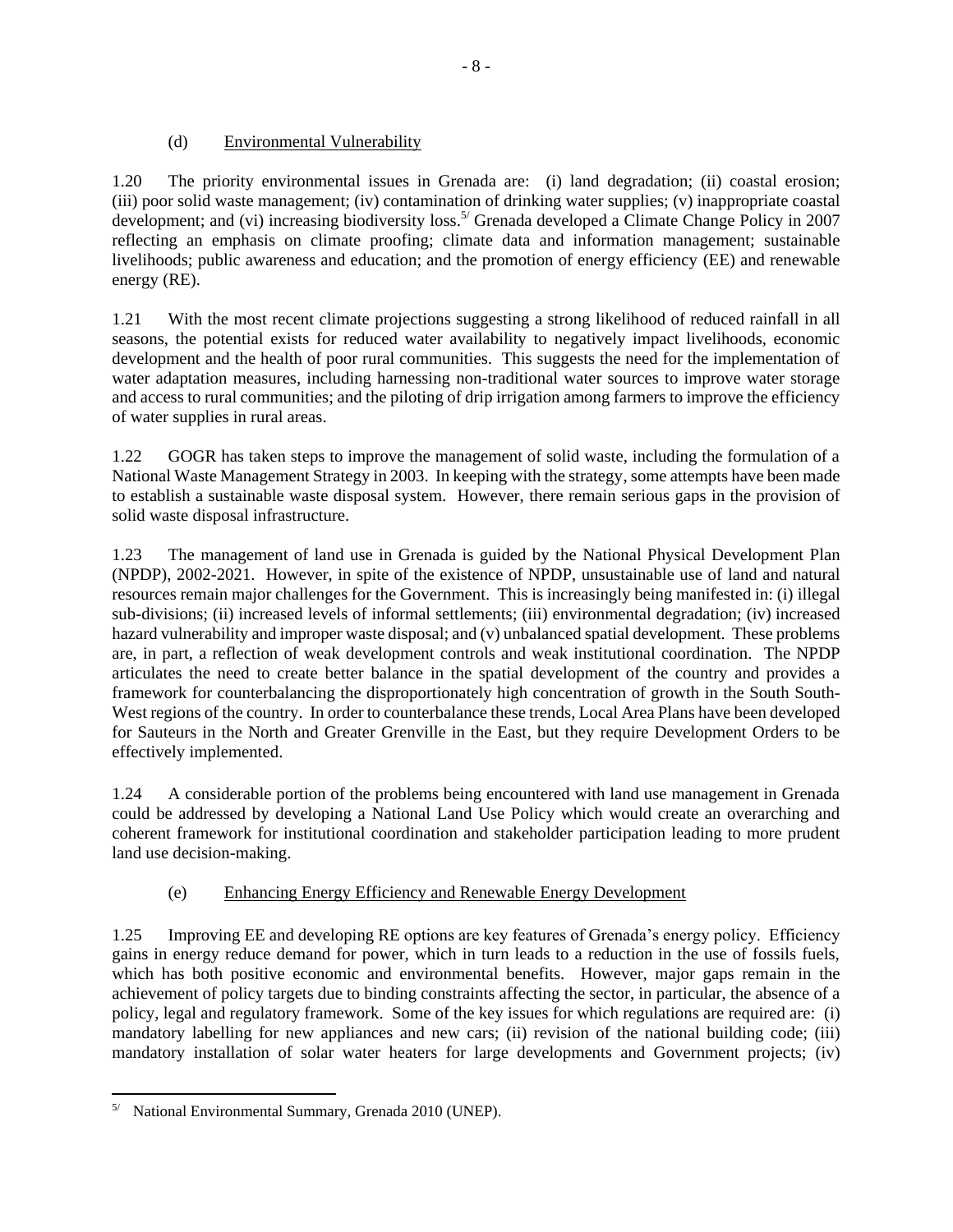development of government incentives in support of EE and RE development; and (v) development and implementation of public sector wide energy conservation and efficiency programmes.

1.26 The promotion of EE is also high on the policy agenda of GOGR, as evidenced by the policy pronouncement to *"increase the efficiency of the energy sector in the generation, transmission, and distribution of electricity*". However, progress in this area is being hampered by a number of factors. A recent study<sup>6</sup> undertaken by the Economic Commission on Latin America and the Caribbean highlights the main barriers to implementing energy conservation and EE in Grenada as being; (i) lack of information; (ii) lack of trained personnel or technical or managerial expertise; (iii) regulatory biases or absence of regulation to support energy development; (iv) high transaction costs; (v) lack of access to credit; (vi) high costs of energy technologies; and (vii) high cost of credit.

# (f) Citizen Security

1.27 The increasing incidence of crime, violence and anti-social behaviour and their links to gender and citizen security are growing concerns. They continue to impose significant social costs on the country in terms of the value of resources used to prevent violence and treat victims and perpetrators, and nonmonetary costs in terms of the emotional and psychosocial impacts. According to the Caribbean Human Development Report on Citizen Security (2012), the causes of crime are related to several factors including: (i) socialisation patterns that correlate to aggressiveness and masculinity and promote violence, risk-taking and exertion of power as expected behaviour among boys and young men; (ii) the decline in values and attitudes across society; (iii) inequality in income distribution; and (v) a chronic drug culture leading to the increasing availability of illegal firearms. These factors have influenced Grenada's approach to addressing the issue of citizen security from a developmental perspective. In this regard, greater attention is being paid to developing an integrated framework to address juvenile delinquency and concomitant risk factors within the school system and the wider community.

# (g) Underdeveloped Private Sector

1.28 Grenada's private sector is characterised by the dominance of small businesses and a significant informal sector both involved in a wide range of services and production activities. The large firms in the private sector, which are generally foreign owned, are engaged in critical areas of activity including wholesale and retail trade, tourism and utilities. At the end of 2013, it was estimated that there were approximately 5,000 registered business enterprises in Grenada, 2,700 of which were active and 70% concentrated in wholesale and retail trade; construction; personal and household services; agriculture forestry and fishing; and social and community-related services.

1.29 Stakeholders in the private and public sectors in Grenada have identified several constraints to the development of the private sector. These include: (i) restricted access to credit due to high interest rates and the risk-averse stance of commercial banks; (ii) the lack of a highly skilled well qualified labour force, particularly at the technical and managerial levels, arising from inadequate training facilities and the need to better align training programmes with skill needs; and (iii) unfair competition from the large and growing informal sector. Stakeholders also identified the high cost of energy and electricity as a major constraint and the need for a revised legislative framework to enable equitable sale of RE to the national grid. Further, high taxation and inadequate business support services were highlighted as constraints.

 $\overline{a}$ 6/ Assessment of fiscal and regulatory barriers to the deployment of EE and RE Technologies in Grenada – Emmanuel, Alleyne, and Phillips, 2013.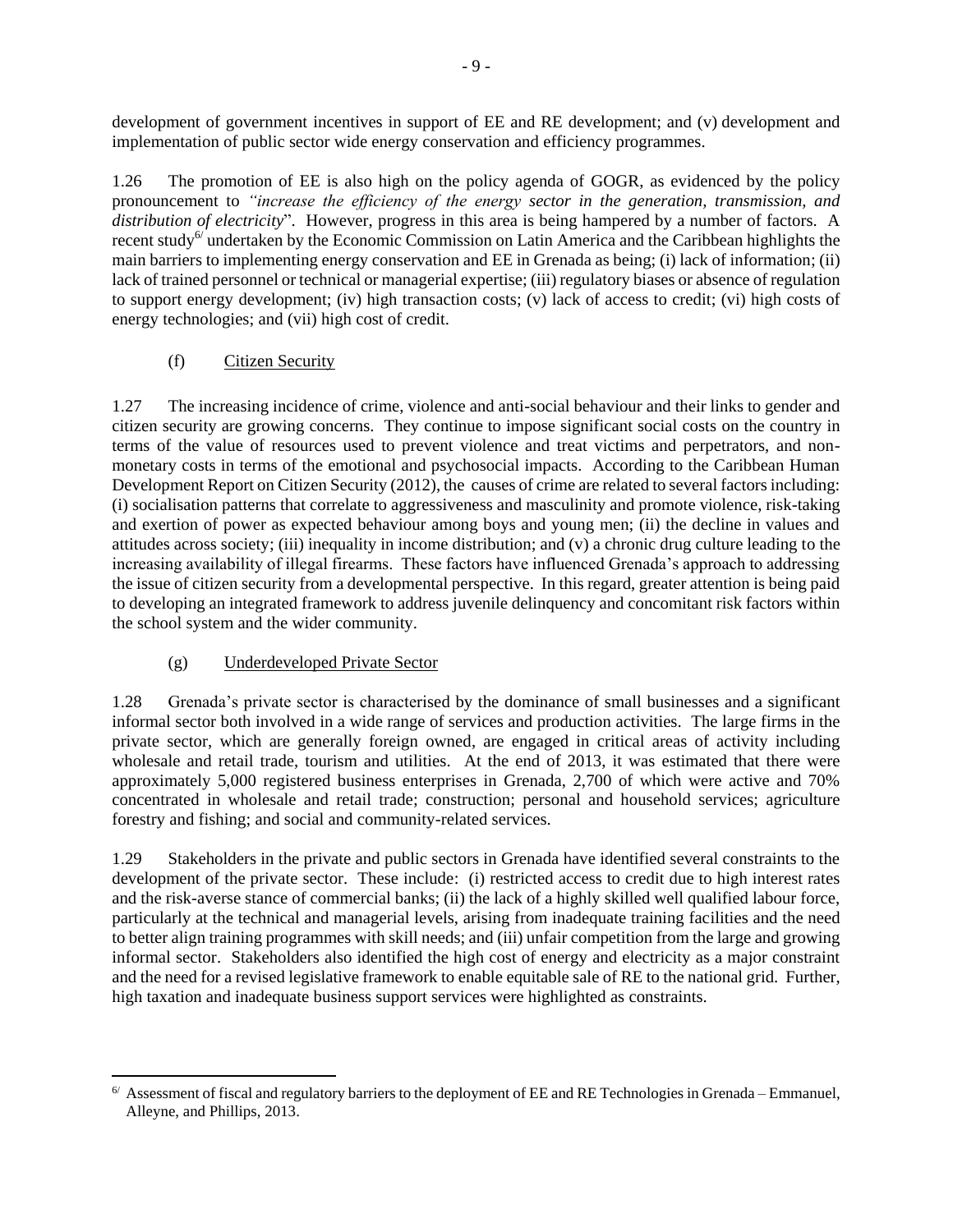1.30 These constraints were reflected in the downward trend of Grenada's recent rankings in relation to the ease of conducting business. A WB/International Finance Corporation Investment Climate Survey (2014) ranked Grenada 107 out of 189 countries, compared to a rank of 103 out of 178 countries in 2013. While Grenada scored relatively high in areas such as dealing with construction permits (9); protecting investors (34); trading across borders (61); getting electricity (71); and starting a business (72), the country scored poorly in the areas of resolving insolvency (189); enforcing contracts (166); registering property (157); and getting credit (130). GOGR has identified the private sector and, in particular, MSMEs as a key driver for promoting economic growth, creating employment and generating income.

1.31 GOGR has signaled its commitment to the Grenada Development Bank (GDB), as a critical player, to support the long term development of the private sector. To improve access to credit, GOGR has established a Small Business Development Fund for on-lending to small and medium enterprises (SMEs). However, these resources are inadequate.

### **Grenada's Development Plan, Poverty Reduction Plan and National Priorities**

1.32 The vision and core values being pursued by GOGR for the development of the country are contained in the National Strategic Development Plan (NSDP) 2007-2017. NSDP was developed against the background of the Government's policy focus; issues emerging from the environmental scan; and in conformity with the mandates and conventions to which Grenada is party. A review and update of the Plan was undertaken in 2012 to take account of the changing dynamics that have been impacting on its implementation. While noting the achievements accomplished, the review cites the following as the main factors adversely affecting implementation: (i) the absence of a champion; (ii) inadequate commitment; (iii) financial constraints; and (iv) lack of a national planning structure to coordinate activities.

1.33 Following the social dislocation in the aftermath of Hurricanes Ivan and Emily, and further compounded by the effects of the global financial crisis, GOGR had developed and commenced implementation of a GPRS (2012-16) as a complement to its NSDP. In 2013, following the change in Government, an enhanced Economic Transformation and Poverty Reduction Strategy [ETPRS] (2013-18) was developed to build on the platform of GPRS, with the intention of enhancing conditions for pro-poor growth as a requisite for reducing poverty. Such an approach is considered fundamental to facilitating inclusive growth, which is critical for achieving sustainable human and social development, gender equality and poverty reduction. The NSDP is also being revised to be consistent with the ETPRS.

1.34 A refocused policy thrust following the review of NSDP, identified five "transformative sectors": (i) agribusiness; (ii) tourism; (iii) health, wellness and education services; (iv) energy development; and (v) ICT, – as the priority areas to propel future growth and development in the quest to build a "new economy". These sectors were chosen based on their ability to generate employment and improve the country's foreign exchange earnings. As of January 2014, GOGR began implementation of a 3-year home-grown programme of fiscal adjustment, debt restructuring and structural reforms to pursue the realisation of the above objectives.

### **Caribbean Development Bank's Engagement in Grenada**

1.35 CDB has had a long history of involvement in Grenada and its support has served critical development needs of the country. Over the period 1970–2013, the Bank approved \$236.8 mn (net) in loans, contingent loans, equity and grants to Grenada; representing 5.6% of CDB's total approvals to its BMCs. CDB's lending has mainly been in the area of economic infrastructure. Net resource flows to Grenada have historically been positive; but turned negative in 2011, a time when the country faced a fiscal crisis. Net resource flows over the period 1999-2003 are shown in Table 1.5.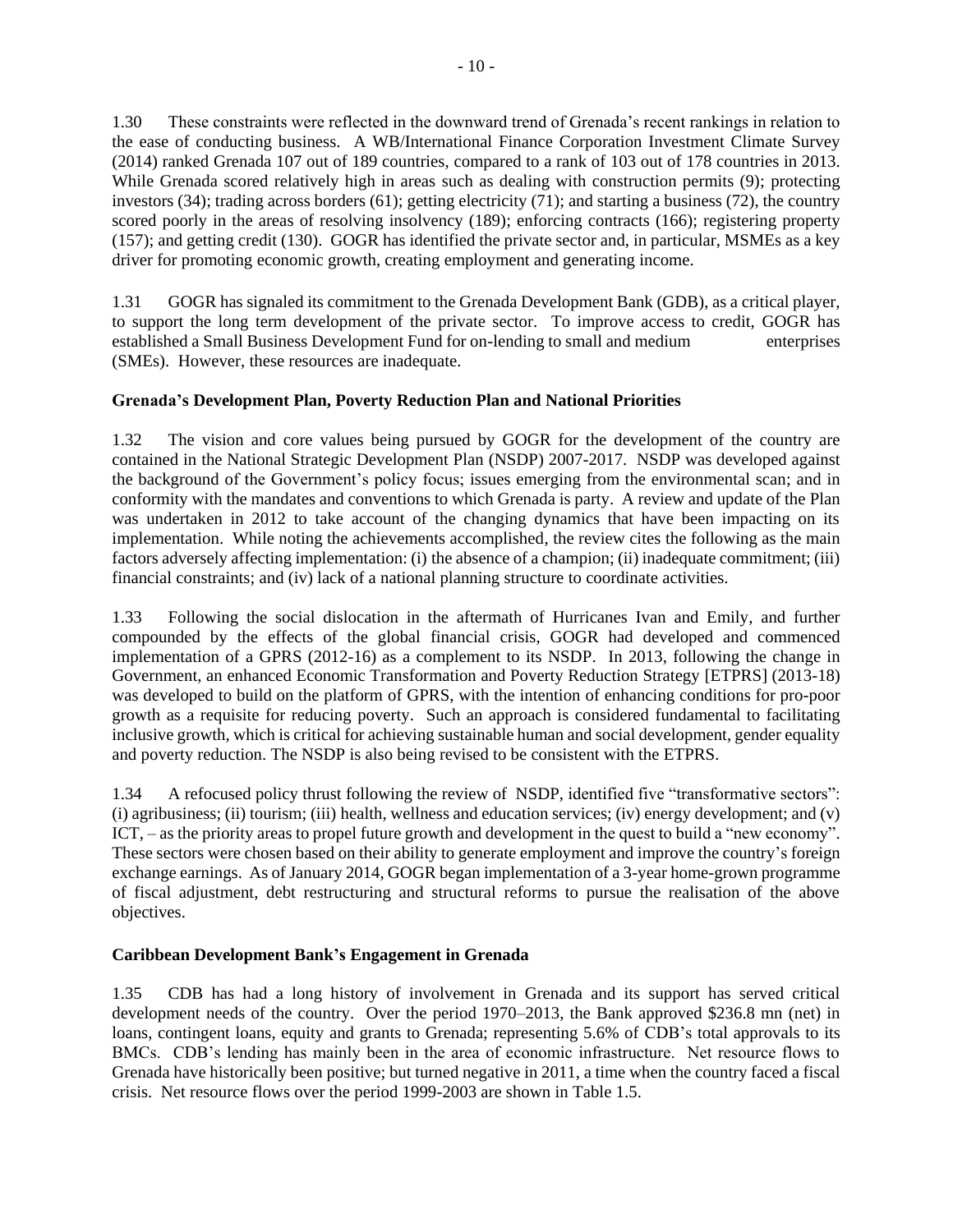|--|

| USD mn)              |       |      |        |        |        |  |  |
|----------------------|-------|------|--------|--------|--------|--|--|
| <b>Item</b>          | 2009  | 2010 | 2011   | 2012   | 2013   |  |  |
| Net Disbursement     | 7.83  | 5.52 | 0.41   | 0.83   | (0.22) |  |  |
| Disbursement         | 11.51 | 9.65 | 5.00   | 4.70   | 6.70   |  |  |
| Amortisation         | 3.68  | 4.13 | 4.59   | 3.87   | 6.92   |  |  |
| Interest and charges | 3.29  | 3.23 | 3.11   | 2.38   | 4.39   |  |  |
| Net resource flow    | 4.54  | 2.29 | (2.70) | (1.55) | (4.61) |  |  |

**TABLE 1.5: GRENADA – NET RESOURCE FLOWS (2009-13)**  $(T)$ 

1.36 Lessons of experience drawn from CDB's long period of engagement in Grenada, coupled with its involvement with other BMCs, point the way for CDB to deepen its engagement with the country. It is generally recognised that for the successful implementation of development programmes the following are required: (i) country ownership; (ii) identification of a champion to lead the various reforms; (iii) active engagement of stakeholders; and (iv) robust monitoring mechanisms. A review of Grenada's portfolio over the period 2008–2012 revealed that most sub-optimal outcomes were linked to: (i) political inertia; (ii) weak planning capability; (iii) limited project implementation capacity in key line ministries; and (iv) weak M&E processes (see Appendix 2).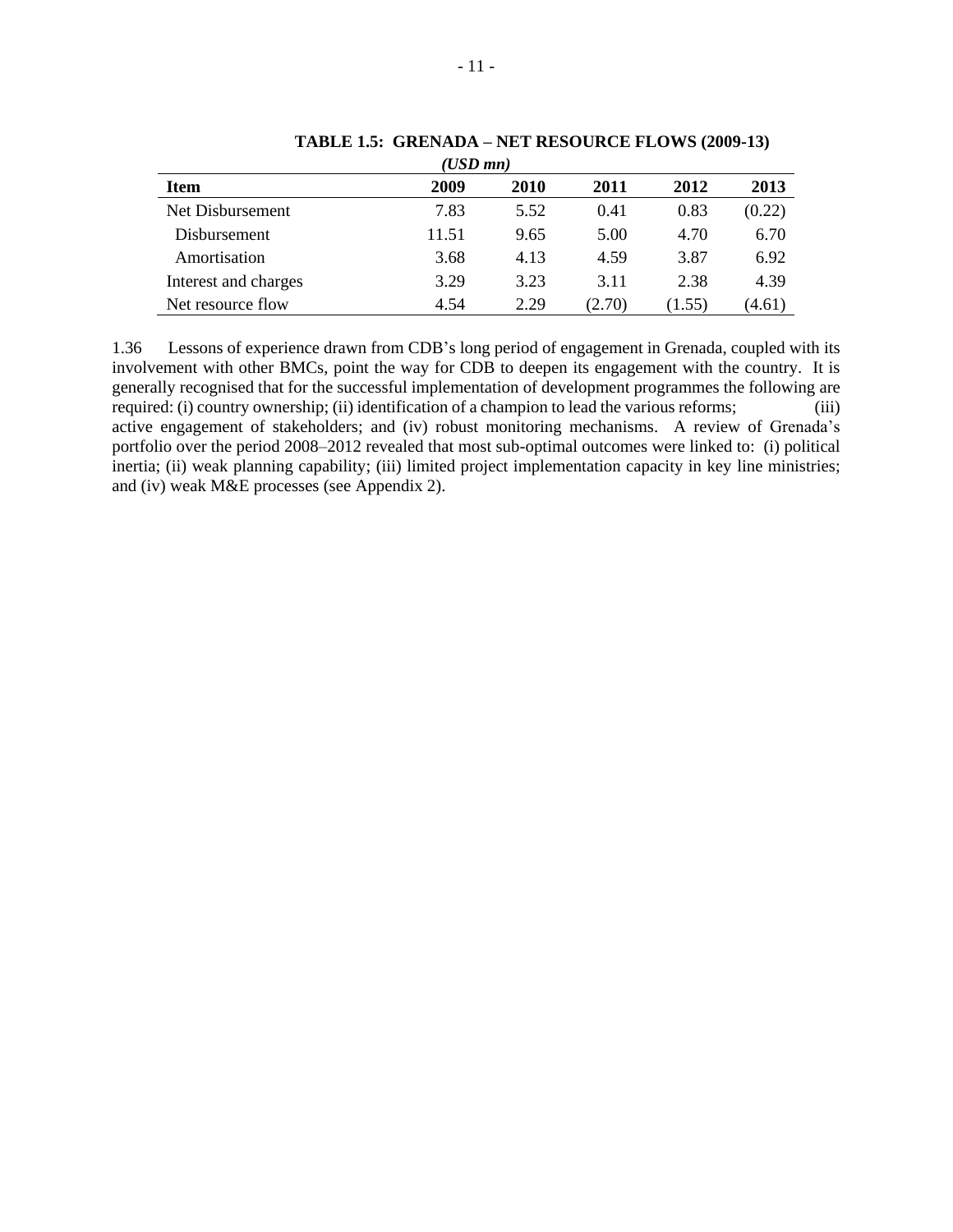## **2. CARIBBEAN DEVELOPMENT BANK COUNTRY STRATEGY 2014-18**

### **Country Strategy and its Proposed Contribution to Country Outcomes**

2.01 This Country Strategy outlines a framework for CDB's support to Grenada to help achieve its overriding development goal of creating a diversified, dynamic, prosperous and stable society generating new and higher-valued income opportunities for all its citizens. CDB's strategy, therefore, responds to Grenada's development priorities and is consistent with the Bank's strategic objectives of: (i) supporting sustainable growth; and (ii) promoting good governance (see Chart 2.1).



### **CHART 2.1: COUNTRY STRATEGY CONTRIBUTION TO GRENADA'S DEVELOPMENT OBJECTIVES**

2.02 The Country Strategy covers the period 2014-18 and is framed within the context of: (i) high-level strategic policy dialogue with the country's key policymakers and stakeholders; (ii) the country's financial/fiscal and institutional resource constraints; and (iii) activities/programmes of other development partners. Where appropriate, the design of capital projects will take into account the important cross-cutting thematic areas of citizen security and gender equality.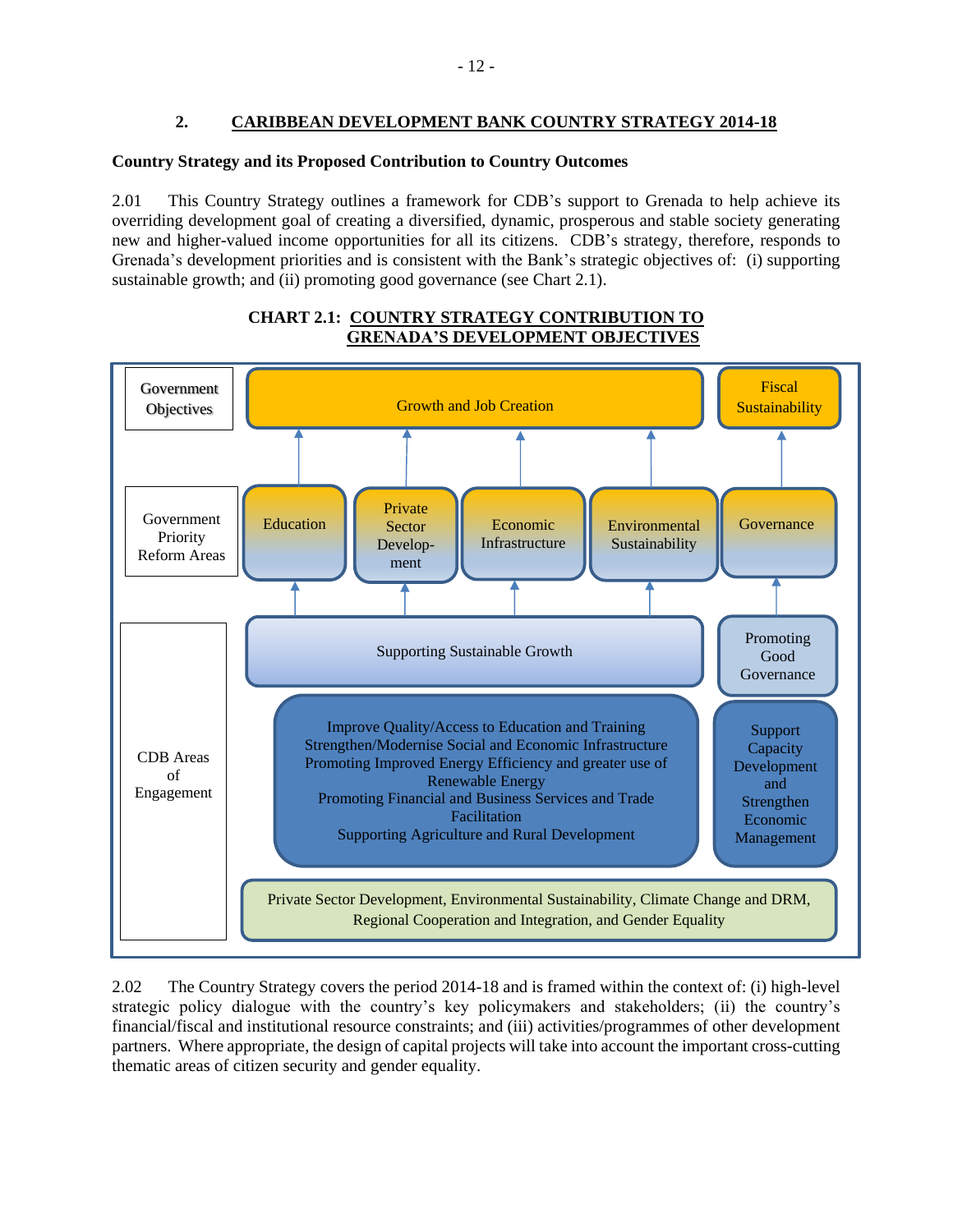2.03 In order to ensure evidence of gender equality results in all the CSP sectors, CDB and GOGR commit to include gender analysis and sex-disaggregated data in planning, implementation, and M&E, at the sector, programme and project levels. This entails that the budgets have sufficient resources allocated for conducting gender analysis throughout the development cycle, including, but not limited to, situation analyses, appraisal and supervision reports, project completion reports and evaluation exercises. Indicators will be disaggregated by sex where available.

2.04 In addition to the systematic conduct of gender analysis, special attention will be given to the effective engagement of a critical mass of stakeholders of both sexes, as well as gender-related groups, in the needs assessments; prioritisation processes; project management committees; implementation; and M&E of projects. Whenever possible, gender analysis will also identify existing risks of gender-based violence specific to the projects' contexts and recommend mitigation measures to be pursued by the corresponding projects.

### **Priority Sector Outcomes**

# (a) Improved Macroeconomic Stability

2.05 To the achievement of macroeconomic stability, CDB will support GOGR in the implementation of their macroeconomic adjustment and fiscal reform programme. CDB will provide resources under its policy-based instrument to support policy reforms aimed at: (i) improving Grenada's business environment and competitiveness; (ii) supporting fiscal consolidation and improving public sector management and social safety nets; (iii) enhancing preparedness against natural disasters; and (iv) achieving debt sustainability. This support forms part of the wider cooperation agreement between GOGR and its other development partners to fill the required financing gap over the adjustment period.

- (b) Increased Access to High Quality Education and Training
- 2.06 Based on the issues of critical concern, CDB will support the following:
	- (i) The continued restoration of school infrastructure to enhance the enabling environment for learning.
	- (ii) A heightened focus on quality and relevance to improve student outcomes through teacher training and curriculum reform.
	- (iii) The alignment of education and training with the needs of the economy, with particular emphasis on addressing the sustainability of the NTA.
	- (iv) Policy development and establishment of structures for:
		- (aa) integration of ICTs;
		- (bb) student support services;
		- (cc) inclusive education; and
		- (dd) rationalisation of post-secondary and tertiary programming.
	- (v) Strengthening of the Ministry of Education's strategic leadership and planning capacity.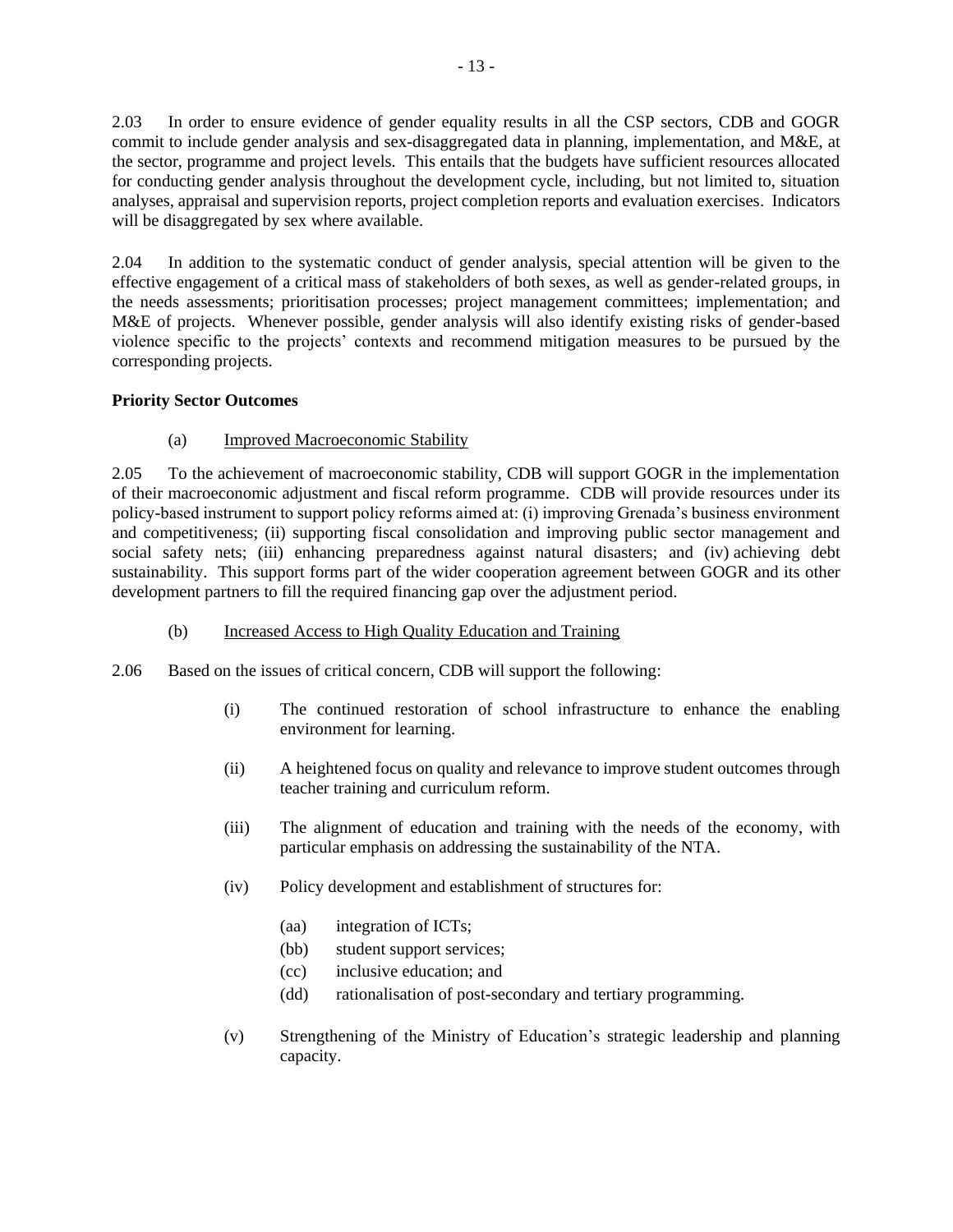2.07 These areas are well aligned with the broad goals of GOGR for education as outlined in the SPEED, but not yet fully achieved, as well as: (i) the critical imperatives of teacher development; (ii) education quality and relevance; (iii) the expansion and development of Technical and Vocational Education and Training (TVET); (iv) enhancement of leadership and management of the system; and (v) provision of the enabling environment for student achievement, as outlined in OESS.

# (c) Private Sector Development

2.08 CDB supports GOGR's strategy for private sector development and its assistance strategy will focus on financial intermediation to channel resources to SMEs in services and the directly productive sectors. CDB will also provide assistance to enhance the human capital of Grenada for upgrading skills at the professional, technical and vocational levels, as well as TA to develop the operational capacity of SMEs. In this regard, the strategy provides for a line of credit through a financial intermediary, including "soft" resources for on-lending to MSMEs. To bridge the funding gap for tertiary education and specialised skills training not met by Government scholarships and commercial bank financing, this strategy also provides for a line of credit for student loans, with a set-aside for students from poor and vulnerable households. Further, TA support to MSMEs in Grenada is planned through the Caribbean Technological Consultancy Services (CTCS) network.

# (d) Enhanced Social Policy/Social Protection and Research

2.09 Since the last comprehensive assessment of poverty was conducted in 2008, social indicators have declined, principally as a result of the lingering impacts of the global economic recession. Unemployment has risen and there has been a concomitant increase in the number of beneficiaries registered under SEED. To protect the most vulnerable while it implements fiscal consolidation measures, GOGR has refined its poverty strategy and strengthened its SSNPF. As part of this, improving and streamlining the targeting of social assistance is a priority. In addition, continued emphasis is being placed on community-driven development to strengthen social resilience and reduce vulnerability. Looking ahead, the conduct of a new poverty assessment will be undertaken, particularly given the imperative of empirical data collection to assist in poverty monitoring and evidence-based decision-making.

# (e) Improved Environmental Sustainability and Land Use Management

2.10 In order to safeguard the economy and the livelihoods of people, targeted investments are required to build the resilience of Grenada's environment. Many development partners have been helping the Government address the environmental, climate and DRM concerns. CDB's support will be geared towards: (i) implementing adaptation measures for communities and farmers; (ii) formulating a national land use policy; (iii) and developing an environmentally sound solid waste disposal infrastructure.

# (f) Enhanced Energy Efficiency and Renewable Energy Development

2.11 Improving EE and developing RE options are key features of Grenada's energy policy. Efficiency gains in energy can reduce demand for power, which in turn leads to a reduction in the use of fossils fuels. Both have positive economic and environmental benefits. However, major gaps remain in the achievement of policy targets due to binding constraints. CDB's support will focus on: (i) strengthening the institutional capacity and regulatory framework to facilitate the introduction of renewable and EE technologies; (ii) piloting energy efficient technologies; (iii) implementing innovative energy education and awareness programmes for all sectors; and (iv) developing fiscal and financial incentives to support the development of RE. Additional support is being provided to encourage the adoption of energy efficient and RE technologies among MSMEs through GDB.

(g) Improved Economic Infrastructure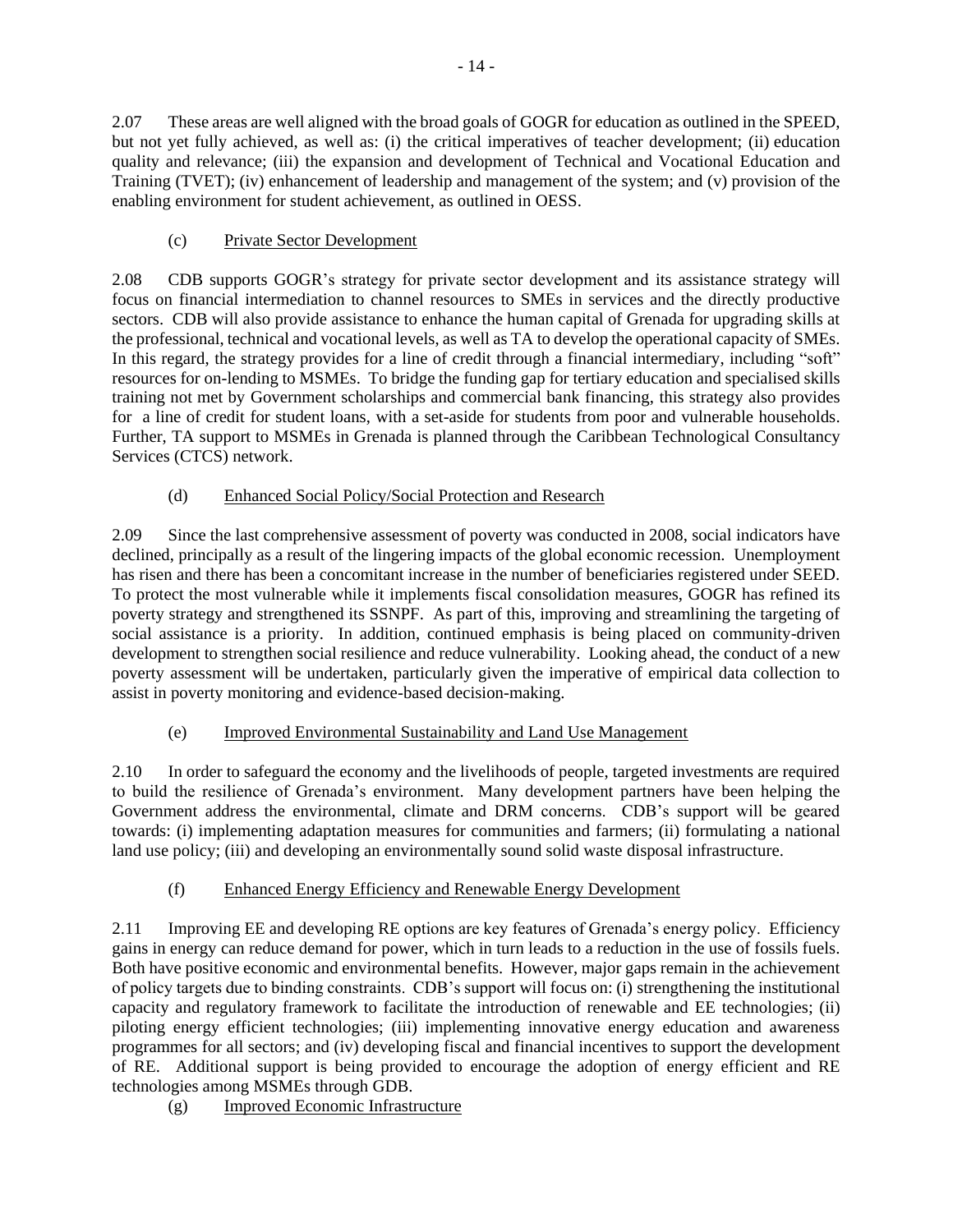2.12 To contribute to the redevelopment of the town of Grenville through improvements in key urban infrastructure, GOGR has been implementing the Grenville Market Development Project with CDB's support. Construction has been completed on three of the four sub-components – a new abattoir, redeveloping the market square and the development of a new bus terminal. No work has started on the procurement of the drainage improvement works – the last of the building and civil works sub-components – due to insufficient funds to undertake this work as originally planned. Project completion has been identified as a priority. GOGR has submitted a request to CDB for an additional loan to finance outstanding work on the drainage component of the project, the expansion of the bus terminal and the completion of paving at the bus terminal. However, it is expected that the paving works will now be addressed using resources from the current loan.

# **Cross-Cutting Themes**

# (a) Gender Equality

2.13 It is widely accepted that measures which support gender equality assist in improving economic growth and poverty reduction. Grenada has undertaken a CGA (2013) and has developed a comprehensive GEPAP (2014-19) that must now be implemented. Among its findings, GEPAP acknowledges a critical need for gender sensitisation of political leaders and other key decision-makers in the society at various levels and identifies the reduction of gender-based violence as important to improving social relations between the sexes and increasing the contribution that men and women can make to the development outcomes of Grenada. CDB will provide assistance to support the implementation of GEPAP.

# (b) Citizen Security

2.14 Citizen security has been identified as an important development issue by stakeholders in Grenada. They recognise the imperative of building human and social capital through *inter alia,* addressing the social determinants of crime and violence, adapting juvenile justice legislation and developing programmes for early intervention to address social deviance and other elements of anti-social behaviour. Grenada has taken an important step in providing rehabilitative care and support to deviant youth who, in some cases, have come into contact with the law and others through socioeconomic circumstances and reduced life chances, demonstrate the need for care and protection. The recently constructed rehabilitation facility at Bacolet provides a functional institutional response by GOGR to address some of these multi-faceted challenges confronting youth. In the absence of a robust system to identify and assess youth-at-risk of offending, which is critical to developing evidence-based response protocols, Grenada has prioritised the development of appropriate tools to support establishment of such a system. In that regard, CDB will provide TA to develop tools for:

- (i) identifying youth-at-risk of offending (Screening Tool); and
- (ii) assessing the risk of youth offending/re-offending (Risk Assessment Tool).

# 2.15 The expected outcomes of this support include:

- (i) harmonised steps in setting up an integrated delinquency prevention programme;
- (ii) improved targeted prevention programmes; and
- (iii) improved dialogue and information sharing among local stakeholders and development partners.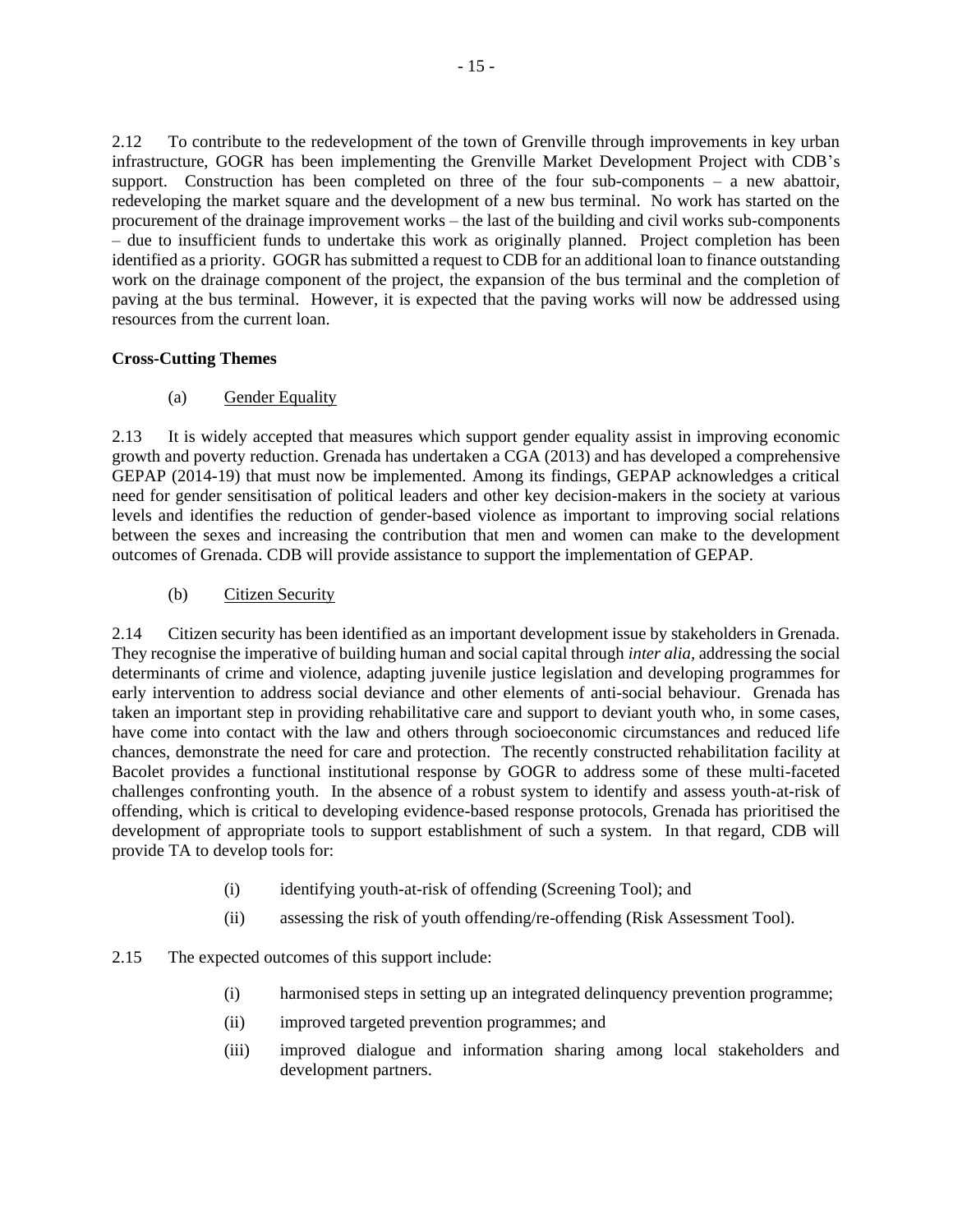### **3. STRATEGY IMPLEMENTATION AND RESULTS FRAMEWORKS**

#### **Programme Overview**

3.01 The sector focus of the Country Strategy aligns with GOGR's medium-term goals relating to: (i) growth and job creation; and (ii) fiscal sustainability. The Country Strategy seeks to facilitate a restoration of sustained and inclusive economic growth and to increase efficiencies in programme implementation. Over the period of the Strategy, stabilisation of the macro-economy to facilitate Government in meeting its ongoing commitments in a timely and orderly manner, will be a primary concern. This will ensure the uninterrupted functioning of Government, which in turn increases the confidence of persons wanting to invest, work and live in Grenada.

3.02 Bank instruments to be utilised during Country Strategy implementation will include: (i) the Policy-Based Operations (PBO); (ii) financing through the provision of investment loans; (iii) TA for capacity development; (iv) CTCS resources for SMEs development; and (v) Basic Needs Trust Fund (BNTF) resources for community-driven poverty reduction initiatives. An indicative resource envelope of \$74.1 mn is programmed to support implementation of the Strategy. The envelope comprises a blend of United States dollars twenty million (USD20 mn) from SDF resources and \$54.1 mn from its Ordinary Capital Resources. The indicative areas of support are shown at Table 3.1.

| <b>Areas of CDB Support</b>                                              | <b>Proposed Intervention</b>                                                                                                                          | Amount<br>(USD mn) |
|--------------------------------------------------------------------------|-------------------------------------------------------------------------------------------------------------------------------------------------------|--------------------|
| <b>Improve Macroeconomic Stability</b>                                   | <b>PROs</b>                                                                                                                                           | 30.0               |
| Improve Quality/Access to                                                | SPEED follow-up                                                                                                                                       | 10.0               |
| <b>Education and Training</b>                                            | Student Loan Schemed through GDB                                                                                                                      | 7.5                |
| Promote Private Sector Development                                       | SME financing through GDB                                                                                                                             | 5.0                |
| Promote Environmental Stability                                          | RE/EE for Government buildings                                                                                                                        | 5.0                |
|                                                                          | RE/EE in target MSMES                                                                                                                                 | 0.5                |
|                                                                          | Implementation of water adaptation<br>measures for farmers and communities.                                                                           | 1.0                |
|                                                                          | TA – Development of Land Use Policy                                                                                                                   | 0.3                |
|                                                                          | Solid Waste Management                                                                                                                                | 7.5                |
| Modernise Social and Economic<br>Infrastructure                          | Grenville Market Development Phase 2                                                                                                                  | 4.0                |
|                                                                          | $BNTF(7th)$ Programme (resources<br>allocated to: education and human<br>resource development; water and<br>sanitation; and community infrastructure) | 2.6                |
| <b>Improve Capacity for Strategic</b><br>Policy Management and Evidence- | TA to conduct Country Poverty<br>Assessment                                                                                                           | 0.2                |
| based Decision-Making                                                    | TA support for Gender Mainstreaming                                                                                                                   | 0.2                |
|                                                                          | TA support to Citizen Security<br>interventions                                                                                                       | 0.3                |

### **TABLE 3.1: INDICATIVE AREAS OF SUPPORT**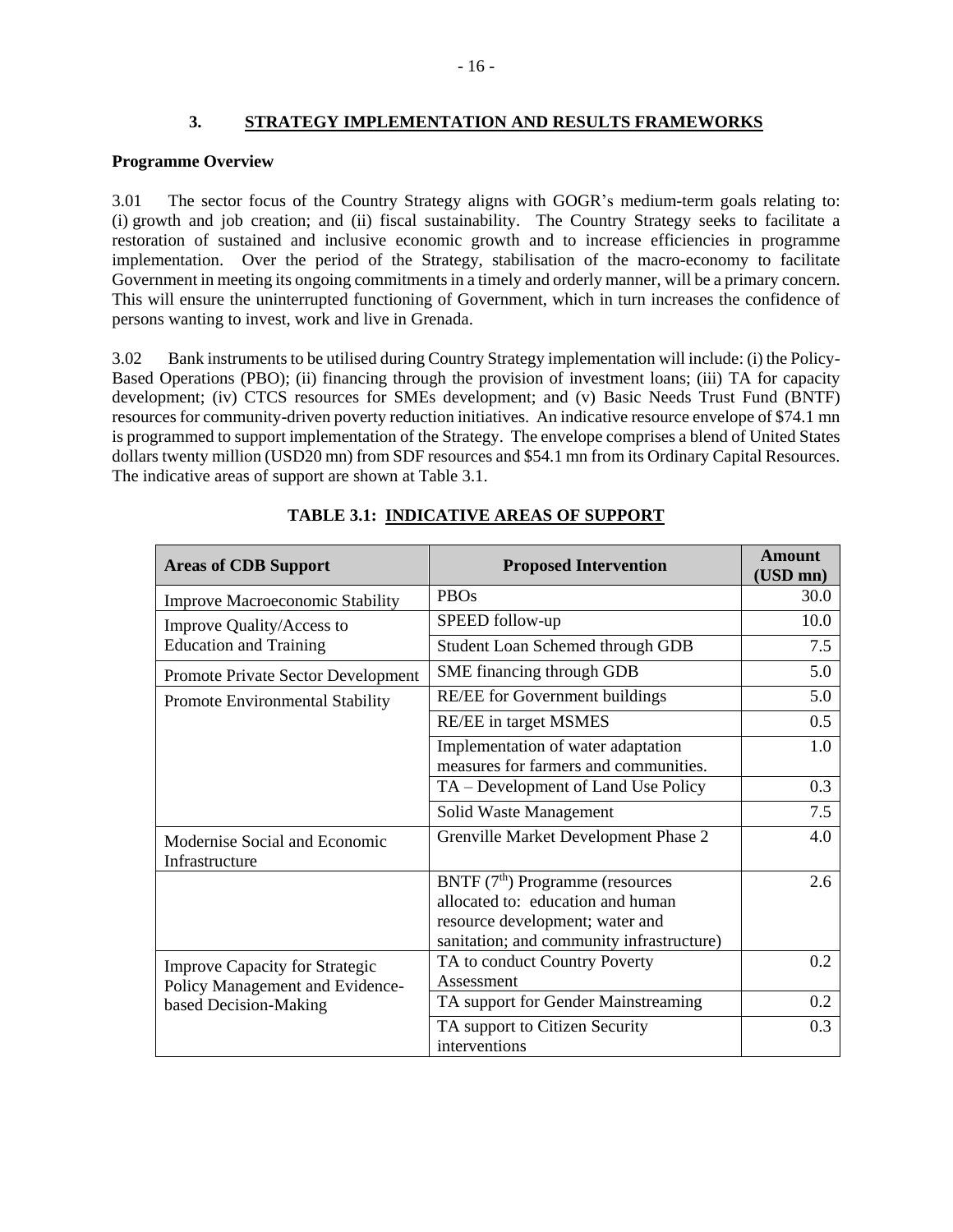### **Development Results, Results Frameworks and Country Strategy Monitoring and Review**

3.03 To ensure evidence of gender equality results in all CSP interventions, CDB and GOGR commit to include gender analysis elements and sex-disaggregated data in planning, implementation, and M&E at the sector, programme and project levels. This means that the budgets must have sufficient resources allocated for conducting gender analysis throughout the development cycle, including, but not limited to: (i) situation analyses, appraisal and supervision reports; (ii) project completion reports and evaluation exercises; and (iii) the baselines, indicators and targets will be disaggregated by sex.

3.04 In addition to the systematic conduct of gender analysis, special attention will be given to the effective engagement of a critical mass of stakeholders of both sexes, as well as gender-based nongovernmental organisations, in the needs assessments, prioritisation processes, project management committees, implementation and M&E of projects. Whenever possible, gender analysis will also identify existing risks of gender-based violence specific to the projects' contexts and recommend mitigation measures to be pursued by the corresponding projects.

3.05 CDB will use a RMF to monitor expected sector outcomes of its interventions. For each intervention, the monitoring framework will identify Grenada's development objectives to which it is aligned, the expected contribution to sectoral outcomes and the performance measurement criteria. Strategy implementation will be monitored through Annual Country Review Missions, as well as a Mid-term Review. The Mid-term Review will be undertaken in 2016 to assess progress towards meeting expected sector outcomes; assess portfolio progress and utilisation of the resource envelope. An end of Strategy review will also be undertaken. Overall monitoring of the Strategy will be undertaken by both the Bank and country authorities. The RMF is shown at Table 3.2.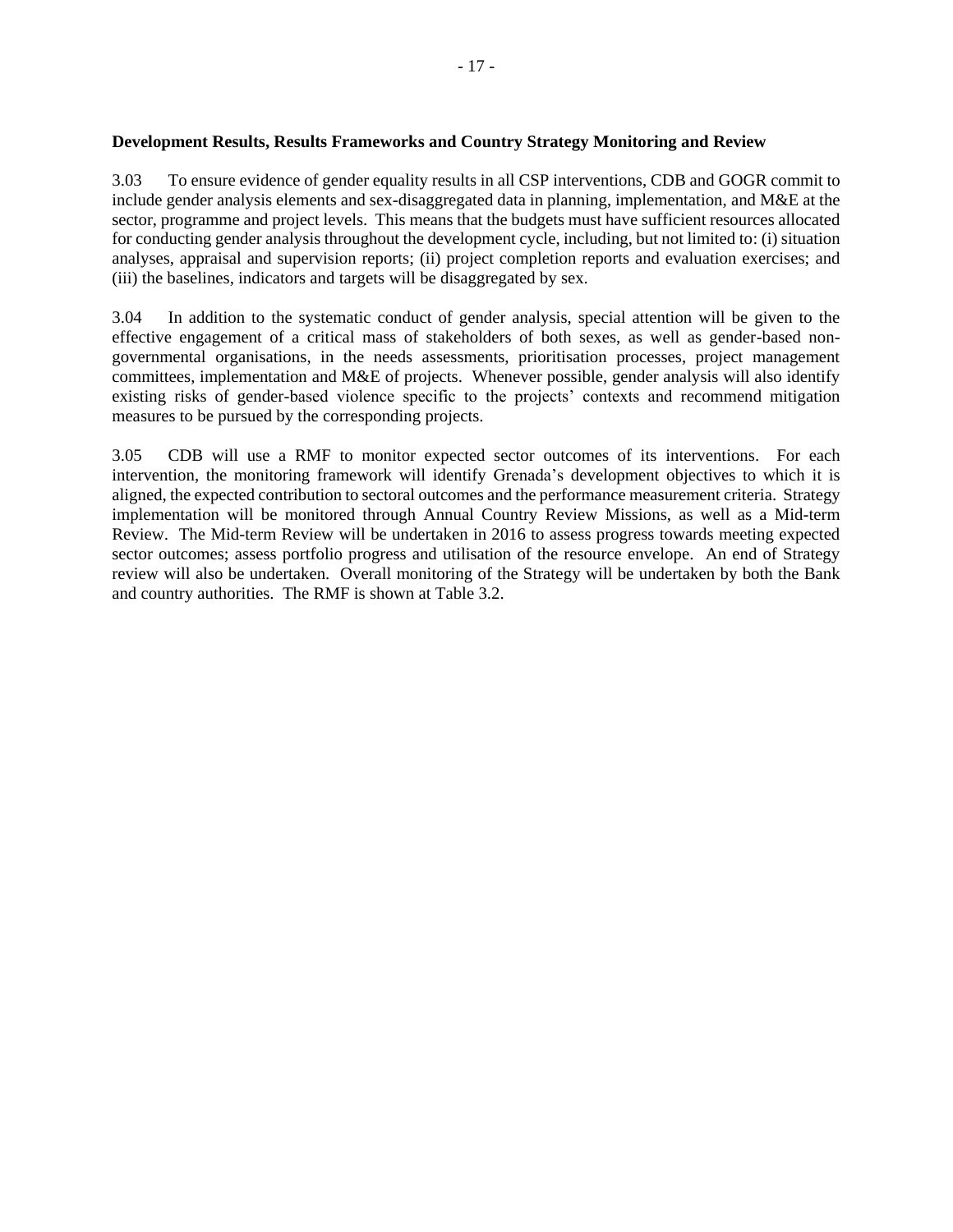# **TABLE 3.2: RESULTS MONITORING FRAMEWORK – GRENADA COUNTRY STRATEGY PAPER 2014-18**

| <b>Country</b><br><b>Development</b><br><b>Goals</b>                                   | <b>Sector Constraints</b>                                                                                                                                                                     | <b>Expected Sector</b><br><b>Outcomes</b>                                                                                                                                              | <b>Sector Outcome Indicators</b>                                                                                                                                                                                                                                          | <b>CDB</b> Interventions                                                                | <b>Risks and Mitigation Measures</b>            |  |  |  |  |  |
|----------------------------------------------------------------------------------------|-----------------------------------------------------------------------------------------------------------------------------------------------------------------------------------------------|----------------------------------------------------------------------------------------------------------------------------------------------------------------------------------------|---------------------------------------------------------------------------------------------------------------------------------------------------------------------------------------------------------------------------------------------------------------------------|-----------------------------------------------------------------------------------------|-------------------------------------------------|--|--|--|--|--|
|                                                                                        | PILLAR 1: PROMOTING BROAD-BASED ECONOMIC GROWTH AND INCLUSIVE SOCIAL DEVELOPMENT                                                                                                              |                                                                                                                                                                                        |                                                                                                                                                                                                                                                                           |                                                                                         |                                                 |  |  |  |  |  |
|                                                                                        |                                                                                                                                                                                               |                                                                                                                                                                                        | <b>Objective 1: Improve Fiscal Sustainability</b>                                                                                                                                                                                                                         |                                                                                         |                                                 |  |  |  |  |  |
| <b>Achieve Fiscal</b><br>Stability to<br>Support Economic                              | Weak planning<br>framework.                                                                                                                                                                   | Sustainable fiscal<br>position.                                                                                                                                                        | Increase in primary surplus<br>as a percentage of GDP.                                                                                                                                                                                                                    | <b>PBO</b>                                                                              | Risk:<br>Policy reversal.                       |  |  |  |  |  |
| Growth and<br>Development                                                              | Narrow tax base.<br>Unsustainable fiscal<br>position resulting from<br>low tax effort and high<br>expenditure levels.<br>High fiscal vulnerability to<br>external shocks.                     |                                                                                                                                                                                        | Baseline: -2.8% (2013)<br>Target:<br>3.7% (2018)                                                                                                                                                                                                                          |                                                                                         | Mitigation:<br>Support by development partners. |  |  |  |  |  |
| <b>Enhanced EE</b>                                                                     | High energy costs.<br>High energy dependence.                                                                                                                                                 | Improved EE<br>Sustained reduction<br>in energy spending<br>on public buildings<br>and targeted<br>MSMEs.                                                                              | Energy savings (kWh) by<br>MSMES and public sector<br>buildings financed with CDB<br>resources.<br><b>Baseline:</b><br>Target:                                                                                                                                            | EE and RE Development<br><b>Investment Projects</b>                                     |                                                 |  |  |  |  |  |
| Enhancing<br>Sustainability by<br>Increasing<br>Resilience to<br><b>Climate Change</b> | Threat of reduced water<br>availability among<br>communities and farmers.<br>Absence of policy<br>framework for land use<br>management.<br>Inadequate solid waste<br>disposal infrastructure. | Increased resilience<br>of farmers and<br>communities to<br>climate change risks.<br>Enhanced<br>Framework for<br>Spatial Development.<br>Improved<br>environmental<br>sustainability. | Percentage of farmers using<br>water efficient technology in<br>target areas.<br><i>Baseline:</i> 0 (2014)<br>Target: 100 (2018)<br>Number of households with<br>improved access to water<br>supply in target areas.<br><i>Baseline:</i> 0 (2014)<br>Target: 1,430 (2018) | Water Adaptation Project.<br>TA - Land Use Policy.<br>Perseverance Landfill<br>Project. | Risk:<br>Monitoring not undertaken.             |  |  |  |  |  |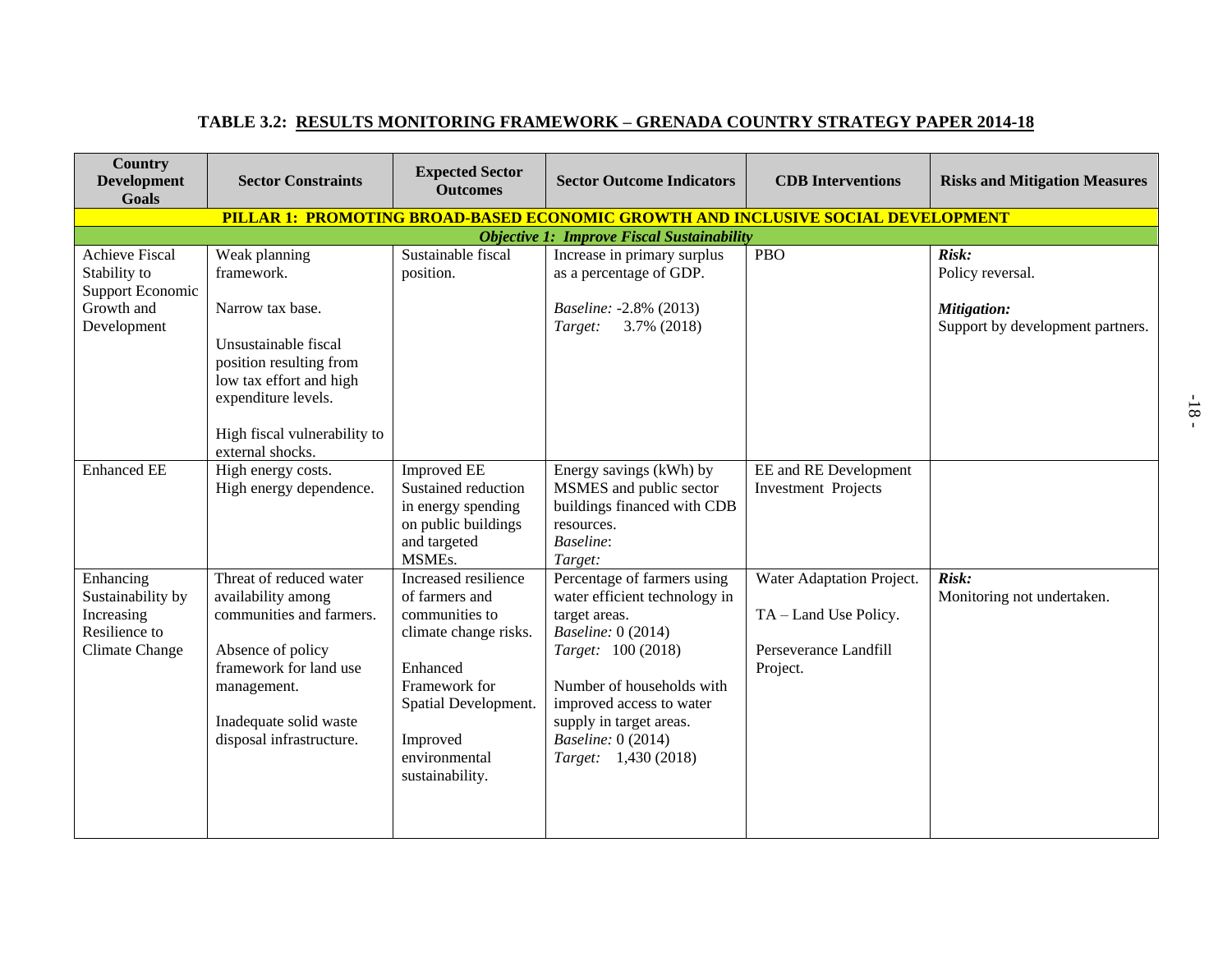| <b>Country</b><br><b>Development</b><br>Goals                                             | <b>Sector Constraints</b>                                                                                                                                                                                                                                                                    | <b>Expected Sector</b><br><b>Outcomes</b>                         | <b>Sector Outcome Indicators</b>                                                                                                                                                                                                                                                                                                                                                                                                                                                                                                                                                                             | <b>CDB</b> Interventions                                                                                                                                                                                                                                                                                                                                                                      | <b>Risks and Mitigation Measures</b>                                                                                                                                                                                                                                                                                                                                                                                                                                                                         |
|-------------------------------------------------------------------------------------------|----------------------------------------------------------------------------------------------------------------------------------------------------------------------------------------------------------------------------------------------------------------------------------------------|-------------------------------------------------------------------|--------------------------------------------------------------------------------------------------------------------------------------------------------------------------------------------------------------------------------------------------------------------------------------------------------------------------------------------------------------------------------------------------------------------------------------------------------------------------------------------------------------------------------------------------------------------------------------------------------------|-----------------------------------------------------------------------------------------------------------------------------------------------------------------------------------------------------------------------------------------------------------------------------------------------------------------------------------------------------------------------------------------------|--------------------------------------------------------------------------------------------------------------------------------------------------------------------------------------------------------------------------------------------------------------------------------------------------------------------------------------------------------------------------------------------------------------------------------------------------------------------------------------------------------------|
| Enhancing<br>Sustainability by<br>Increasing<br>Resilience to<br>Climate Change<br>Cont'd |                                                                                                                                                                                                                                                                                              |                                                                   | Volume of waste disposed at<br>rehabilitated landfill.<br>Baseline: 40,000 cubic<br>meters $(2014)$<br>Target:<br>Amount of leachate treated at<br>waste disposal site.<br>Baseline: 0 (2014)                                                                                                                                                                                                                                                                                                                                                                                                                |                                                                                                                                                                                                                                                                                                                                                                                               |                                                                                                                                                                                                                                                                                                                                                                                                                                                                                                              |
|                                                                                           |                                                                                                                                                                                                                                                                                              |                                                                   | Target: 100% (2018)                                                                                                                                                                                                                                                                                                                                                                                                                                                                                                                                                                                          |                                                                                                                                                                                                                                                                                                                                                                                               |                                                                                                                                                                                                                                                                                                                                                                                                                                                                                                              |
| Upgrading and<br>Enhancing the<br><b>Education System</b>                                 | Weak instructional quality.<br>Absence of key policies<br>for student support and<br>sector development.<br>Mismatch between<br>education and training and<br>the needs of the economy.<br>Inadequate capacity for<br>leadership of the system.<br>Poor quality of school<br>infrastructure. | Increased access to<br>high quality<br>education and<br>training. | <b>Objective 2: Boost Growth and Job Creation</b><br>Percentage increase in<br>number of teachers<br>professionally trained, by<br>sex.<br><b>Baseline</b><br><b>Target</b><br>Level<br>(2014)<br>(2024)<br>55<br>80<br>Primary<br>38<br>Secondary<br>68<br>No. of new sector policies<br>implemented.<br>Baseline: 0 (2014)<br>Target: 4 (2018)<br>Percentage increase in<br>students writing TVET<br>examinations at Caribbean<br>Secondary Education<br>Certificate, by sex.<br><b>Target</b><br><b>Baseline</b><br><b>Sex</b><br>(2014)<br>(2020)<br>55<br>75<br>Male<br>52<br>$\overline{72}$<br>Female | Teacher training and<br>professional<br>development.<br>Curriculum review and<br>revision.<br>Policy development for<br>and establishment of<br>student support services.<br>Policy development for<br>sector improvement.<br>Strengthening of the<br>NTA.<br>Infrastructural<br>development.<br>Capacity building and<br>institutional strengthening<br>for school and system<br>leadership. | Risk:<br>Natural hazards events may<br>destroy infrastructure.<br>Mitigation:<br>Improving resilience by<br>rebuilding damaged<br>infrastructure to better-than-pre-<br>event standards<br>Risk:<br>Limited institutional capacity.<br>Mitigation:<br>Provision of the training and<br>capacity building to strengthen<br>capacity.<br>Risk:<br>Limited financial support for<br>NTA.<br>Mitigation:<br>Establishment of an Enterprise<br>Training Fund which provides<br>for the sustainability of the NTA. |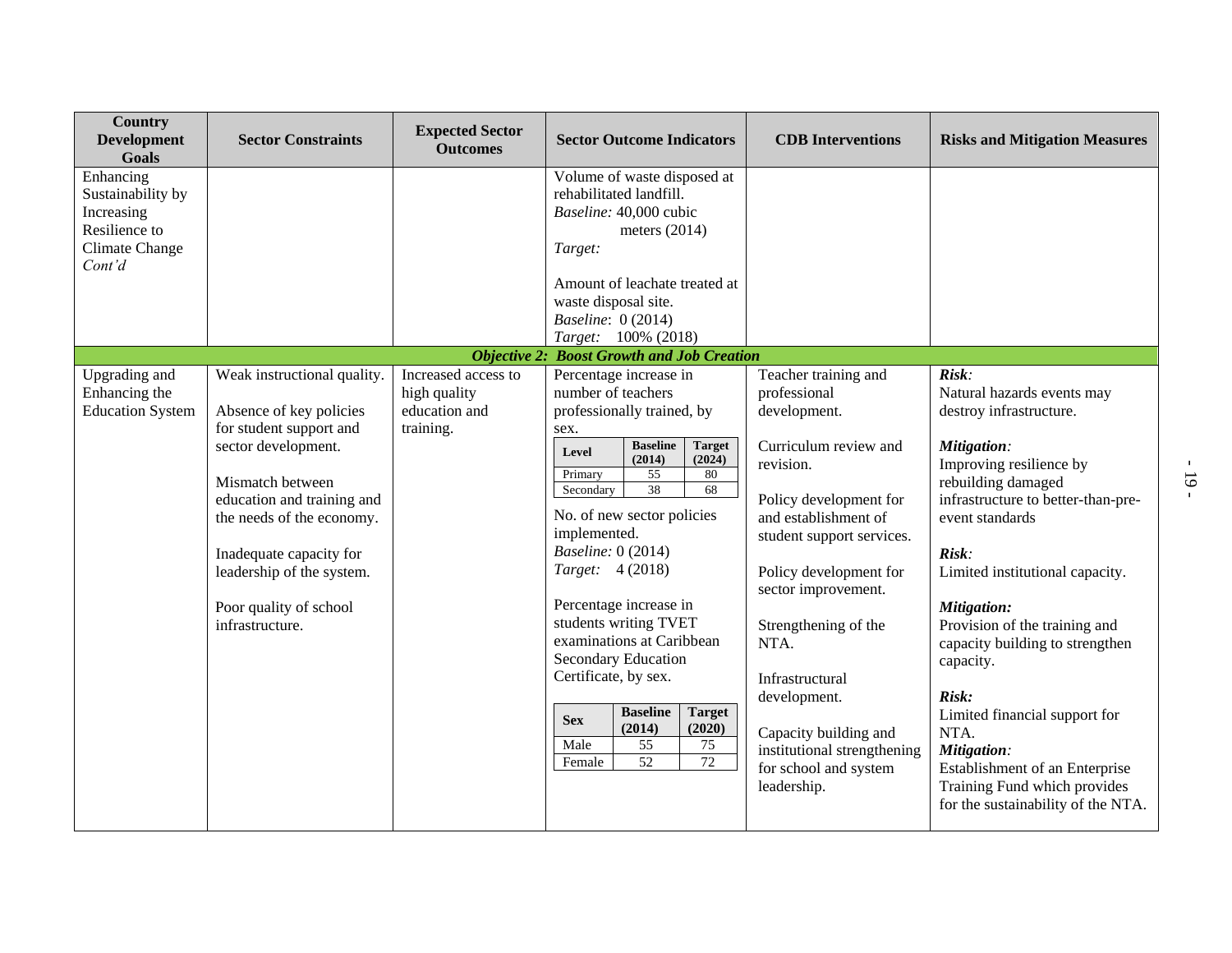| <b>Country</b><br><b>Development</b><br><b>Goals</b>                            | <b>Sector Constraints</b>                                                                                                               | <b>Expected Sector</b><br><b>Outcomes</b>                                                                                                                                   | <b>Sector Outcome Indicators</b>                                                                                                                                                                                                                                       | <b>CDB</b> Interventions                                                                                                                                       | <b>Risks and Mitigation Measures</b>                                                                                      |
|---------------------------------------------------------------------------------|-----------------------------------------------------------------------------------------------------------------------------------------|-----------------------------------------------------------------------------------------------------------------------------------------------------------------------------|------------------------------------------------------------------------------------------------------------------------------------------------------------------------------------------------------------------------------------------------------------------------|----------------------------------------------------------------------------------------------------------------------------------------------------------------|---------------------------------------------------------------------------------------------------------------------------|
| Upgrading and<br>Enhancing the<br><b>Education System</b><br>Cont'd             |                                                                                                                                         |                                                                                                                                                                             | Percentage increase in<br>students achieving 50% or<br>more in CPEA.<br>Baseline: 78% (2013)<br>Target: 88% (2020)<br>Percentage increase in<br>national mean in CPEA.<br>Baseline: Maths 56.5%<br>English 58.9% (2013)<br>Target: Maths 66.5%<br>English 70.9% (2020) |                                                                                                                                                                |                                                                                                                           |
| Support for<br>Private Sector<br>Development                                    | Restricted access to credit.<br>High energy costs.<br>Inadequately trained<br>labour force.<br>Inadequate business<br>support services. | Improved access to<br>credit, by SMEs for<br>directly productive<br>activities and<br>services.<br>Greater deployment<br>of energy efficient<br>solutions amongst<br>MSMEs. | No. of SMEs accessing credit<br><i>Baseline:</i> 89 (2013)<br>Target: 134 (2018)<br>Projects funded under RE/EE<br>MSME pilot.<br>Baseline: 0 (2014)<br>Target: 5 (2018)                                                                                               | Line of credit to GDB.                                                                                                                                         | Risk:<br>Ineffective management of SME<br>credit facility.<br>Mitigation:<br>Enhanced supervision of GDB by<br>CDB staff. |
| <b>Enhanced Social</b><br>Development and<br><b>Poverty Reduction</b>           | Limited institutional<br>capacity.<br>Insufficient human<br>resource capacity.                                                          | Poverty reduction.<br>Increased<br>employment.<br>Greater social<br>cohesion.                                                                                               | Percentage below poverty<br>line.<br>Baseline: 37.7 (2008)<br>Target: 32.0 (2018)                                                                                                                                                                                      | Support in conducting<br>CPA.<br>Support in implementing<br>projects to enhance<br>gender-mainstreaming,<br>gender-sensitisation and<br>gender-based violence. | Risk:<br>Limited institutional capacity<br>Mitigation:<br>Provision of training to<br>strengthen capacity.                |
| <b>Enhanced Social</b><br>Development and<br><b>Poverty Reduction</b><br>Cont'd |                                                                                                                                         |                                                                                                                                                                             | Percentage reduction in<br>number of SEED programme<br>beneficiaries (by sex), by<br>2018.                                                                                                                                                                             | Capacity building for<br>development of<br>assessment framework<br>and tools for identifying<br>youth- at-risk of offending                                    | Risk:<br>Reduction in budgetary<br>allocation/counterpart funding to<br>support project implementation.                   |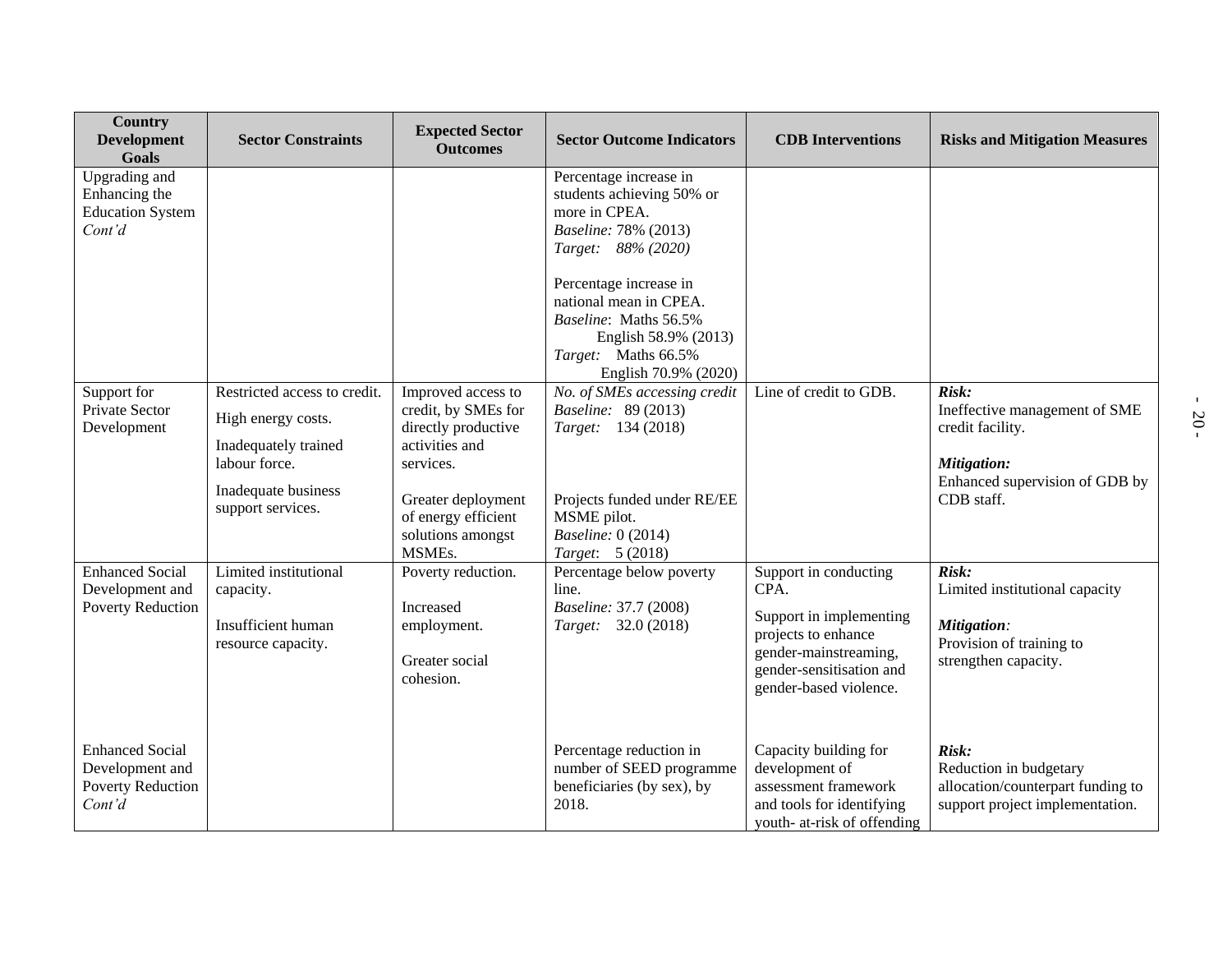| Country<br><b>Development</b><br>Goals            | <b>Sector Constraints</b>                               | <b>Expected Sector</b><br><b>Outcomes</b> | <b>Sector Outcome Indicators</b>                                                                                                                                                                                                     | <b>CDB</b> Interventions                                                                               | <b>Risks and Mitigation Measures</b>                                                           |
|---------------------------------------------------|---------------------------------------------------------|-------------------------------------------|--------------------------------------------------------------------------------------------------------------------------------------------------------------------------------------------------------------------------------------|--------------------------------------------------------------------------------------------------------|------------------------------------------------------------------------------------------------|
|                                                   |                                                         |                                           | <i>Baseline:</i> 3,200 (2014)<br>Target: 2,880 (2018)<br>20% decrease in victims of<br>gender-based violence (by<br>sex) by 2018.<br><i>Baseline:</i> 103 (102 females,<br>1 male) 2014<br>82(81 females,<br>Target:<br>0 male) 2018 | (Screening Tool), and<br>tools for assessing the risk<br>of youth offending (Risk<br>Assessment Tool). | Mitigation:<br>Strengthening development<br>partnerships to support project<br>implementation. |
| <b>Enhanced Human</b><br>Resources<br>Development | Inadequate access to<br>tertiary education<br>financing | Enhanced access to<br>tertiary            | No. of students accessing<br>post-secondary and tertiary<br>education programmes that<br>utilise student loan<br>financing.<br><i>Baseline:</i> 245 (2014)<br>Target: 412 (2018)                                                     | Line of credit to GDB.                                                                                 |                                                                                                |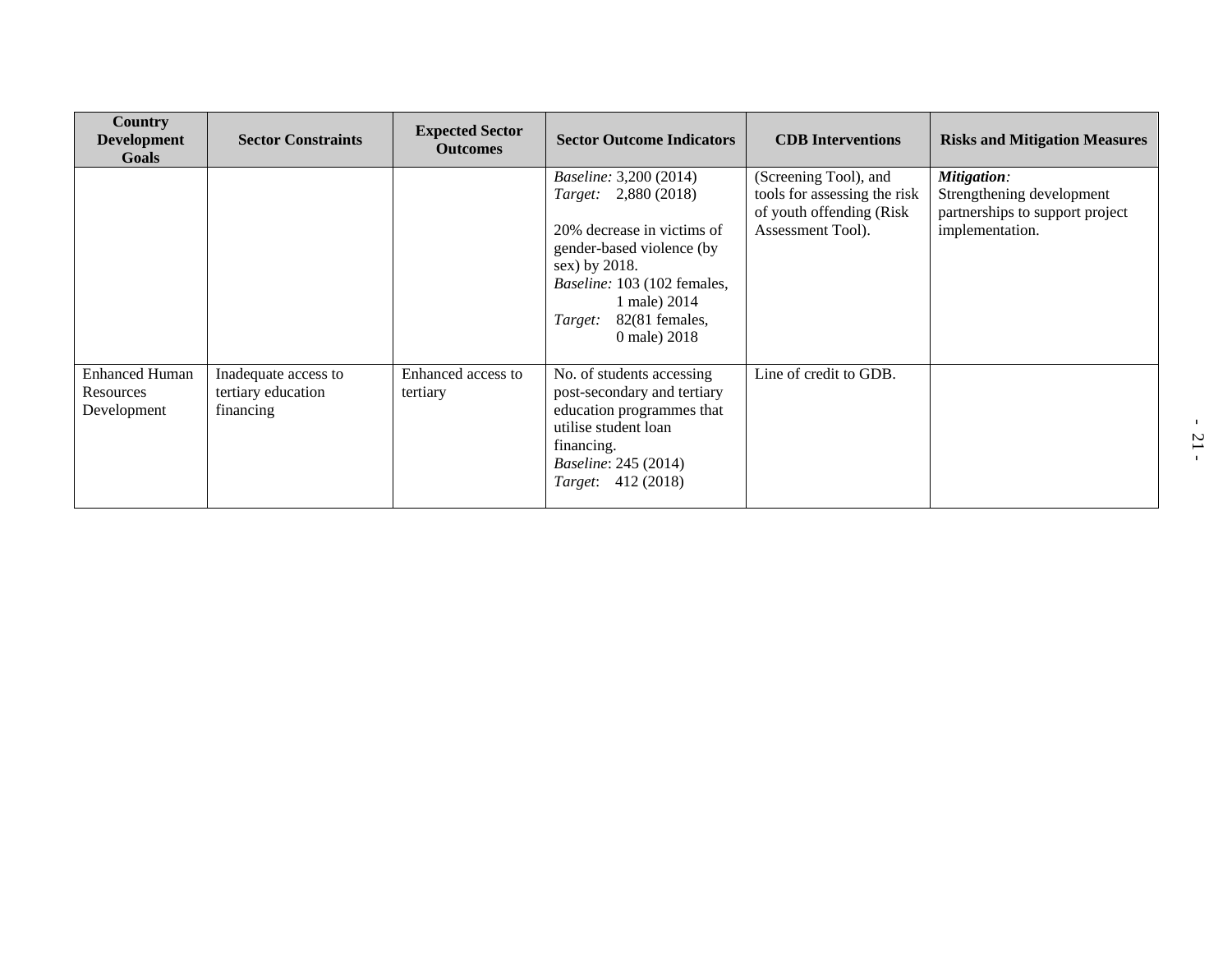# **Coordination of Diverse Actors and Other Development Partners**

3.06 GOGR is receiving considerable assistance from other development partners to facilitate implementation of its development plan. The activities being undertaken by the various partners are shown in Table 3.3.

| <b>Strategic Area</b>              | <b>Specific Intervention</b>                                                                                                          | <b>Donor Support</b>                                                                                                                                                                                                                             |
|------------------------------------|---------------------------------------------------------------------------------------------------------------------------------------|--------------------------------------------------------------------------------------------------------------------------------------------------------------------------------------------------------------------------------------------------|
| Infrastructure                     | Roads and Bridges.                                                                                                                    | Kuwait/Organisation of Petroleum Exporting<br>Countries/OPEC Fund for International<br>Development (OFID); World Bank; CDB                                                                                                                       |
| Agriculture                        | Market Access and Rural Enterprise<br>Development.                                                                                    | CDB; International Fund for Agricultural<br>Development                                                                                                                                                                                          |
|                                    | Commercialisation of public entities.                                                                                                 | Inter-American Development Bank                                                                                                                                                                                                                  |
|                                    | Agriculture and Agribusiness Development<br>(Capacity Development).                                                                   | European Union (EU)                                                                                                                                                                                                                              |
| Energy                             | Energy Regulation.<br>Enhancing EE.                                                                                                   | WB; Federal Ministry for Economic Cooperation<br>and Development (BMZ) /<br>Deutsche Gesellschaft für<br>TechnischeZusammenarbeit GmbH (GTZ)<br>CDB; China; CARICOM Development Fund;<br><b>International Renewable Energy Agency</b><br>(IRENA) |
| Health                             | Improving the Policy Framework;<br>Implementing the Primary Health Care<br>System; Improving Health Information<br>Management System. | EU; PAHO; St. George's University                                                                                                                                                                                                                |
| Education                          | Capacity Building.<br>Educational Policy.<br>Curriculum Reform.<br>Infrastructural Development.                                       | CDB; WB; Organisation of American States<br>(OAS); United Nations Children Fund (UNICEF)<br>CDB; WB<br>CDB; EU<br>CDB; OFID; WB; EU                                                                                                              |
| Social Development                 | Social Safety Nets/Social Protection<br>Reforms                                                                                       | WB, UNICEF, UN Women, FAO, CDB,<br>Department of Foreign Affairs, Trade and<br>Development (Canada), Government of<br>Colombia                                                                                                                   |
| Private Sector Development         | Gender Policy (GEPEP); CGA<br>Improving the Business Climate.                                                                         | UN Women; CDB<br>Inter-American Development Bank (IDB);<br>International Finance Corporation (IFC)                                                                                                                                               |
| <b>Institutional Strengthening</b> | Sustainable Energy Financing.<br>Fiscal Reforms (Revenue and Expenditure)                                                             | CDB<br>Caribbean Regional Technical<br>Assistance Centre (CARTAC),                                                                                                                                                                               |
|                                    | <b>Financial Sector Reforms</b><br>Budget Support.                                                                                    | <b>CARTAC; WB</b><br>EU; IMF; CDB; WB                                                                                                                                                                                                            |
| Environment, Climate Change and    | DRR.                                                                                                                                  | CDB; IDB                                                                                                                                                                                                                                         |
| <b>DRM</b>                         | <b>Climate Change Resilience</b>                                                                                                      | BMZ/GIZ; UNDP; WB; Pilot Programme for<br><b>Climate Resilience</b>                                                                                                                                                                              |

# **TABLE 3.3: GRENADA DEVELOPMENT PARTNERS' ACTIVITIES**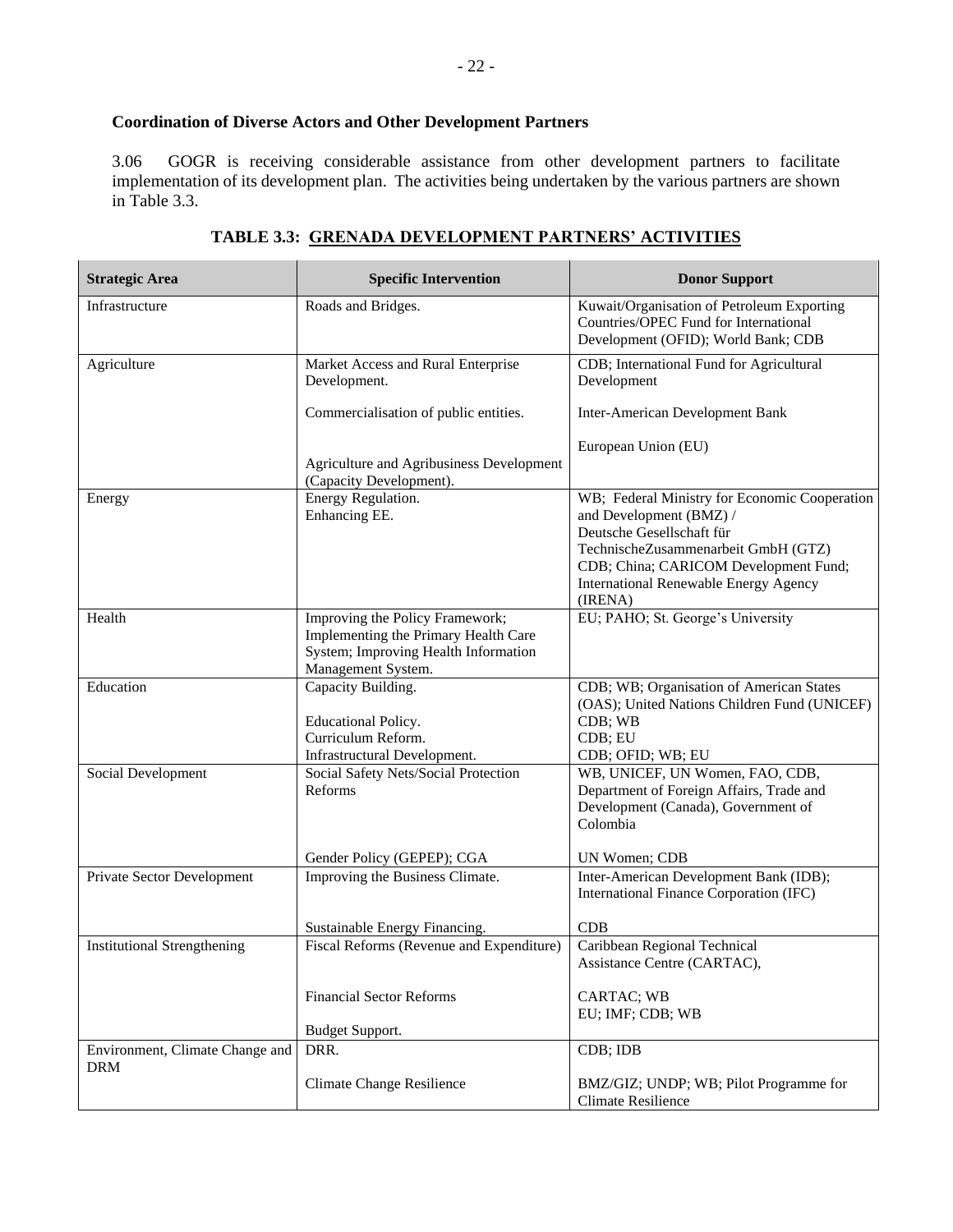#### **Implementation Plan and Responsibilities**

3.07 Implementation of the Strategy within CDB will be defined by an operational framework that allocates specific roles and responsibilities at various levels and at different stages of the project cycle. While the relevant line ministries/agencies will have responsibility for the management of specific projects, the Ministry of Finance will retain overall responsibility for in-country management, reporting and interfacing with CDB – particularly with respect to requests for disbursements and the provision of TA. CDB will work closely with country officials to promote and improve stakeholder dialogue and collaboration with a view to fostering collective responsibility for the achievement of results. CDB will seek to optimise its development impact by developing joint M&E mechanisms with other development partners, this is expected to significantly reduce the reporting requirements of GOGR. The delivery of TA to support programme implementation will be accorded the highest priority and timely project preparation and appraisal projects will help to ensure the realisation of the Strategy's expected sector outcomes.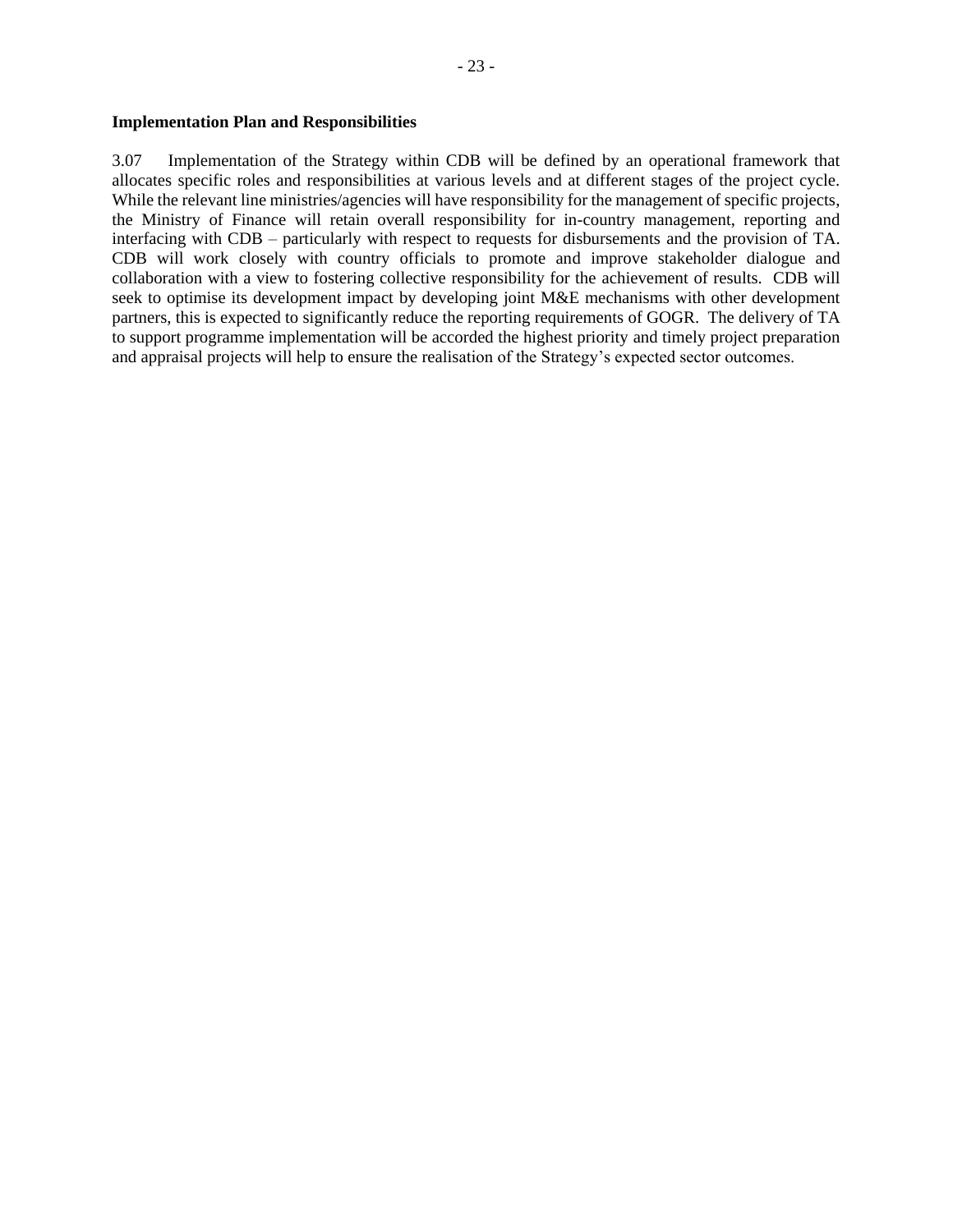# **4. RISK ASSESSMENT AND MITIGATION**

4.01 Several risks have been identified which could affect strategy implementation and outcomes. These risks are all classified as operational, covering areas such as: (i) macroeconomic shocks; (ii) climate/weather-related shocks; and (iii) implementation capacity risks. These risks and associated mitigation measures are outlined in Table 4.1.

| <b>TABLE 4.1:</b> | <b>COUNTRY STRATEGY PAPER IMPLEMENTATION RISKS AND</b> |
|-------------------|--------------------------------------------------------|
|                   | <b>MITIGATION MEASURES</b>                             |

| <b>Risk Type</b> | <b>Description of Risk</b>                                                                                                                                                                                                                                                                                                                                                                                         | <b>Risk</b><br><b>Classification</b> | <b>Mitigation Measures</b>                                                                                                                                                                                                                                                                                                                                                                                                                                                                                                                     |
|------------------|--------------------------------------------------------------------------------------------------------------------------------------------------------------------------------------------------------------------------------------------------------------------------------------------------------------------------------------------------------------------------------------------------------------------|--------------------------------------|------------------------------------------------------------------------------------------------------------------------------------------------------------------------------------------------------------------------------------------------------------------------------------------------------------------------------------------------------------------------------------------------------------------------------------------------------------------------------------------------------------------------------------------------|
| Operational      | Macroeconomic:<br>Grenada is highly vulnerable to external<br>economic shocks, as evidenced by the<br>sudden-stop in FDI since 2010 and the<br>subsequent feed-through adverse effects<br>of the global financial crisis to the<br>regional market.                                                                                                                                                                | Low                                  | The design of the Country Strategy in close<br>consultation with several other development<br>partners is intended to minimise this risk.                                                                                                                                                                                                                                                                                                                                                                                                      |
| Operational      | Climate/Weather related.<br>The country's development efforts have<br>suffered severe setbacks from damage<br>and loss associated with natural disasters,<br>particularly hurricanes, over the past two<br>decades. The fiscal costs required for<br>rehabilitation were significant and the<br>loss of agricultural production adversely<br>affected<br>export<br>earnings<br>while<br>aggravating rural poverty. | Moderate                             | Policy measures to further mitigate this risk<br>include Grenada's participation in the<br>Caribbean Catastrophe Risk Insurance<br>Facility, as well as ongoing efforts to<br>mainstream DRR.                                                                                                                                                                                                                                                                                                                                                  |
| Operational      | Implementation capacity<br><i>constraints.</i><br>The lack of a well-defined national<br>planning framework, coupled with<br>institutional<br>and<br>capacity<br>human<br>constraints has hitherto retarded the pace<br>of project execution.                                                                                                                                                                      | Moderate                             | CDB will continuously assess needs and help<br>to build capacity of in-country teams as<br>necessary in order to accelerate project<br>implementation towards the achievement of<br>the<br>Strategy's<br>expected<br>outcomes.<br>Additionally,<br>from<br>support<br>other<br>development partners, coupled with that of<br>consultants and experts will help strengthen<br>human and institutional capacities to<br>implement the programmes and projects that<br>are integral to the attainment of the country's<br>development objectives. |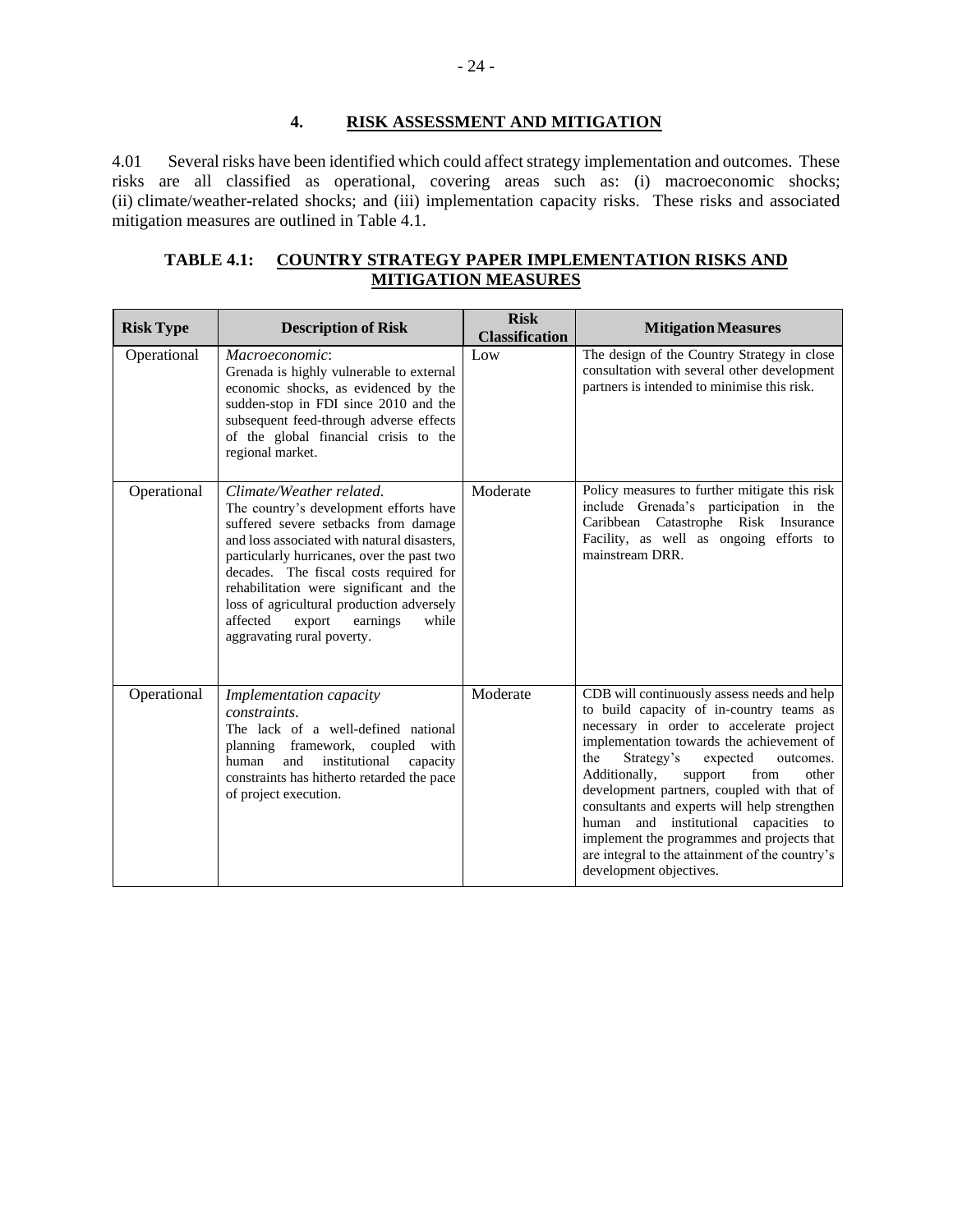# **GENDER MARKER**

| <b>CRITERIA</b> | <b>SCORE</b> | <b>DESCRIPTION/CODE</b>                                                                                                                                                                                   |  |  |  |
|-----------------|--------------|-----------------------------------------------------------------------------------------------------------------------------------------------------------------------------------------------------------|--|--|--|
| Analysis        |              | CSP informed by previous gender analysis (Country Gender)<br>Assessment, 2014), and incorporated into the analysis.                                                                                       |  |  |  |
| Data            |              | Sex-disaggregated data available in the CGA and used to<br>inform the strategic fit of the CSP to support achievement of<br>country's development objectives. Data will inform<br>indicators and targets. |  |  |  |
| Engagement      | 0.5          | Consultations with gender relevant stakeholders undertaken<br>during preparation.                                                                                                                         |  |  |  |
| Response        |              | indicators<br>Gender<br>responsive<br>and<br>outcomes,<br>outputs<br>included.                                                                                                                            |  |  |  |
| <b>TOTAL</b>    | 3.5          | Code: GM                                                                                                                                                                                                  |  |  |  |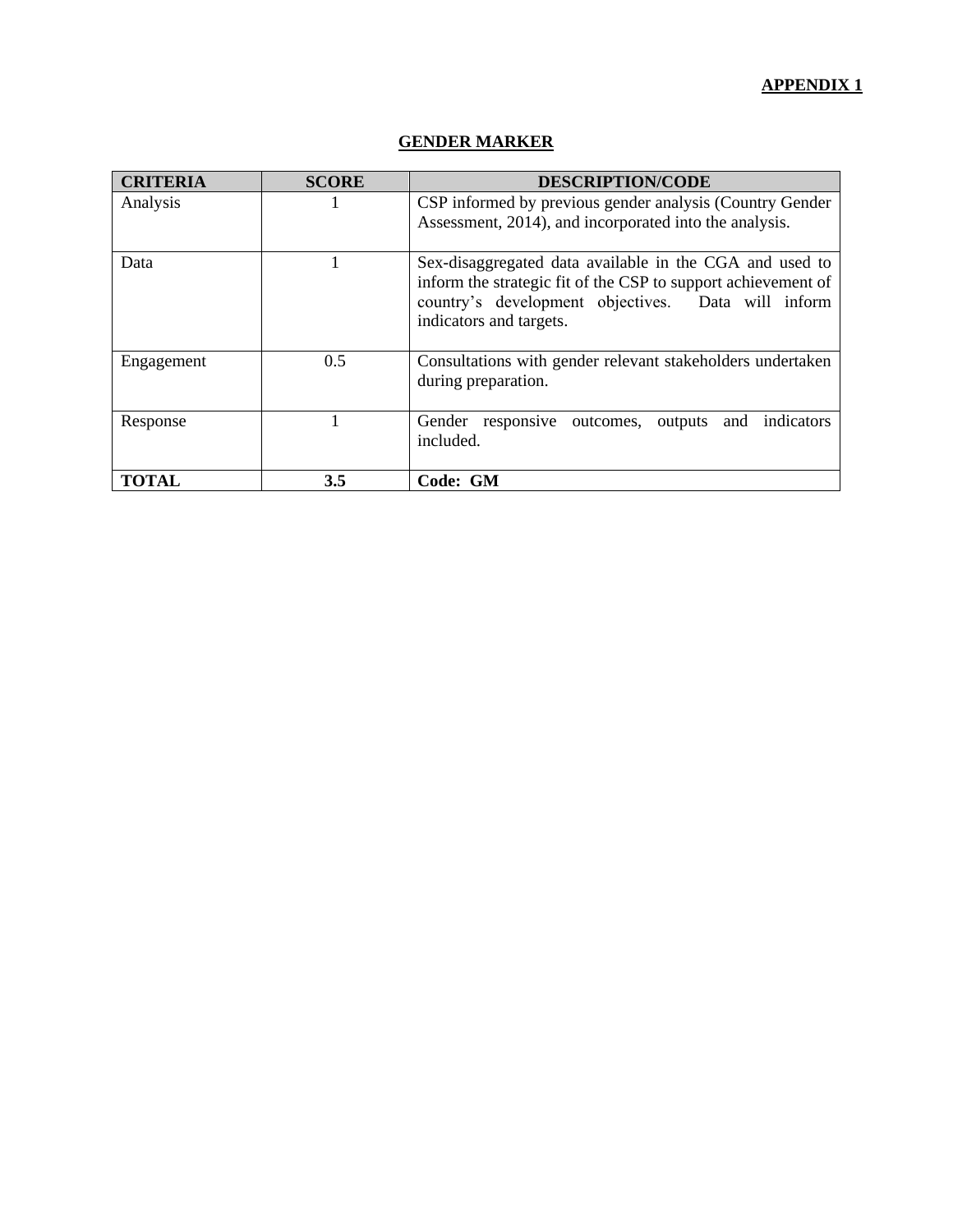#### **COUNTRY STRATEGY PAPER (2009-11) IMPLEMENTATION PERFORMANCE**

1. The global financial crisis had a more debilitating impact on the Grenadian economy than was anticipated, seriously undermining the fiscal situation which led to significant delays of a number of projects/activities identified within the pipeline of the CSP. Partly because of this, therefore, the development impact of those projects that were implemented would have been less than initially anticipated. One PBO, three capital projects and seven technical assistance interventions were proposed within the CSP. Two of the capital projects, along with the PBO, were approved within the CSP period, but the implementation of these has been mixed.

2. The Project Performance Index<sup>i</sup> (PPI), a numerical value combining performance and quality, stood at 5.7 for Grenada just prior to the CSP period (2008) and increased to be on per with the total CDB portfolio in 2010 (6.1) despite a worsening macroeconomic environment. By the end of 2011, the Grenada PPI fell in tandem with that of the CDB portfolio. Table 1 shows the PPI movement for Grenada and CDB over the review period.

|                 | 2008     |            | $2009^{ii/}$ |     | 2010     |            | 2011     |            |
|-----------------|----------|------------|--------------|-----|----------|------------|----------|------------|
| <b>Country</b>  | No. of   | <b>PPI</b> | No. of       | PPI | No. of   | <b>PPI</b> | No. of   | <b>PPI</b> |
|                 | projects |            | projects     |     | projects |            | projects |            |
| Grenada         | 1Ο       | ن د ب      | 12           | N/A | ∸        | O. 1       |          | 5.8        |
| <b>All BMCs</b> | 87       | 6.0        | 96           | 6.1 | 96       | 6.1        | 87       | 5.9        |

### **TABLE 1: PROJECT PERFORMANCE INDEX 2008-2011**

3. A closer examination of the projects within the portfolio helps to shed some light on the convergence of the country performance index with that of the Bank's portfolio. Resources allocated to the PBO, comprising 49.2% of the total programmed, were rapidly disbursed as GOGR sought to fill a financing gap brought on by financial sector turbulence within the ECCU in the aftermath of the collapse of CL Financial Holdings and the Stanford Group. Since the PBO resources were to support GOGR's wider reform programme, implementation of the associated activities generally kept pace with expectations.

4. While the PBO generally performed well in terms of expectations, one of the other significant capital projects that fell within the indicative lending programme (Schools Rehabilitation and Reconstruction Project II) did not perform as planned during the CSP period primarily because of insufficient counterpart financing. Likewise, the St. Patrick's Bridge and Road Improvement Project– Phase I, stalled because of slow initial design work linked to a dire fiscal position. Nonetheless, Grenada's overall portfolio performance benefited from continuing work on a number of previously approved projects 2 which were still under implementation during the CSP period. **PAGE 2**

5. Anecdotal evidence suggests that several intangible factors further contributed to the relative high PPI for Grenada. Country ownership of the reform programme, driven in large measure by the support of

l

<sup>&</sup>lt;sup>i</sup>/ The Portfolio Performance Index (PPI) measures the performance and quality of CDBs portfolio and is computed using the Composite Performance Score (CPS) derived from the application of the Project Performance Evaluation System. The CPS, in turn, is calculated on the basis of six core project criteria: strategic relevance, poverty relevance, efficacy, cost efficiency, institutional development impact and sustainability. Hence, the PPI assesses project performance by focusing on criteria in three critical areas *viz*. implementation, CDB and Borrower performance.

ii/ The 2009 ARPP did not analyse PPIs by BMC due to the (small) sample size of 85 PSRs. The missing PSRs would have introduced bias in the results for the BMCs.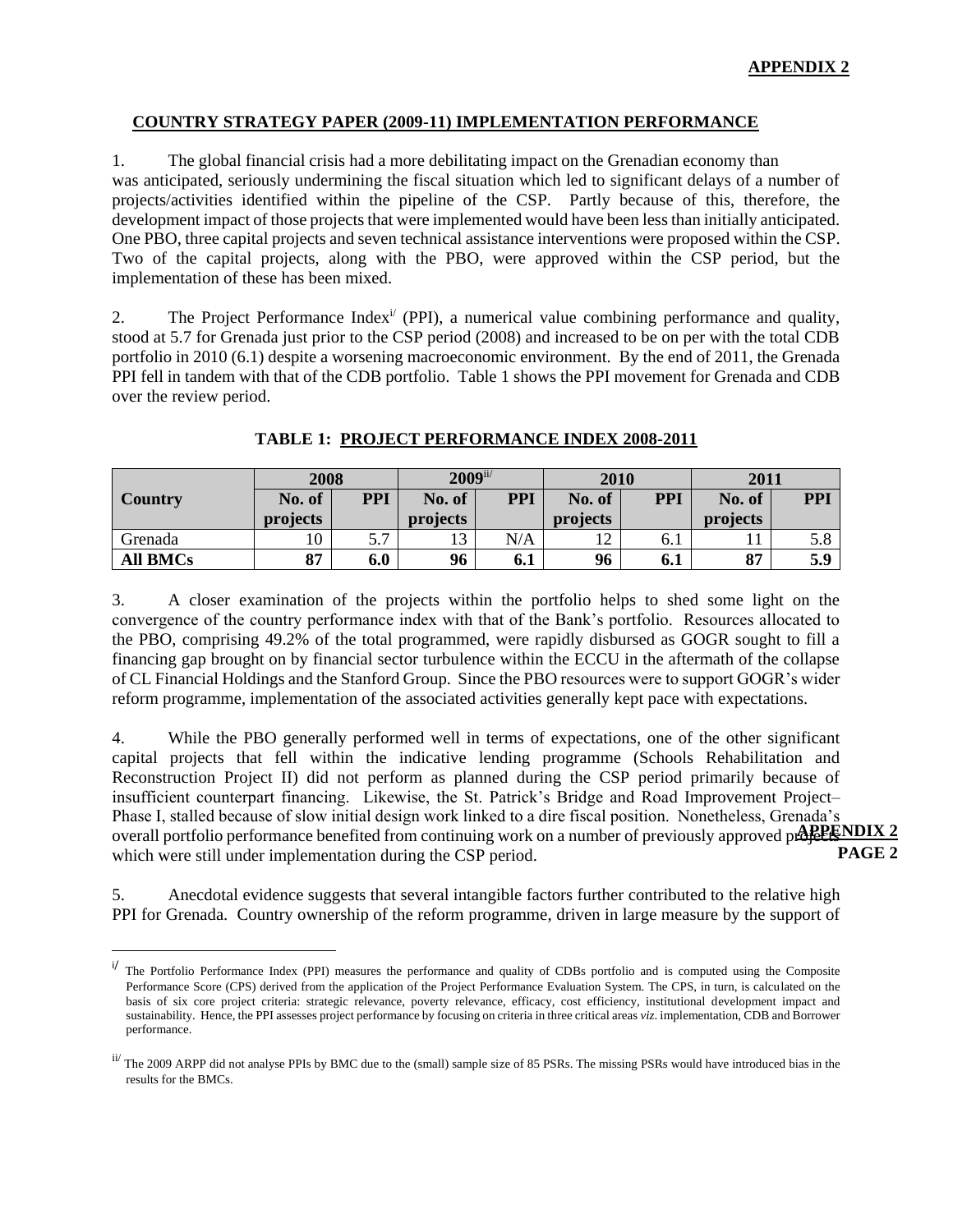other multilateral partners, was one such important factor. The country was undertaking a vigorous rebuilding programme in the aftermath of a devastating hurricane (Ivan 2004) and was providing matching investments to support relatively large inflows of foreign direct investment. Stakeholder involvement was therefore quite involved over the review period which was instrumental in maintaining high project cycle activity. The summary achievement of outcomes is shown at Table 2.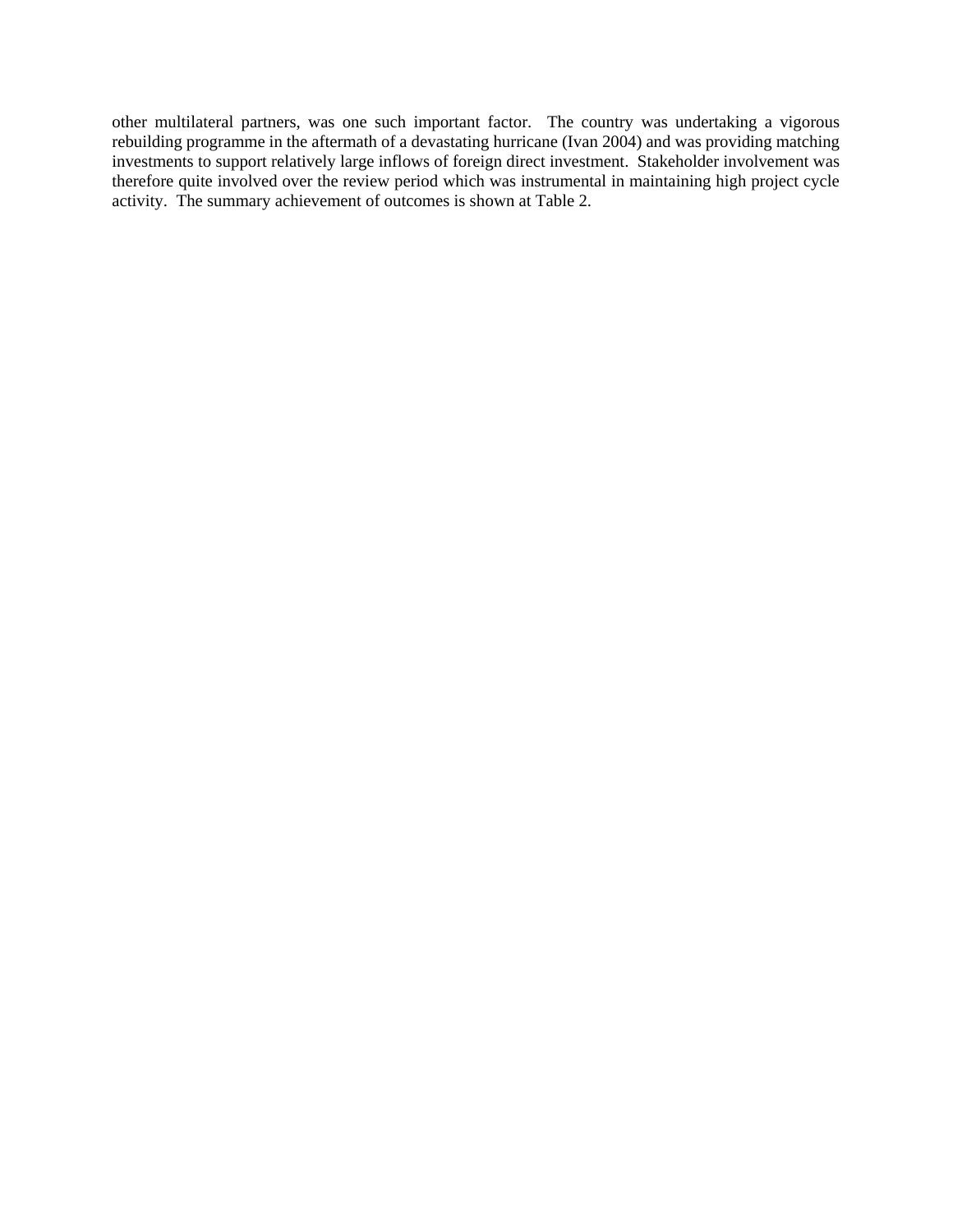# **TABLE 2: SUMMARY OF COUNTRY STRATEGY AND PROGRESS TOWARDS ACHIEVEMENT OF OUTCOMES**

| $\sqrt{\ }$ The Tax Revenue/GDP ratio moved from<br>Improved efficiency of<br>· Expanded revenue base.<br>Programme outcomes were adversely<br>Fiscal stability<br>revenue systems through<br>• Increased Tax/GDP ratio.<br>impacted by external factors that affected<br>through consolidation<br>18.1% in 2009 to 18.4% in 2010, but<br>strengthened tax<br>revenue during the period. The situation<br>and enhanced<br>reverted to $18.1\%$ in 2011.<br>administration and tax<br>was aggravated by significant<br>$\sqrt{VAT}$ and excise legislation were enacted<br>macroeconomic<br>• VAT and excise legislation<br>discretionary tax exemptions. There were<br>enacted.<br>on September 4, 2009.<br>policy reform<br>management systems<br>• VAT implemented.<br>$\sqrt{VAT}$ was implemented on February 1,<br>some forced expenditure reductions.<br>2010.<br>• New Property Tax legislation<br>X New property tax legislation has not been<br>Enacted.<br>enacted.<br>· Medium Term Economic<br>$\sqrt{\text{MTESP}}$ completed as planned.<br>Strengthened management<br>Some policy actions completed as<br>of public resources<br><b>Strategy Paper (MTESP)</b><br>planned. Reduced fiscal space prevented<br>GOGR from making timely payments for<br>for 2010-12 prepared.<br>• Debt Strategy formulated.<br>goods and services and this adversely<br>$\sqrt{ }$ Debt Strategy adopted by Cabinet in<br>February, 2010.<br>impacted the domestic economic<br>X Arrears over 60 days climbed from<br>environment as government is the largest<br>• Outstanding stock of arrears<br>\$22.5 mn (2009) to \$32.1 mn (2011).<br>buyer in the market. Improved targeting<br>(over 60 days) reduced.<br>• Improved capacity to analyse<br>$\sqrt{\phantom{a}}$ Capacity enhancement training undertaken<br>and program consolidation mostly<br>and forecast fiscal variables.<br>accounted for the reduction seen in social<br>by CARTAC.<br>• Reduction in budget variances.<br>spending over the period.<br>• Special warrants kept at 10% of<br>approved budgeted estimates -<br>\$67.5 mn in 2009.<br>• Maintained or increased share of<br>? Social spending share of recurrent<br>expenditure was 3.5, 3.5, 1.9 and 1.4% in<br>social spending in CG<br>expenditure relative to 2009<br>2009 through 2012, respectively.<br>budget.<br>• Improved PEFA scores.<br>$\sqrt{N}$ No new PEFA assessment undertaken.<br>X St Patrick's Bridge and Road Improvement<br><b>Enabling business</b><br>Improved road access for<br>• Lengths of road opened.<br>Lack of counterpart financing stalled |
|-----------------------------------------------------------------------------------------------------------------------------------------------------------------------------------------------------------------------------------------------------------------------------------------------------------------------------------------------------------------------------------------------------------------------------------------------------------------------------------------------------------------------------------------------------------------------------------------------------------------------------------------------------------------------------------------------------------------------------------------------------------------------------------------------------------------------------------------------------------------------------------------------------------------------------------------------------------------------------------------------------------------------------------------------------------------------------------------------------------------------------------------------------------------------------------------------------------------------------------------------------------------------------------------------------------------------------------------------------------------------------------------------------------------------------------------------------------------------------------------------------------------------------------------------------------------------------------------------------------------------------------------------------------------------------------------------------------------------------------------------------------------------------------------------------------------------------------------------------------------------------------------------------------------------------------------------------------------------------------------------------------------------------------------------------------------------------------------------------------------------------------------------------------------------------------------------------------------------------------------------------------------------------------------------------------------------------------------------------------------------------------------------------------------------------------------------------------------------------------------------------------------------------------------------------------------------------------------------------------|
|                                                                                                                                                                                                                                                                                                                                                                                                                                                                                                                                                                                                                                                                                                                                                                                                                                                                                                                                                                                                                                                                                                                                                                                                                                                                                                                                                                                                                                                                                                                                                                                                                                                                                                                                                                                                                                                                                                                                                                                                                                                                                                                                                                                                                                                                                                                                                                                                                                                                                                                                                                                                           |
|                                                                                                                                                                                                                                                                                                                                                                                                                                                                                                                                                                                                                                                                                                                                                                                                                                                                                                                                                                                                                                                                                                                                                                                                                                                                                                                                                                                                                                                                                                                                                                                                                                                                                                                                                                                                                                                                                                                                                                                                                                                                                                                                                                                                                                                                                                                                                                                                                                                                                                                                                                                                           |
|                                                                                                                                                                                                                                                                                                                                                                                                                                                                                                                                                                                                                                                                                                                                                                                                                                                                                                                                                                                                                                                                                                                                                                                                                                                                                                                                                                                                                                                                                                                                                                                                                                                                                                                                                                                                                                                                                                                                                                                                                                                                                                                                                                                                                                                                                                                                                                                                                                                                                                                                                                                                           |
|                                                                                                                                                                                                                                                                                                                                                                                                                                                                                                                                                                                                                                                                                                                                                                                                                                                                                                                                                                                                                                                                                                                                                                                                                                                                                                                                                                                                                                                                                                                                                                                                                                                                                                                                                                                                                                                                                                                                                                                                                                                                                                                                                                                                                                                                                                                                                                                                                                                                                                                                                                                                           |
|                                                                                                                                                                                                                                                                                                                                                                                                                                                                                                                                                                                                                                                                                                                                                                                                                                                                                                                                                                                                                                                                                                                                                                                                                                                                                                                                                                                                                                                                                                                                                                                                                                                                                                                                                                                                                                                                                                                                                                                                                                                                                                                                                                                                                                                                                                                                                                                                                                                                                                                                                                                                           |
|                                                                                                                                                                                                                                                                                                                                                                                                                                                                                                                                                                                                                                                                                                                                                                                                                                                                                                                                                                                                                                                                                                                                                                                                                                                                                                                                                                                                                                                                                                                                                                                                                                                                                                                                                                                                                                                                                                                                                                                                                                                                                                                                                                                                                                                                                                                                                                                                                                                                                                                                                                                                           |
|                                                                                                                                                                                                                                                                                                                                                                                                                                                                                                                                                                                                                                                                                                                                                                                                                                                                                                                                                                                                                                                                                                                                                                                                                                                                                                                                                                                                                                                                                                                                                                                                                                                                                                                                                                                                                                                                                                                                                                                                                                                                                                                                                                                                                                                                                                                                                                                                                                                                                                                                                                                                           |
|                                                                                                                                                                                                                                                                                                                                                                                                                                                                                                                                                                                                                                                                                                                                                                                                                                                                                                                                                                                                                                                                                                                                                                                                                                                                                                                                                                                                                                                                                                                                                                                                                                                                                                                                                                                                                                                                                                                                                                                                                                                                                                                                                                                                                                                                                                                                                                                                                                                                                                                                                                                                           |
|                                                                                                                                                                                                                                                                                                                                                                                                                                                                                                                                                                                                                                                                                                                                                                                                                                                                                                                                                                                                                                                                                                                                                                                                                                                                                                                                                                                                                                                                                                                                                                                                                                                                                                                                                                                                                                                                                                                                                                                                                                                                                                                                                                                                                                                                                                                                                                                                                                                                                                                                                                                                           |
|                                                                                                                                                                                                                                                                                                                                                                                                                                                                                                                                                                                                                                                                                                                                                                                                                                                                                                                                                                                                                                                                                                                                                                                                                                                                                                                                                                                                                                                                                                                                                                                                                                                                                                                                                                                                                                                                                                                                                                                                                                                                                                                                                                                                                                                                                                                                                                                                                                                                                                                                                                                                           |
|                                                                                                                                                                                                                                                                                                                                                                                                                                                                                                                                                                                                                                                                                                                                                                                                                                                                                                                                                                                                                                                                                                                                                                                                                                                                                                                                                                                                                                                                                                                                                                                                                                                                                                                                                                                                                                                                                                                                                                                                                                                                                                                                                                                                                                                                                                                                                                                                                                                                                                                                                                                                           |
|                                                                                                                                                                                                                                                                                                                                                                                                                                                                                                                                                                                                                                                                                                                                                                                                                                                                                                                                                                                                                                                                                                                                                                                                                                                                                                                                                                                                                                                                                                                                                                                                                                                                                                                                                                                                                                                                                                                                                                                                                                                                                                                                                                                                                                                                                                                                                                                                                                                                                                                                                                                                           |
|                                                                                                                                                                                                                                                                                                                                                                                                                                                                                                                                                                                                                                                                                                                                                                                                                                                                                                                                                                                                                                                                                                                                                                                                                                                                                                                                                                                                                                                                                                                                                                                                                                                                                                                                                                                                                                                                                                                                                                                                                                                                                                                                                                                                                                                                                                                                                                                                                                                                                                                                                                                                           |
|                                                                                                                                                                                                                                                                                                                                                                                                                                                                                                                                                                                                                                                                                                                                                                                                                                                                                                                                                                                                                                                                                                                                                                                                                                                                                                                                                                                                                                                                                                                                                                                                                                                                                                                                                                                                                                                                                                                                                                                                                                                                                                                                                                                                                                                                                                                                                                                                                                                                                                                                                                                                           |
|                                                                                                                                                                                                                                                                                                                                                                                                                                                                                                                                                                                                                                                                                                                                                                                                                                                                                                                                                                                                                                                                                                                                                                                                                                                                                                                                                                                                                                                                                                                                                                                                                                                                                                                                                                                                                                                                                                                                                                                                                                                                                                                                                                                                                                                                                                                                                                                                                                                                                                                                                                                                           |
|                                                                                                                                                                                                                                                                                                                                                                                                                                                                                                                                                                                                                                                                                                                                                                                                                                                                                                                                                                                                                                                                                                                                                                                                                                                                                                                                                                                                                                                                                                                                                                                                                                                                                                                                                                                                                                                                                                                                                                                                                                                                                                                                                                                                                                                                                                                                                                                                                                                                                                                                                                                                           |
|                                                                                                                                                                                                                                                                                                                                                                                                                                                                                                                                                                                                                                                                                                                                                                                                                                                                                                                                                                                                                                                                                                                                                                                                                                                                                                                                                                                                                                                                                                                                                                                                                                                                                                                                                                                                                                                                                                                                                                                                                                                                                                                                                                                                                                                                                                                                                                                                                                                                                                                                                                                                           |
|                                                                                                                                                                                                                                                                                                                                                                                                                                                                                                                                                                                                                                                                                                                                                                                                                                                                                                                                                                                                                                                                                                                                                                                                                                                                                                                                                                                                                                                                                                                                                                                                                                                                                                                                                                                                                                                                                                                                                                                                                                                                                                                                                                                                                                                                                                                                                                                                                                                                                                                                                                                                           |
|                                                                                                                                                                                                                                                                                                                                                                                                                                                                                                                                                                                                                                                                                                                                                                                                                                                                                                                                                                                                                                                                                                                                                                                                                                                                                                                                                                                                                                                                                                                                                                                                                                                                                                                                                                                                                                                                                                                                                                                                                                                                                                                                                                                                                                                                                                                                                                                                                                                                                                                                                                                                           |
|                                                                                                                                                                                                                                                                                                                                                                                                                                                                                                                                                                                                                                                                                                                                                                                                                                                                                                                                                                                                                                                                                                                                                                                                                                                                                                                                                                                                                                                                                                                                                                                                                                                                                                                                                                                                                                                                                                                                                                                                                                                                                                                                                                                                                                                                                                                                                                                                                                                                                                                                                                                                           |
|                                                                                                                                                                                                                                                                                                                                                                                                                                                                                                                                                                                                                                                                                                                                                                                                                                                                                                                                                                                                                                                                                                                                                                                                                                                                                                                                                                                                                                                                                                                                                                                                                                                                                                                                                                                                                                                                                                                                                                                                                                                                                                                                                                                                                                                                                                                                                                                                                                                                                                                                                                                                           |
|                                                                                                                                                                                                                                                                                                                                                                                                                                                                                                                                                                                                                                                                                                                                                                                                                                                                                                                                                                                                                                                                                                                                                                                                                                                                                                                                                                                                                                                                                                                                                                                                                                                                                                                                                                                                                                                                                                                                                                                                                                                                                                                                                                                                                                                                                                                                                                                                                                                                                                                                                                                                           |
| • Reduced travel time.<br>these activities. Stronger focus on<br>rural development<br>Project significantly delayed so other<br>environment to<br>· Reduction in vehicular                                                                                                                                                                                                                                                                                                                                                                                                                                                                                                                                                                                                                                                                                                                                                                                                                                                                                                                                                                                                                                                                                                                                                                                                                                                                                                                                                                                                                                                                                                                                                                                                                                                                                                                                                                                                                                                                                                                                                                                                                                                                                                                                                                                                                                                                                                                                                                                                                                |
| economic stability compromised growth-<br>objectives not met.<br>promote                                                                                                                                                                                                                                                                                                                                                                                                                                                                                                                                                                                                                                                                                                                                                                                                                                                                                                                                                                                                                                                                                                                                                                                                                                                                                                                                                                                                                                                                                                                                                                                                                                                                                                                                                                                                                                                                                                                                                                                                                                                                                                                                                                                                                                                                                                                                                                                                                                                                                                                                  |
| competitiveness,<br>operating and<br>enhancing investments.<br>increased investment<br>maintenance costs.                                                                                                                                                                                                                                                                                                                                                                                                                                                                                                                                                                                                                                                                                                                                                                                                                                                                                                                                                                                                                                                                                                                                                                                                                                                                                                                                                                                                                                                                                                                                                                                                                                                                                                                                                                                                                                                                                                                                                                                                                                                                                                                                                                                                                                                                                                                                                                                                                                                                                                 |
| and employment,<br>(Baseline to be determined                                                                                                                                                                                                                                                                                                                                                                                                                                                                                                                                                                                                                                                                                                                                                                                                                                                                                                                                                                                                                                                                                                                                                                                                                                                                                                                                                                                                                                                                                                                                                                                                                                                                                                                                                                                                                                                                                                                                                                                                                                                                                                                                                                                                                                                                                                                                                                                                                                                                                                                                                             |
| particularly in rural<br>during project formulation).                                                                                                                                                                                                                                                                                                                                                                                                                                                                                                                                                                                                                                                                                                                                                                                                                                                                                                                                                                                                                                                                                                                                                                                                                                                                                                                                                                                                                                                                                                                                                                                                                                                                                                                                                                                                                                                                                                                                                                                                                                                                                                                                                                                                                                                                                                                                                                                                                                                                                                                                                     |
| · Number of new/expanded<br>X Results delayed beyond CSP period.<br>Project start significantly delayed through<br>development<br>Improved agriculture                                                                                                                                                                                                                                                                                                                                                                                                                                                                                                                                                                                                                                                                                                                                                                                                                                                                                                                                                                                                                                                                                                                                                                                                                                                                                                                                                                                                                                                                                                                                                                                                                                                                                                                                                                                                                                                                                                                                                                                                                                                                                                                                                                                                                                                                                                                                                                                                                                                    |
| trying to reach agreement with joint<br>output and rural-based<br>rural enterprises.                                                                                                                                                                                                                                                                                                                                                                                                                                                                                                                                                                                                                                                                                                                                                                                                                                                                                                                                                                                                                                                                                                                                                                                                                                                                                                                                                                                                                                                                                                                                                                                                                                                                                                                                                                                                                                                                                                                                                                                                                                                                                                                                                                                                                                                                                                                                                                                                                                                                                                                      |
| • Higher loan disbursements.<br>funding partner.<br>incomes                                                                                                                                                                                                                                                                                                                                                                                                                                                                                                                                                                                                                                                                                                                                                                                                                                                                                                                                                                                                                                                                                                                                                                                                                                                                                                                                                                                                                                                                                                                                                                                                                                                                                                                                                                                                                                                                                                                                                                                                                                                                                                                                                                                                                                                                                                                                                                                                                                                                                                                                               |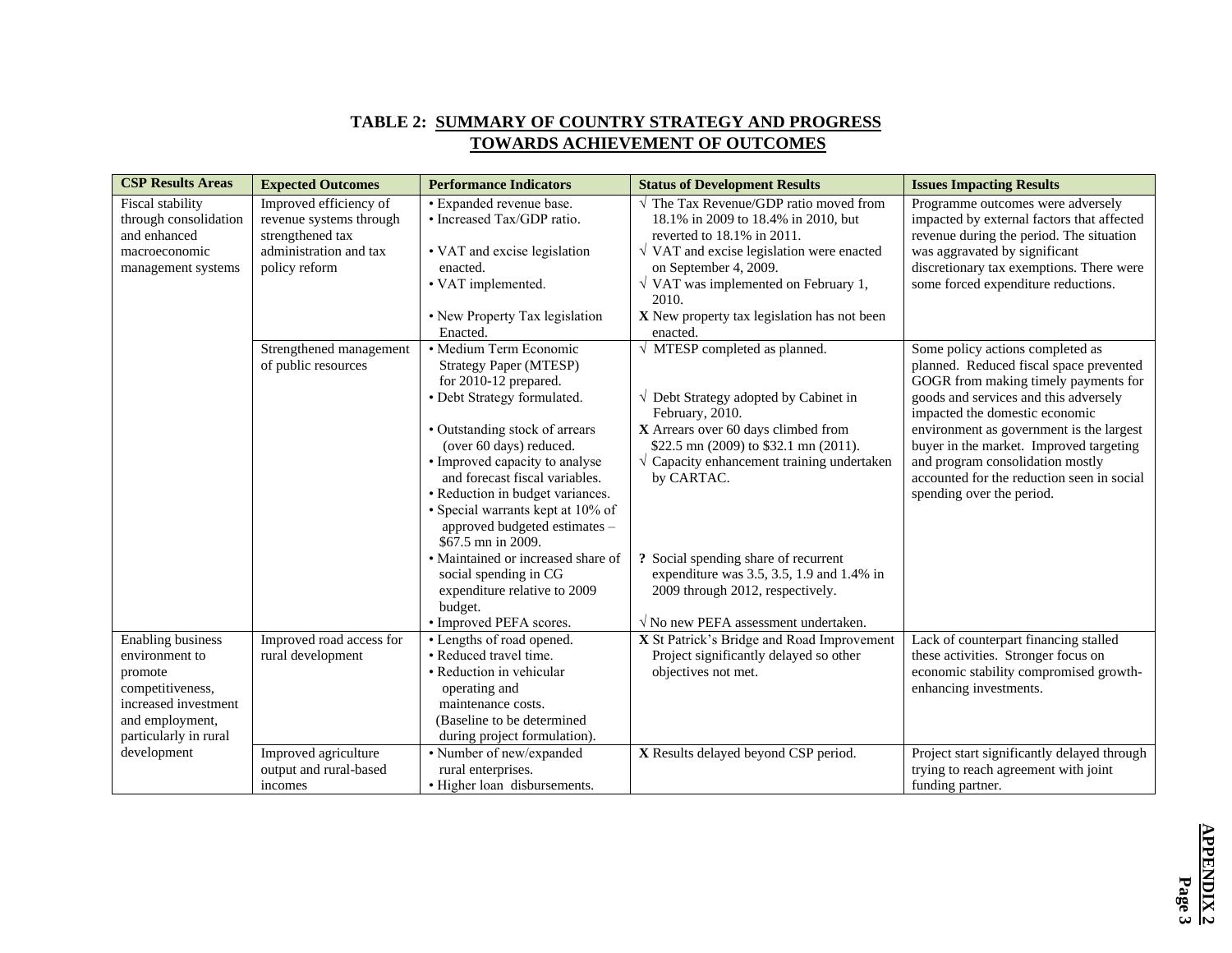| <b>CSP Results Areas</b>                                                     | <b>Expected Outcomes</b>                                                                                        | <b>Performance Indicators</b>                                                                                                                                                                                                                                                                                                                                                                                                                                                                                                                                                                                                                                     | <b>Status of Development Results</b>                      | <b>Issues Impacting Results</b>                                                                                                             |
|------------------------------------------------------------------------------|-----------------------------------------------------------------------------------------------------------------|-------------------------------------------------------------------------------------------------------------------------------------------------------------------------------------------------------------------------------------------------------------------------------------------------------------------------------------------------------------------------------------------------------------------------------------------------------------------------------------------------------------------------------------------------------------------------------------------------------------------------------------------------------------------|-----------------------------------------------------------|---------------------------------------------------------------------------------------------------------------------------------------------|
| <b>Enhanced</b> education<br>outcomes and<br>reduced social<br>vulnerability | Enhanced learning<br>environment and<br>improved quality of basic<br>education services<br>Improved quality and | • Percentage increase in students<br>accessing TVET training.<br>• Percentage increase in TVET<br>entries at CSEC (Baseline 13%).<br>· Improved education facilities.<br>Percentage of schools restored to<br>Pre-Ivan condition (Baseline)<br>45%).<br>• Reduction in repetition rates<br>(Baseline 6%).<br>• Larger cohort of teachers and<br>principals trained and utilising<br>student-centred pedagogy.<br>• Percentage of teachers trained<br>utilising student centred<br>pedagogy (Baseline - To be<br>determined at project<br>formulation).<br>• Increase in pass rates in CSEC<br>examinations and at the TVET<br>Level 1 Proficiency<br>Examination. | X Results delayed beyond CSP period.<br>(BNTF programme). | Project activity significantly delayed                                                                                                      |
|                                                                              | coverage of basic<br>economic and social<br>infrastructure in deprived<br>communities<br>Improved social policy | • PRS and Action Plan (targeting                                                                                                                                                                                                                                                                                                                                                                                                                                                                                                                                                                                                                                  | $\sqrt{ }$ Growth and Poverty Reduction Strategy          |                                                                                                                                             |
|                                                                              | framework in place                                                                                              | system) in place and adopted.                                                                                                                                                                                                                                                                                                                                                                                                                                                                                                                                                                                                                                     | completed                                                 |                                                                                                                                             |
| Enhanced spatial<br>development and<br>reduced                               | Strengthened land use<br>management                                                                             | • National land use policy<br>formulated and Physical<br>Planning Act revised.                                                                                                                                                                                                                                                                                                                                                                                                                                                                                                                                                                                    | X Not achieved.                                           |                                                                                                                                             |
| vulnerabilities                                                              | Climate change related<br>risks reduced                                                                         | • Climate change policy<br>and action plan formally<br>adopted and implemented.                                                                                                                                                                                                                                                                                                                                                                                                                                                                                                                                                                                   | X Not achieved.                                           |                                                                                                                                             |
|                                                                              | Improved environmental<br>sustainability                                                                        | • Environmental quality<br>parameters at the Perseverance<br>Landfill (PL). (Baseline data<br>being determined).                                                                                                                                                                                                                                                                                                                                                                                                                                                                                                                                                  | $\sqrt{PL}$ Project completed as planned.                 | While implementation of PL project<br>contributed to the expected outcome, the<br>landfill has since reached the end of its<br>useful life. |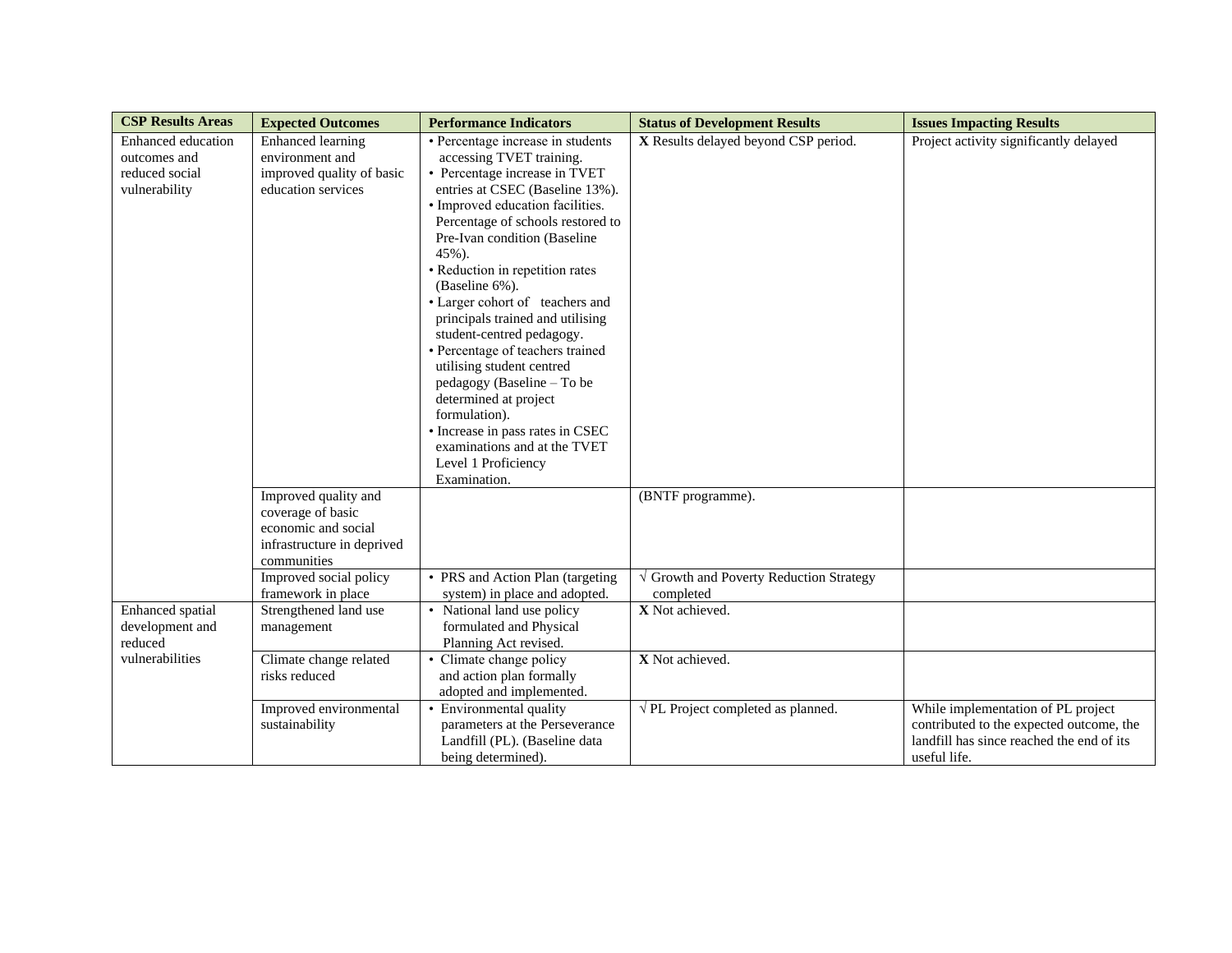